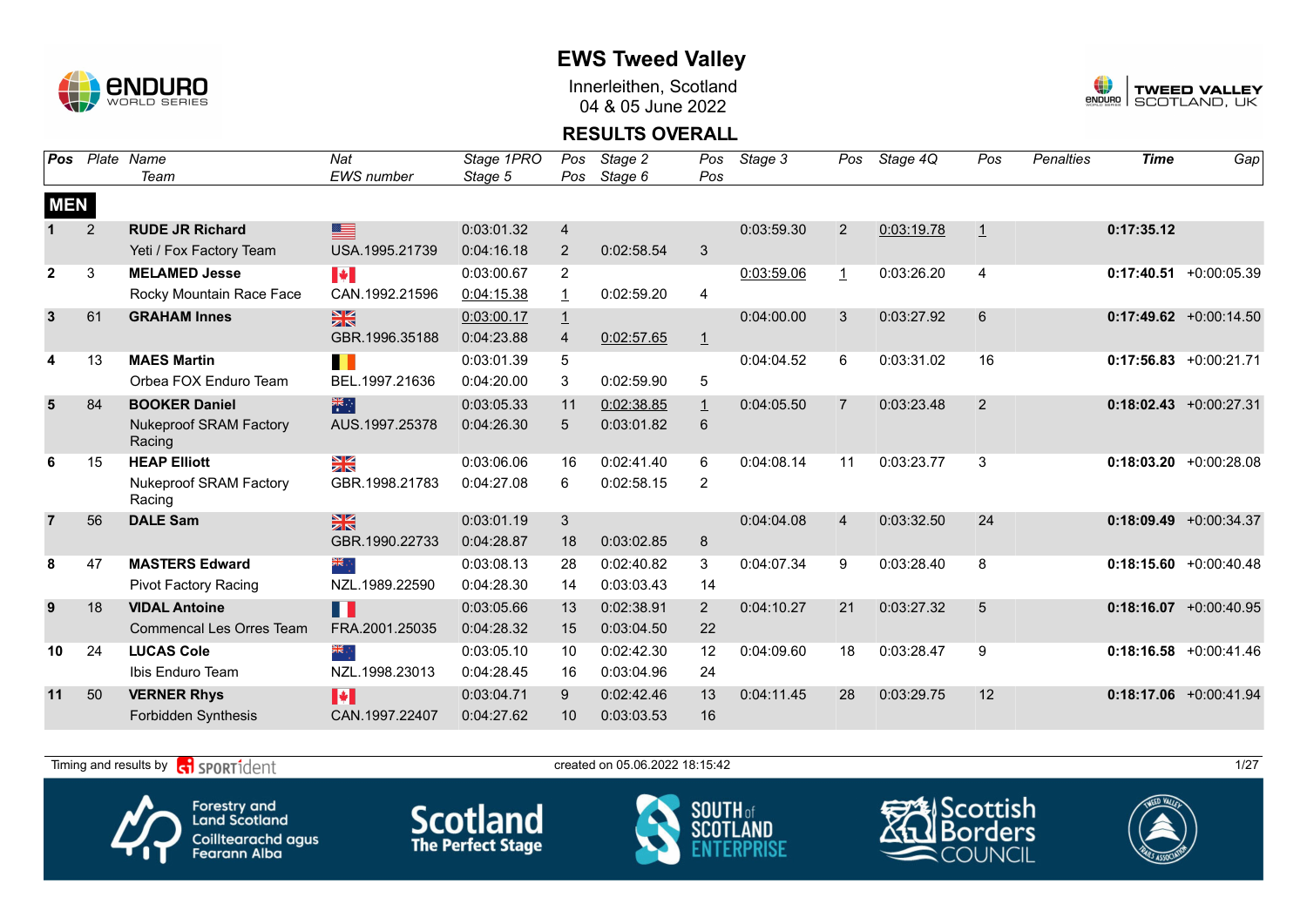

Innerleithen, Scotland 04 & 05 June 2022



#### **RESULTS OVERALL**

| <b>Pos</b>      | Plate          | Name                          | Nat                   | Stage 1PRO | Pos            | Stage 2    | Pos            | Stage 3    | Pos | Stage 4Q   | Pos | <b>Penalties</b> | <b>Time</b> | Gap                       |
|-----------------|----------------|-------------------------------|-----------------------|------------|----------------|------------|----------------|------------|-----|------------|-----|------------------|-------------|---------------------------|
|                 |                | Team                          | <b>EWS</b> number     | Stage 5    | Pos            | Stage 6    | Pos            |            |     |            |     |                  |             |                           |
| <b>MEN</b>      |                |                               |                       |            |                |            |                |            |     |            |     |                  |             |                           |
| 12 <sub>2</sub> | 21             | <b>CALLAGHAN Gregory</b>      | H II                  | 0:03:07.36 | 22             | 0:02:41.15 | 5              | 0:04:08.89 | 14  | 0:03:31.71 | 21  |                  |             | $0:18:19.12$ +0:00:44.00  |
|                 |                | Devinci Global Racing         | IRL.1991.21827        | 0:04:27.60 | 9              | 0:03:03.56 | 17             |            |     |            |     |                  |             |                           |
| 13              | 26             | <b>TEXTOR Christian</b>       | <u>e anno 1989.</u>   | 0:03:04.68 | 8              | 0:02:48.39 | 48             | 0:04:14.10 | 47  | 0:03:31.68 | 20  |                  |             | $0:18:24.00 + 0:00:48.88$ |
|                 |                | Team BULLS                    | GER.1990.22845        | 0:04:30.36 | 23             | 0:03:03.18 | 10             |            |     |            |     |                  |             |                           |
| 14              | 78             | <b>GALLAGHER Christopher</b>  | N<br>X                | 0:03:08.06 | 27             | 0:02:46.01 | 35             | 0:04:11.63 | 29  | 0:03:30.30 | 13  |                  | 0:18:24.69  | $+0:00:49.57$             |
|                 |                |                               | GBR.1993.23014        | 0:04:29.10 | 19             | 0:03:05.60 | 30             |            |     |            |     |                  |             |                           |
| 15              | 11             | <b>LUKASIK Slawomir</b>       |                       | 0:03:08.86 | 32             | 0:04:20.85 | 141            | 0:04:10.54 | 24  | 0:03:33.08 | 29  |                  |             | $0:18:25.31 + 0:00:50.19$ |
|                 |                | Canyon CLLTV Dainese          | POL.1993.24876        | 0:04:27.85 | 11             | 0:03:04.98 | 25             |            |     |            |     |                  |             |                           |
| 16              | $\overline{4}$ | <b>MIQUEL Kevin</b>           | n ji                  | 0:03:17.15 | 80             |            |                | 0:04:09.05 | 15  | 0:03:28.68 | 10  |                  |             | $0:18:25.36$ +0:00:50.24  |
|                 |                | <b>Specialized Racing</b>     | FRA.1991.21704        | 0:04:27.36 | $\mathbf{7}$   | 0:03:03.12 | 9              |            |     |            |     |                  |             |                           |
| 17              | 14             | <b>DENIAUD Youn</b>           | H                     | 0:03:11.28 | 44             | 0:02:41.03 | $\overline{4}$ | 0:04:08.72 | 13  | 0:03:34.85 | 42  |                  |             | $0:18:25.59$ +0:00:50.47  |
|                 |                | Giant Factory Off-Road        | FRA.1996.22994        | 0:04:27.36 | $\overline{7}$ | 0:03:03.38 | 12             |            |     |            |     |                  |             |                           |
| 18              | 60             | <b>BRAYTON Adam</b>           | ≥k                    | 0:03:05.72 | 14             | 0:02:43.39 | 18             | 0:04:09.10 | 16  | 0:03:32.52 | 25  |                  |             | $0:18:25.79$ +0:00:50.67  |
|                 |                |                               | GBR.1988.39900        | 0:04:34.35 | 44             | 0:03:04.10 | 18             |            |     |            |     |                  |             |                           |
| 19              | 31             | <b>VEZINA Mckay</b>           | H                     | 0:03:06.49 | 18             | 0:02:43.90 | 22             | 0:04:10.69 | 25  | 0:03:34.46 | 41  |                  |             | $0:18:27.13 + 0:00:52.01$ |
|                 |                | <b>Giant Factory Off-Road</b> | CAN.1995.21632        | 0:04:31.00 | 25             | 0:03:04.49 | 21             |            |     |            |     |                  |             |                           |
| 20              | 141            | <b>EBDON Jake</b>             | ≥k                    | 0:03:08.83 | 31             | 0:02:49.00 | 57             | 0:04:10.36 | 23  | 0:03:31.17 | 17  |                  |             | $0:18:27.30 +0:00:52.18$  |
|                 |                |                               | GBR.2001.32703        | 0:04:31.36 | 27             | 0:03:05.58 | 29             |            |     |            |     |                  |             |                           |
| 21              | 129            | <b>MENZIES Jack</b>           | $\blacktriangleright$ | 0:03:14.17 | 65             | 0:02:42.12 | 10             | 0:04:06.47 | 8   | 0:03:29.25 | 11  |                  |             | $0:18:27.52$ +0:00:52.40  |
|                 |                |                               | CAN.2001.22519        | 0:04:31.93 | 30             | 0:03:05.70 | 33             |            |     |            |     |                  |             |                           |
| 22              | 86             | <b>CAMOIN Francescu</b>       | F.                    | 0:03:08.29 | 29             | 0:02:45.72 | 32             | 0:04:10.35 | 22  | 0:03:34.02 | 39  |                  | 0:18:27.77  | $+0:00:52.65$             |
|                 |                | <b>Specialized Racing</b>     | FRA.2001.23545        | 0:04:28.58 | 17             | 0:03:06.53 | 41             |            |     |            |     |                  |             |                           |

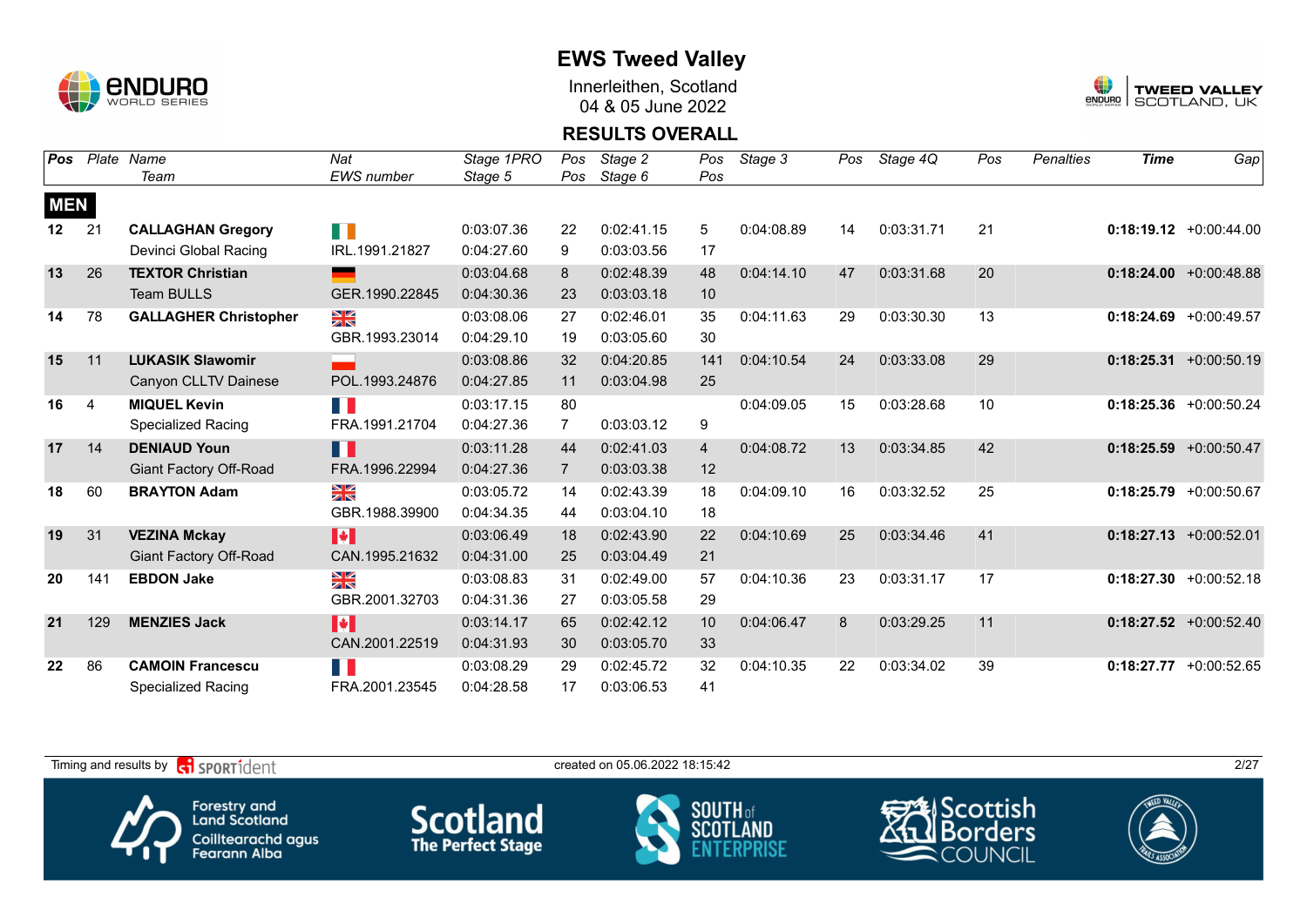

Innerleithen, Scotland 04 & 05 June 2022



### **RESULTS OVERALL**

| Pos        | Plate          | Name                                    | Nat                   | Stage 1PRO | Pos | Stage 2    | Pos | Stage 3    | Pos | Stage 4Q   | Pos            | Penalties | <b>Time</b> | Gap                       |
|------------|----------------|-----------------------------------------|-----------------------|------------|-----|------------|-----|------------|-----|------------|----------------|-----------|-------------|---------------------------|
|            |                | Team                                    | <b>EWS</b> number     | Stage 5    | Pos | Stage 6    | Pos |            |     |            |                |           |             |                           |
| <b>MEN</b> |                |                                         |                       |            |     |            |     |            |     |            |                |           |             |                           |
| 23         | 30             | <b>MENJOU Irenee</b>                    | Ш                     | 0:03:09.67 | 36  | 0:02:43.60 | 19  | 0:04:11.68 | 32  | 0:03:32.27 | 22             |           |             | $0:18:29.30 + 0:00:54.18$ |
|            |                | Sunn French Connexion By<br>Alpe D'Huez | FRA.1995.22122        | 0:04:27.97 | 12  | 0:03:07.71 | 49  |            |     |            |                |           |             |                           |
| 24         | $\overline{7}$ | <b>JOHANSEN Zakarias</b>                | <u> Die Bes</u><br>-- | 0:03:06.43 | 17  | 0:03:11.64 | 136 | 0:04:11.90 | 35  | 0:03:33.17 | 31             |           |             | $0:18:30.31 + 0:00:55.19$ |
|            |                | Ibis Enduro Team                        | SWE.1992.21863        | 0:04:32.42 | 32  | 0:03:06.39 | 40  |            |     |            |                |           |             |                           |
| 25         | 87             | <b>STORR Alex</b>                       | $rac{N}{2}$           | 0:03:09.60 | 35  | 0:02:42.63 | 14  | 0:04:11.65 | 31  | 0:03:27.95 | $\overline{7}$ |           |             | $0:18:30.41 + 0:00:55.29$ |
|            |                | Forbidden Synthesis                     | GBR.2001.31009        | 0:04:33.57 | 39  | 0:03:07.64 | 48  |            |     |            |                |           |             |                           |
| 26         |                | <b>MOIR Jack</b>                        | ैं                    | 0:03:09.80 | 38  |            |     | 0:04:13.64 | 44  | 0:03:32.42 | 23             |           |             | $0:18:30.78$ +0:00:55.66  |
|            |                | Canyon Collective                       | AUS.1994.33430        | 0:04:29.28 | 20  | 0:03:05.64 | 32  |            |     |            |                |           |             |                           |
| 27         | 57             | <b>SCOTT Mark</b>                       | $\frac{28}{25}$       | 0:03:12.10 | 49  | 0:02:43.82 | 21  | 0:04:09.17 | 17  | 0:03:31.35 | 18             |           |             | $0:18:31.49 + 0:00:56.37$ |
|            |                | Santa Cruz X SRAM                       | GBR.1993.21714        | 0:04:33.25 | 35  | 0:03:05.62 | 31  |            |     |            |                |           |             |                           |
| 28         | 68             | <b>WATSON Corey</b>                     | ≥k                    | 0:03:05.98 | 15  | 0:02:45.71 | 30  | 0:04:11.68 | 32  | 0:03:34.29 | 40             |           |             | $0:18:32.37 + 0:00:57.25$ |
|            |                | <b>Nukeproof SRAM Factory</b><br>Racing | GBR.1999.35483        | 0:04:34.10 | 42  | 0:03:06.32 | 39  |            |     |            |                |           |             |                           |
| 29         | 106            | <b>LANGHORN Reece</b>                   | $\frac{2}{3}$         | 0:03:06.96 | 20  | 0:02:48.86 | 55  | 0:04:08.35 | 12  | 0:03:31.35 | 18             |           |             | $0:18:32.66$ +0:00:57.54  |
|            |                |                                         | GBR.1988.23486        | 0:04:38.07 | 62  | 0:03:07.93 | 50  |            |     |            |                |           |             |                           |
| 30         | 28             | <b>GAUVIN Remi</b>                      | <b>A</b>              | 0:03:07.60 | 24  | 0:02:43.00 | 15  | 0:04:12.81 | 42  | 0:03:33.81 | 37             |           |             | $0:18:32.67$ +0:00:57.55  |
|            |                | Rocky Mountain Race Face                | CAN.1992.21624        | 0:04:30.93 | 24  | 0:03:07.52 | 47  |            |     |            |                |           |             |                           |
| 31         | 16             | <b>MURRAY Charles</b>                   | 米                     | 0:03:12.76 | 53  | 0:02:46.91 | 39  | 0:04:12.50 | 38  | 0:03:30.75 | 15             |           |             | $0:18:32.95 +0:00:57.83$  |
|            |                | <b>Specialized Racing</b>               | NZL.1996.22752        | 0:04:32.00 | 31  | 0:03:04.94 | 23  |            |     |            |                |           |             |                           |
| 32         | 67             | <b>CONNELL Joseph</b>                   | ¥≼                    | 0:03:05.47 | 12  | 0:02:45.35 | 28  | 0:04:15.27 | 54  | 0:03:33.40 | 34             |           |             | $0:18:33.23 + 0:00:58.11$ |
|            |                | <b>Orange Factory Racing</b>            | GBR.1994.21745        | 0:04:35.91 | 51  | 0:03:03.18 | 10  |            |     |            |                |           |             |                           |
| 33         | 105            | <b>MOORE Thomas</b>                     | $\frac{N}{N}$         | 0:03:11.67 | 47  | 0:02:46.27 | 36  | 0:04:10.02 | 20  | 0:03:33.25 | 32             |           |             | $0:18:33.74$ +0:00:58.62  |
|            |                |                                         | GBR.1994.33293        | 0:04:31.47 | 28  | 0:03:07.33 | 46  |            |     |            |                |           |             |                           |

Timing and results by  $\overline{c_1}$  SPORT1 $\overline{d}$  entropy and the created on 05.06.2022 18:15:42







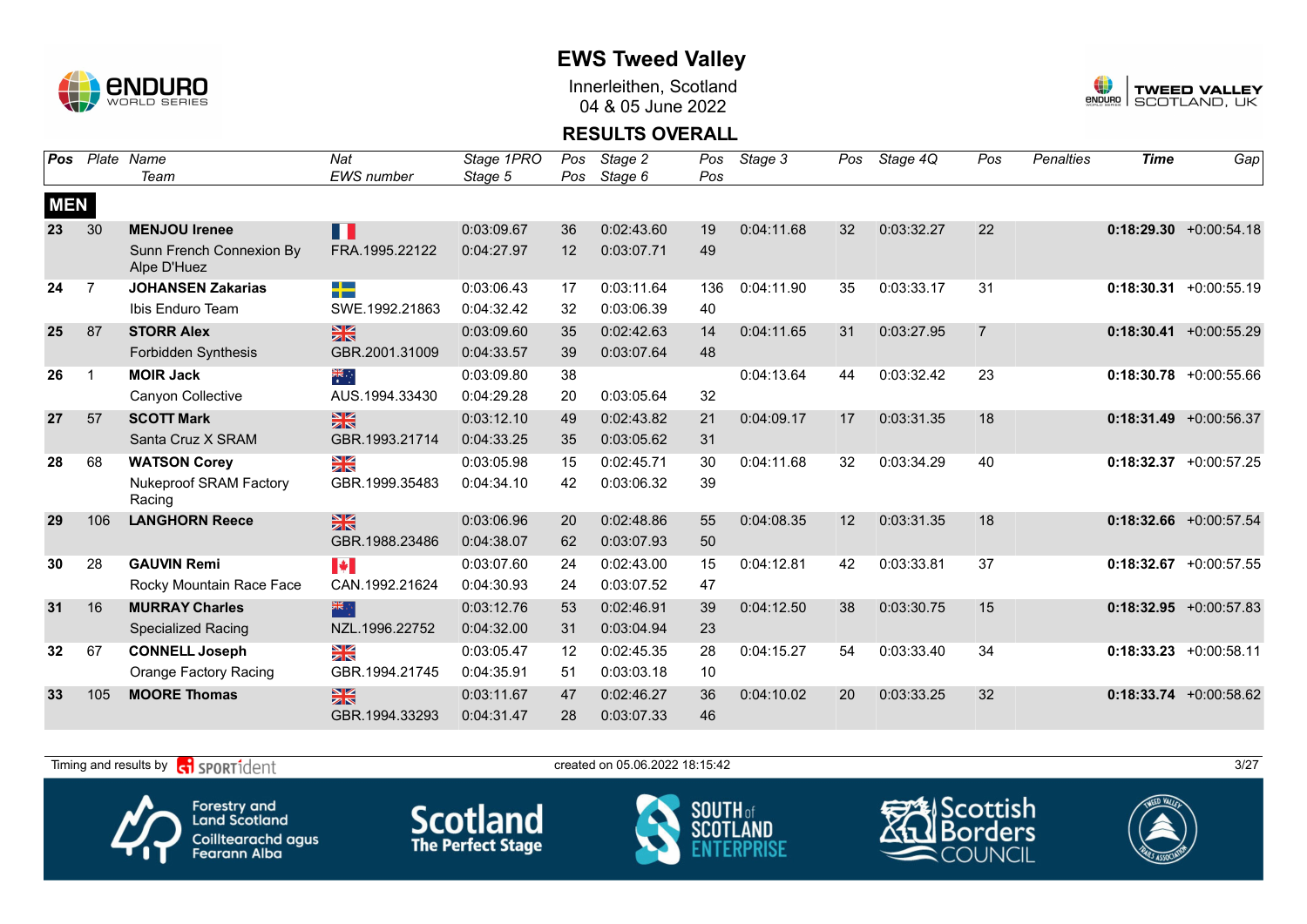

Innerleithen, Scotland 04 & 05 June 2022



#### **RESULTS OVERALL**

| Pos        | Plate | Name                            | Nat                            | Stage 1PRO | Pos | Stage 2    | Pos | Stage 3    | Pos | Stage 4Q   | Pos | <b>Penalties</b> | <b>Time</b> | Gap                       |
|------------|-------|---------------------------------|--------------------------------|------------|-----|------------|-----|------------|-----|------------|-----|------------------|-------------|---------------------------|
|            |       | Team                            | EWS number                     | Stage 5    | Pos | Stage 6    | Pos |            |     |            |     |                  |             |                           |
| <b>MEN</b> |       |                                 |                                |            |     |            |     |            |     |            |     |                  |             |                           |
| 34         | 6     | <b>TORDO Dimitri</b>            | H.                             | 0:03:07.96 | 26  | 0:03:12.48 | 138 | 0:04:09.81 | 19  | 0:03:37.15 | 53  |                  |             | $0:18:33.79$ +0:00:58.67  |
|            |       | Canyon Collective               | FRA.1993.21764                 | 0:04:30.30 | 22  | 0:03:08.57 | 52  |            |     |            |     |                  |             |                           |
| 35         | 52    | <b>RUDEAU Alex</b>              | H.                             | 0:03:09.45 | 33  | 0:02:43.33 | 17  | 0:04:12.20 | 36  | 0:03:33.85 | 38  |                  |             | $0:18:33.92 +0:00:58.80$  |
|            |       | <b>Commencal Enduro Project</b> | FRA.1996.25071                 | 0:04:32.48 | 33  | 0:03:05.94 | 35  |            |     |            |     |                  |             |                           |
| 36         | 45    | <b>LARBEYOU Guillaume</b>       | n ji                           | 0:03:15.36 | 74  | 0:02:42.00 | 9   | 0:04:08.05 | 10  | 0:03:32.80 | 27  |                  |             | $0:18:34.10 + 0:00:58.98$ |
|            |       | <b>Commencal Enduro Project</b> | FRA.1994.25575                 | 0:04:33.63 | 40  | 0:03:04.26 | 19  |            |     |            |     |                  |             |                           |
| 37         | 62    | <b>STUTTARD Mathew</b>          | $\frac{28}{28}$                | 0:03:12.39 | 51  | 0:02:43.70 | 20  | 0:04:11.85 | 34  | 0:03:30.34 | 14  |                  |             | $0:18:34.33 + 0:00:59.21$ |
|            |       | Polygon Factory Racing          | GBR.1993.21661                 | 0:04:34.68 | 46  | 0:03:05.07 | 26  |            |     |            |     |                  |             |                           |
| 38         | 55    | <b>GARAY TAMAYO lago</b>        |                                | 0:03:09.75 | 37  | 0:02:41.43 | 7   | 0:04:11.35 | 27  | 0:03:36.03 | 49  |                  |             | $0:18:35.37$ +0:01:00.25  |
|            |       | Santa Cruz X SRAM               | ESP.1991.21707                 | 0:04:31.68 | 29  | 0:03:06.56 | 42  |            |     |            |     |                  |             |                           |
| 39         | 27    | <b>PERSAK Vid</b>               | $\mathbf{r}$                   | 0:03:14.20 | 66  | 0:02:43.32 | 16  | 0:04:13.47 | 43  | 0:03:32.80 | 27  |                  |             | $0:18:35.47 +0:01:00.35$  |
|            |       | Orbea FOX Enduro Team           | SLO.1996.22810                 | 0:04:29.43 | 21  | 0:03:05.57 | 28  |            |     |            |     |                  |             |                           |
| 40         | 138   | <b>MCBAIN Calum</b>             | $\frac{\sum x}{\sum x}$        | 0:03:12.78 | 54  | 0:02:44.43 | 23  | 0:04:11.34 | 26  | 0:03:35.45 | 46  |                  |             | $0:18:38.45 + 0:01:03.33$ |
|            |       |                                 | GBR.1998.33913                 | 0:04:35.40 | 48  | 0:03:03.48 | 15  |            |     |            |     |                  |             |                           |
| 41         | 46    | <b>JEANDEL Louis</b>            | n K                            | 0:03:12.98 | 57  | 0:02:45.71 | 30  | 0:04:12.50 | 38  | 0:03:33.25 | 32  |                  |             | $0:18:38.87$ +0:01:03.75  |
|            |       | <b>Commencal Enduro Project</b> | FRA.1998.22140                 | 0:04:33.22 | 34  | 0:03:06.92 | 45  |            |     |            |     |                  |             |                           |
| 42         | 23    | <b>PIGEON Hugo</b>              | H.                             | 0:03:13.11 | 58  | 0:02:45.19 | 27  | 0:04:13.95 | 45  | 0:03:33.12 | 30  |                  |             | $0:18:40.19$ +0:01:05.07  |
|            |       | Scott SR Suntour Enduro<br>Team | FRA.1996.23507                 | 0:04:31.10 | 26  | 0:03:08.91 | 55  |            |     |            |     |                  |             |                           |
| 43         | 65    | <b>KANGAS Oliwer</b>            | <b>The State</b><br><b>THE</b> | 0:03:10.26 | 39  | 0:02:51.42 | 76  | 0:04:12.50 | 38  | 0:03:35.05 | 43  |                  |             | $0:18:42.33 + 0:01:07.21$ |
|            |       |                                 | SWE.1992.33903                 | 0:04:37.83 | 61  | 0:03:06.69 | 43  |            |     |            |     |                  |             |                           |
| 44         | 53    | <b>FRANCK Gilles</b>            |                                | 0:03:10.35 | 40  | 0:02:48.66 | 53  | 0:04:14.85 | 51  | 0:03:35.17 | 44  |                  |             | $0:18:42.39 + 0:01:07.27$ |
|            |       |                                 | BEL.2000.22291                 | 0:04:35.17 | 47  | 0:03:06.85 | 44  |            |     |            |     |                  |             |                           |

Timing and results by  $\overline{c_1}$  SPORT1 $\overline{d}$  entropy created on 05.06.2022 18:15:42 4/27 Scottish Forestry and<br>Land Scotland **Scotland SOUTH** of orders SCOT Coilltearachd agus<br>Fearann Alba COUNCIL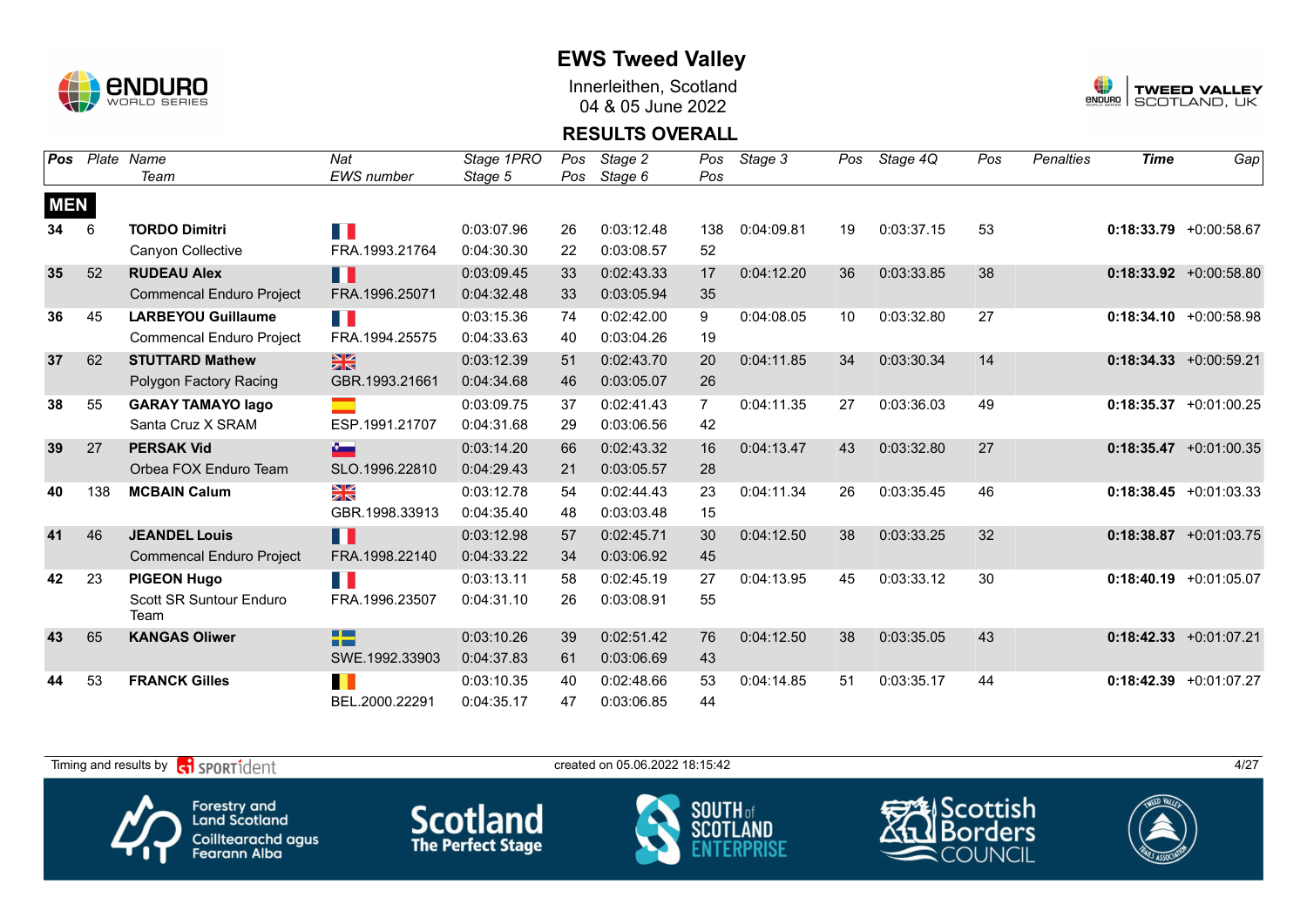

Innerleithen, Scotland 04 & 05 June 2022



#### **RESULTS OVERALL**

| $0:18:42.49$ +0:01:07.37<br>$0:18:43.22 +0:01:08.10$<br>$0:18:45.29 +0:01:10.17$<br>$0:18:45.58 + 0:01:10.46$ |
|---------------------------------------------------------------------------------------------------------------|
|                                                                                                               |
|                                                                                                               |
|                                                                                                               |
|                                                                                                               |
|                                                                                                               |
|                                                                                                               |
|                                                                                                               |
|                                                                                                               |
|                                                                                                               |
|                                                                                                               |
| $0:18:47.27 +0:01:12.15$                                                                                      |
|                                                                                                               |
| $0:18:47.31 + 0:01:12.19$                                                                                     |
|                                                                                                               |
| $0:18:49.16$ +0:01:14.04                                                                                      |
|                                                                                                               |
| $0:18:50.47$ +0:01:15.35                                                                                      |
|                                                                                                               |
| $0:18:51.80 + 0:01:16.68$                                                                                     |
|                                                                                                               |
| $0:18:52.08$ +0:01:16.96                                                                                      |
|                                                                                                               |
| $0:18:53.84 + 0:01:18.72$                                                                                     |
|                                                                                                               |
| $0:18:55.00 + 0:01:19.88$                                                                                     |
|                                                                                                               |
|                                                                                                               |

Timing and results by  $\overline{c_1}$  SPORT1 $\overline{d}$  entropy of the stated on 05.06.2022 18:15:42









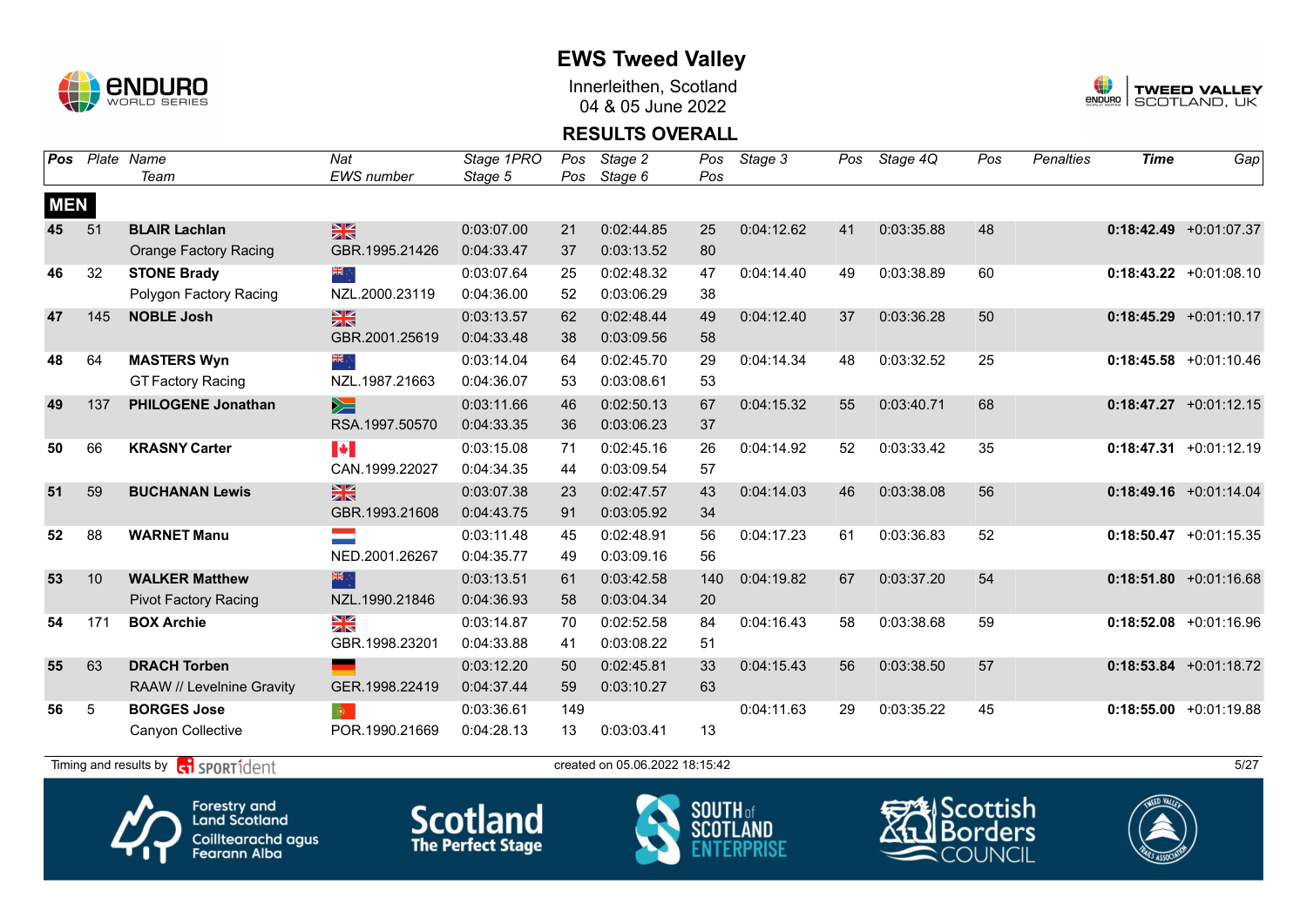

Innerleithen, Scotland 04 & 05 June 2022



#### **RESULTS OVERALL**

| <b>Pos</b> | Plate | Name                                       | Nat                     | Stage 1PRO | Pos | Stage 2    | Pos | Stage 3    | Pos | Stage 4Q   | Pos | <b>Penalties</b> | <b>Time</b> | Gap                       |
|------------|-------|--------------------------------------------|-------------------------|------------|-----|------------|-----|------------|-----|------------|-----|------------------|-------------|---------------------------|
|            |       | Team                                       | <b>EWS</b> number       | Stage 5    | Pos | Stage 6    | Pos |            |     |            |     |                  |             |                           |
| <b>MEN</b> |       |                                            |                         |            |     |            |     |            |     |            |     |                  |             |                           |
| 57         | 75    | <b>ROPELATO Mitch</b>                      | ⊑                       | 0:03:18.56 | 88  | 0:02:45.90 | 34  | 0:04:14.65 | 50  | 0:03:36.73 | 51  |                  |             | $0:18:55.03 +0:01:19.91$  |
|            |       | <b>Cannondale Enduro</b>                   | USA.1992.22734          | 0:04:34.27 | 43  | 0:03:10.82 | 65  |            |     |            |     |                  |             |                           |
| 58         | 48    | <b>LUTHI Patrick</b>                       | $\ddot{}$               | 0:03:13.15 | 59  | 0:02:50.45 | 68  | 0:04:15.83 | 57  | 0:03:39.83 | 64  |                  |             | $0:18:55.40 +0:01:20.28$  |
|            |       |                                            | SUI.1992.22607          | 0:04:36.56 | 56  | 0:03:10.03 | 61  |            |     |            |     |                  |             |                           |
| 59         | 58    | <b>WALL Evan</b>                           | $\blacktriangleright$   | 0:03:09.55 | 34  | 0:02:49.12 | 59  | 0:04:28.43 | 109 | 0:03:33.73 | 36  |                  |             | $0:18:59.07$ +0:01:23.95  |
|            |       | Devinci Global Racing                      | CAN.1999.23531          | 0:04:37.58 | 60  | 0:03:09.78 | 59  |            |     |            |     |                  |             |                           |
| 60         | 29    | <b>SECONDI Nathan</b>                      | $\mathbb{R}^n$          | 0:03:12.40 | 52  | 0:02:41.85 | 8   | 0:04:14.92 | 52  | 0:03:38.65 | 58  |                  | 0:18:59.78  | $+0:01:24.66$             |
|            |       | <b>Fulgur Factory Team</b><br>Valdinievole | FRA.1999.22133          | 0:04:35.78 | 50  | 0:03:18.03 | 108 |            |     |            |     |                  |             |                           |
| 61         | 123   | <b>HOLOWKO Alex</b>                        | $\frac{N}{N}$           | 0:03:12.85 | 55  | 0:02:53.85 | 92  | 0:04:20.58 | 72  | 0:03:37.80 | 55  |                  |             | $0:19:00.69$ +0:01:25.57  |
|            |       |                                            | GBR.1990.21357          | 0:04:39.35 | 66  | 0:03:10.11 | 62  |            |     |            |     |                  |             |                           |
| 62         | 94    | <b>BLAHA Vojtech</b>                       | $\mathbf{r}$            | 0:03:15.33 | 73  | 0:02:46.47 | 37  | 0:04:17.17 | 60  | 0:03:39.94 | 65  |                  |             | $0:19:02.34$ +0:01:27.22  |
|            |       |                                            | CZE.1999.22684          | 0:04:38.55 | 64  | 0:03:11.35 | 69  |            |     |            |     |                  |             |                           |
| 63         | 70    | <b>BURNS CONTRERAS Pedro</b>               | ×.                      | 0:03:10.78 | 42  | 0:02:48.08 | 45  | 0:04:20.00 | 69  | 0:03:42.24 | 74  |                  |             | $0:19:03.33 +0:01:28.21$  |
|            |       | <b>Trek Factory Racing</b>                 | CHI.1997.21729          | 0:04:41.67 | 77  | 0:03:08.64 | 54  |            |     |            |     |                  |             |                           |
| 64         | 99    | <b>SMITH Joseph</b>                        | $\frac{\sum x}{\sum x}$ | 0:03:11.04 | 43  | 0:02:46.70 | 38  | 0:04:19.93 | 68  | 0:03:46.68 | 103 |                  |             | $0:19:04.07$ +0:01:28.95  |
|            |       |                                            | GBR.1990.37383          | 0:04:41.03 | 74  | 0:03:05.39 | 27  |            |     |            |     |                  |             |                           |
| 65         | 146   | <b>MORGAN Myles</b>                        | ▇                       | 0:03:21.24 | 102 | 0:02:48.85 | 54  | 0:04:17.00 | 59  | 0:03:39.42 | 62  |                  |             | $0:19:08.09$ +0:01:32.97  |
|            |       |                                            | USA.2001.24399          | 0:04:36.27 | 54  | 0:03:14.16 | 84  |            |     |            |     |                  |             |                           |
| 66         | 97    | <b>DE VOCHT Bart</b>                       | П                       | 0:03:20.96 | 100 | 0:02:49.41 | 61  | 0:04:17.94 | 62  | 0:03:40.87 | 69  |                  |             | $0:19:09.99 + 0:01:34.87$ |
|            |       |                                            | BEL.1992.23075          | 0:04:36.81 | 57  | 0:03:13.41 | 79  |            |     |            |     |                  |             |                           |
| 67         | 143   | <b>HURLEY Joshua</b>                       | $\frac{N}{N}$           | 0:03:20.36 | 95  | 0:02:54.98 | 100 | 0:04:18.80 | 63  | 0:03:39.45 | 63  |                  |             | $0:19:12.92 +0:01:37.80$  |
|            |       |                                            | GBR.1995.27543          | 0:04:40.65 | 73  | 0:03:13.66 | 82  |            |     |            |     |                  |             |                           |

Timing and results by  $\overline{c_1}$  SPORT1 $\overline{1}$  dent to the created on 05.06.2022 18:15:42 6/27 Scottish Forestry and<br>Land Scotland **Scotland SOUTH** of sco orders Coilltearachd agus<br>Fearann Alba COUNCIL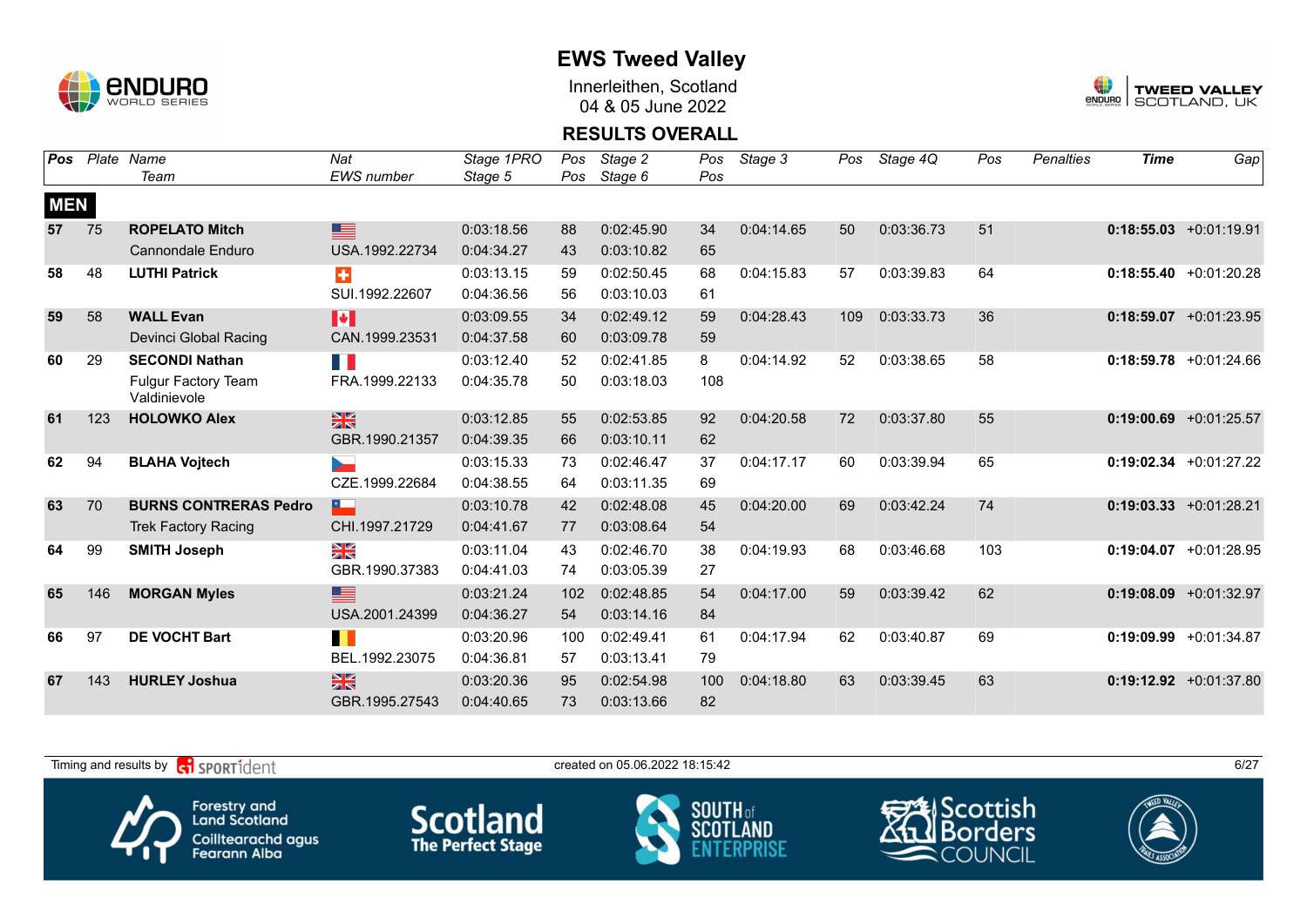

Innerleithen, Scotland 04 & 05 June 2022



#### **RESULTS OVERALL**

| Pos        | Plate | Name                         | Nat                     | Stage 1PRO | Pos | Stage 2    | Pos | Stage 3    | Pos | Stage 4Q   | Pos | <b>Penalties</b> | <b>Time</b> | Gap                       |
|------------|-------|------------------------------|-------------------------|------------|-----|------------|-----|------------|-----|------------|-----|------------------|-------------|---------------------------|
|            |       | Team                         | EWS number              | Stage 5    | Pos | Stage 6    | Pos |            |     |            |     |                  |             |                           |
| <b>MEN</b> |       |                              |                         |            |     |            |     |            |     |            |     |                  |             |                           |
| 68         | 101   | <b>TEJCHMAN Premek</b>       | ►                       | 0:03:15.21 | 72  | 0:02:49.20 | 60  | 0:04:21.25 | 77  | 0:03:43.48 | 84  |                  |             | $0:19:14.60 + 0:01:39.48$ |
|            |       |                              | CZE.1988.22389          | 0:04:43.60 | 88  | 0:03:11.06 | 66  |            |     |            |     |                  |             |                           |
| 69         | 19    | <b>VENDEMMIA Mirco</b>       | H                       | 0:03:19.81 | 91  | 0:02:48.20 | 46  | 0:04:20.33 | 70  | 0:03:44.18 | 88  |                  |             | $0:19:14.68$ +0:01:39.56  |
|            |       | <b>Cannondale Enduro</b>     | ITA.1998.21871          | 0:04:40.00 | 69  | 0:03:10.36 | 64  |            |     |            |     |                  |             |                           |
| 70         | 76    | <b>WILSON Thomas</b>         | $\frac{\sum x}{\sum x}$ | 0:03:12.96 | 56  | 0:02:49.51 | 63  | 0:04:19.09 | 64  | 0:03:42.92 | 79  |                  |             | $0:19:14.85 + 0:01:39.73$ |
|            |       | <b>Orange Factory Racing</b> | GBR.2000.22553          | 0:04:46.97 | 108 | 0:03:12.91 | 74  |            |     |            |     |                  |             |                           |
| 71         | 90    | <b>HUTCHENS Chris</b>        | $\frac{N}{N}$           | 0:03:14.69 | 69  | 0:02:50.73 | 72  | 0:04:21.68 | 78  | 0:03:44.50 | 93  |                  |             | $0:19:15.31 + 0:01:40.19$ |
|            |       |                              | GBR.1989.22999          | 0:04:44.47 | 95  | 0:03:09.97 | 60  |            |     |            |     |                  |             |                           |
| 72         | 113   | <b>SHUCKSMITH Samuel</b>     | XX                      | 0:03:13.41 | 60  | 0:02:49.48 | 62  | 0:04:22.43 | 82  | 0:03:46.72 | 105 |                  |             | $0:19:15.31 + 0:01:40.19$ |
|            |       |                              | GBR.1990.23007          | 0:04:40.32 | 71  | 0:03:12.43 | 72  |            |     |            |     |                  |             |                           |
| 73         | 77    | <b>JONES Jono</b>            | $\frac{N}{N}$           | 0:03:08.64 | 30  | 0:02:48.58 | 50  | 0:04:19.23 | 66  | 0:03:51.80 | 125 |                  |             | $0:19:17.17 + 0:01:42.05$ |
|            |       | Propain Factory Enduro       | GBR.1994.37370          | 0:04:40.16 | 70  | 0:03:17.34 | 102 |            |     |            |     |                  |             |                           |
| 74         | 96    | <b>CARROLL Gavin</b>         | H N                     | 0:03:10.57 | 41  | 0:02:52.30 | 82  | 0:04:24.03 | 90  | 0:03:42.17 | 73  |                  |             | $0:19:18.11 + 0:01:42.99$ |
|            |       |                              | IRL.1993.35848          | 0:04:45.42 | 101 | 0:03:15.92 | 97  |            |     |            |     |                  |             |                           |
| 75         | 20    | <b>NICOLAI Florian</b>       | H                       | 0:03:16.23 | 77  | 0:02:48.60 | 52  | 0:04:24.00 | 89  | 0:03:43.08 | 80  |                  |             | $0:19:18.59 + 0:01:43.47$ |
|            |       | <b>BH Enduro Racing Team</b> | FRA.1993.21749          | 0:04:42.20 | 80  | 0:03:13.08 | 75  |            |     |            |     |                  |             |                           |
| 76         | 130   | <b>HARRIS Bradley</b>        | ्रेल                    | 0:03:20.23 | 94  | 0:02:51.18 | 75  | 0:04:21.73 | 79  | 0:03:43.36 | 82  |                  |             | $0:19:19.98$ +0:01:44.86  |
|            |       | Theory Racing p/b ProBikeKit | NZL.2001.27637          | 0:04:39.92 | 68  | 0:03:14.74 | 91  |            |     |            |     |                  |             |                           |
| 77         | 124   | <b>JENSEN Henrik</b>         | $\frac{N}{N}$           | 0:03:17.54 | 82  | 0:02:53.43 | 90  | 0:04:22.21 | 81  | 0:03:41.76 | 70  |                  |             | $0:19:20.59$ +0:01:45.47  |
|            |       |                              | GBR.1998.25933          | 0:04:43.23 | 86  | 0:03:15.85 | 96  |            |     |            |     |                  |             |                           |
| 78         | 164   | <b>HAMMOND Chubbie</b>       | $\frac{N}{N}$           | 0:03:20.40 | 96  | 0:02:50.70 | 71  | 0:04:23.48 | 87  | 0:03:45.85 | 100 |                  |             | $0:19:20.92$ +0:01:45.80  |
|            |       |                              | GBR.1996.37418          | 0:04:39.30 | 65  | 0:03:11.89 | 71  |            |     |            |     |                  |             |                           |
| 79         | 118   | <b>SCOTT Riley</b>           | $\frac{N}{N}$           | 0:03:11.99 | 48  | 0:02:47.71 | 44  | 0:04:30.30 | 116 | 0:03:44.16 | 87  |                  |             | $0:19:21.10 + 0:01:45.98$ |
|            |       |                              | GBR.2000.38625          | 0:04:43.48 | 87  | 0:03:11.17 | 67  |            |     |            |     |                  |             |                           |
|            |       |                              |                         |            |     |            |     |            |     |            |     |                  |             |                           |

Timing and results by  $\overline{c_1}$  SPORT1 $\overline{d}$  CITE 27/27









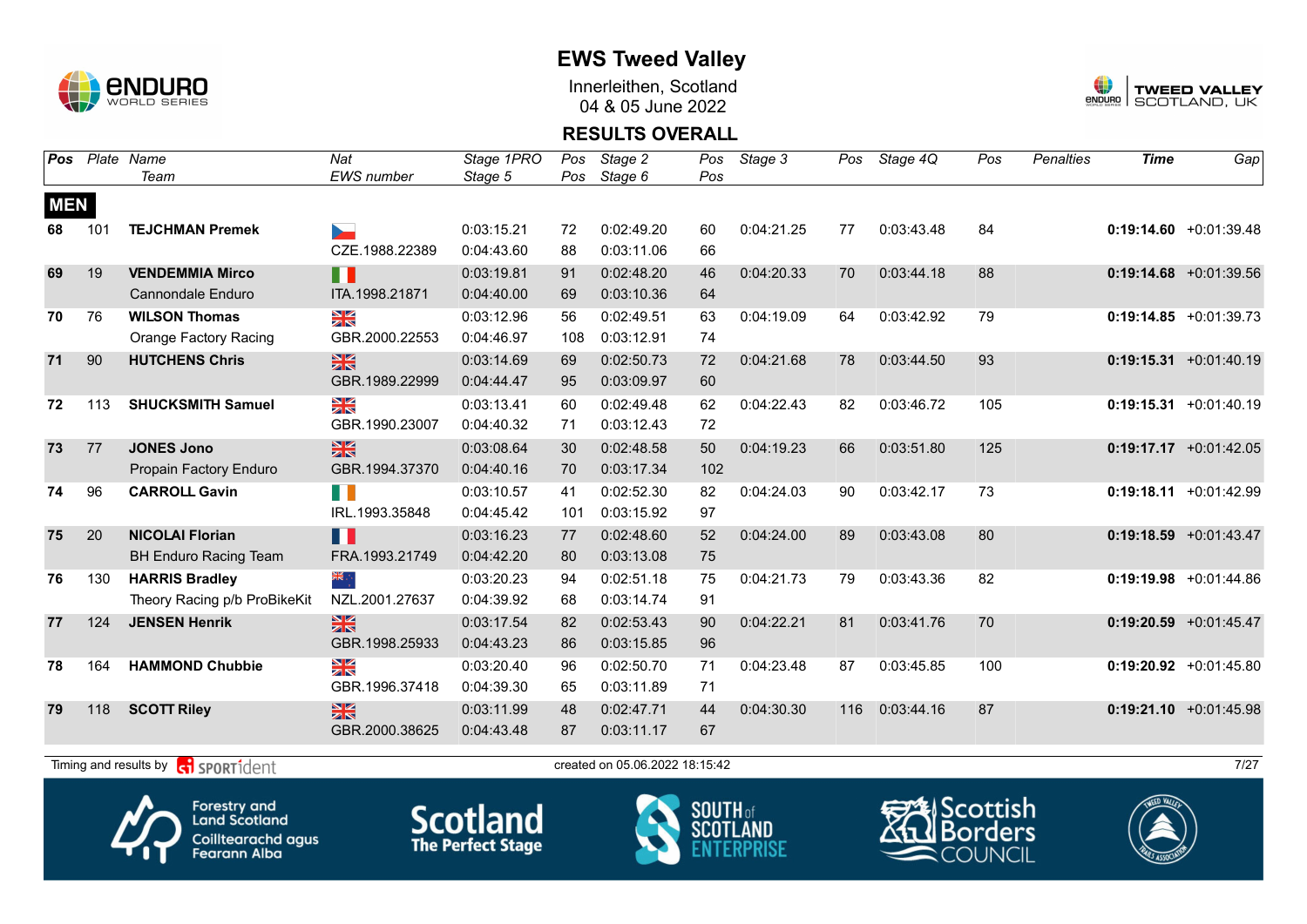

Innerleithen, Scotland 04 & 05 June 2022



#### **RESULTS OVERALL**

| <b>Pos</b> |     | Plate Name                              | Nat                               | Stage 1PRO | Pos | Stage 2    | Pos | Stage 3    | Pos | Stage 4Q   | Pos | <b>Penalties</b> | <b>Time</b> | Gap                       |
|------------|-----|-----------------------------------------|-----------------------------------|------------|-----|------------|-----|------------|-----|------------|-----|------------------|-------------|---------------------------|
|            |     | Team                                    | EWS number                        | Stage 5    | Pos | Stage 6    | Pos |            |     |            |     |                  |             |                           |
| <b>MEN</b> |     |                                         |                                   |            |     |            |     |            |     |            |     |                  |             |                           |
| 80         | 147 | <b>HEINIGER Nils</b>                    | ang ∴                             | 0:03:22.73 | 109 | 0:02:49.53 | 64  | 0:04:20.82 | 76  | 0:03:39.05 | 61  |                  |             | $0:19:21.11 + 0:01:45.99$ |
|            |     |                                         | NZL.1999.25218                    | 0:04:43.83 | 92  | 0:03:14.68 | 90  |            |     |            |     |                  |             |                           |
| 81         | 85  | <b>HALE Ant</b>                         | $\frac{N}{N}$                     | 0:03:15.55 | 75  | 0:02:49.80 | 65  | 0:04:23.05 | 85  | 0:03:45.65 | 98  |                  |             | $0:19:21.94 +0:01:46.82$  |
|            |     | <b>Nukeproof SRAM Factory</b><br>Racing | GBR.1994.35957                    | 0:04:46.46 | 105 | 0:03:11.23 | 68  |            |     |            |     |                  |             |                           |
| 82         | 112 | <b>OMDAL Oskar</b>                      | ╬                                 | 0:03:22.84 | 110 | 0:02:52.60 | 85  | 0:04:21.83 | 80  | 0:03:42.62 | 76  |                  |             | 0:19:22.36 +0:01:47.24    |
|            |     |                                         | NOR.2000.32277                    | 0:04:42.50 | 82  | 0:03:12.57 | 73  |            |     |            |     |                  |             |                           |
| 83         | 161 | <b>JAMES Myles</b>                      | $\frac{N}{N}$                     | 0:03:19.19 | 89  | 0:02:52.37 | 83  | 0:04:20.60 | 74  | 0:03:44.85 | 95  |                  |             | $0:19:22.64$ +0:01:47.52  |
|            |     |                                         | GBR.1995.35092                    | 0:04:44.62 | 96  | 0:03:13.38 | 78  |            |     |            |     |                  |             |                           |
| 84         | 120 | <b>FAGERBERG Philip</b>                 | <b>The Company</b><br><b>STEP</b> | 0:03:14.52 | 67  | 0:02:54.68 | 98  | 0:04:26.88 | 104 | 0:03:41.95 | 71  |                  |             | $0:19:22.69$ +0:01:47.57  |
|            |     |                                         | SWE.1996.25802                    | 0:04:40.55 | 72  | 0:03:18.79 | 113 |            |     |            |     |                  |             |                           |
| 85         | 22  | <b>GALY Theo</b>                        | H                                 | 0:03:18.20 | 85  | 0:02:51.59 | 78  | 0:04:23.35 | 86  | 0:03:46.70 | 104 |                  |             | $0:19:22.88$ +0:01:47.76  |
|            |     | Sunn French Connexion By<br>Alpe D'Huez | FRA.1990.21691                    | 0:04:42.98 | 84  | 0:03:11.65 | 70  |            |     |            |     |                  |             |                           |
| 86         | 54  | <b>FRANCARDO Tommaso</b>                | H.                                | 0:03:14.53 | 68  | 0:02:44.75 | 24  | 0:04:29.78 | 112 | 0:03:42.03 | 72  |                  |             | $0:19:23.02 +0:01:47.90$  |
|            |     |                                         | ITA.1997.22813                    | 0:04:42.37 | 81  | 0:03:14.31 | 85  |            |     |            |     |                  |             |                           |
| 87         | 74  | <b>WILDHABER Gustav</b>                 | Ð                                 | 0:03:16.55 | 78  | 0:02:51.83 | 79  | 0:04:27.75 | 106 | 0:03:42.66 | 77  |                  |             | $0:19:25.17 + 0:01:50.05$ |
|            |     | <b>Cube Action Team</b>                 | SUI.1988.21848                    | 0:04:43.65 | 90  | 0:03:14.56 | 88  |            |     |            |     |                  |             |                           |
| 88         | 155 | <b>CAVAYE Andrew</b>                    | ैं                                | 0:03:21.28 | 103 | 0:02:47.21 | 40  | 0:04:22.58 | 83  | 0:03:43.22 | 81  |                  |             | $0:19:25.24$ +0:01:50.12  |
|            |     |                                         | AUS.1996.24678                    | 0:04:45.00 | 99  | 0:03:13.16 | 77  |            |     |            |     |                  |             |                           |
| 89         | 170 | <b>HAMILTON Connor</b>                  | 米心                                | 0:03:19.48 | 90  | 0:02:53.02 | 89  | 0:04:26.72 | 103 | 0:03:40.63 | 67  |                  |             | $0:19:25.80 + 0:01:50.68$ |
|            |     |                                         | NZL.1996.24882                    | 0:04:44.65 | 97  | 0:03:14.32 | 86  |            |     |            |     |                  |             |                           |
| 90         | 108 | <b>HARKER Jack</b>                      | ≥k                                | 0:03:16.05 | 76  | 0:02:50.75 | 73  | 0:04:20.42 | 71  | 0:03:46.63 | 102 |                  |             | $0:19:26.52 +0:01:51.40$  |
|            |     |                                         | GBR.1998.33252                    | 0:04:49.36 | 115 | 0:03:14.06 | 83  |            |     |            |     |                  |             |                           |

Timing and results by  $\overline{c_1}$  SPORT1 $\overline{d}$  entropy created on 05.06.2022 18:15:42 Scottish Forestry and<br>Land Scotland **Scotland SOUTH** of orders SCOT Coilltearachd agus<br>Fearann Alba COUNCIL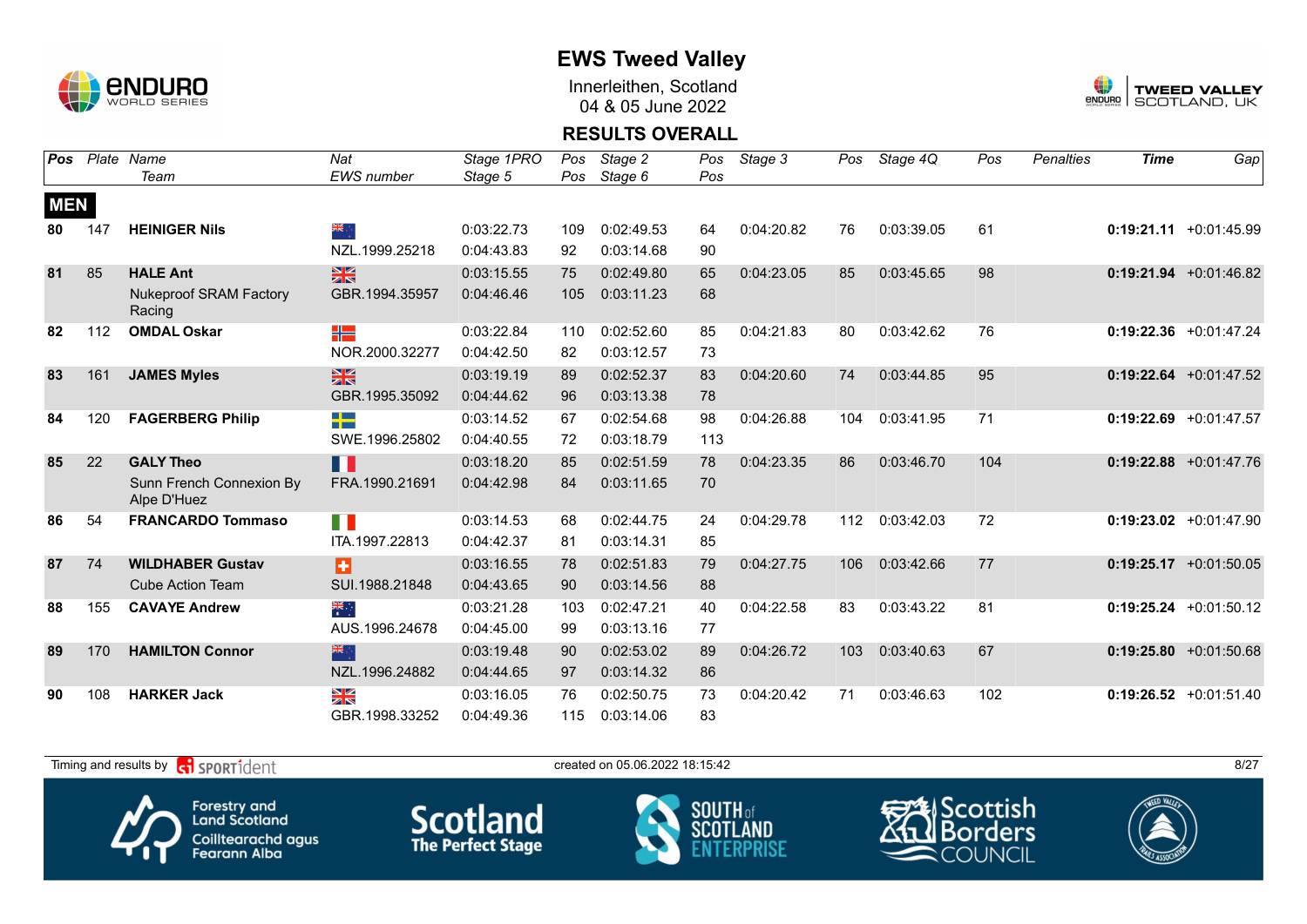

Innerleithen, Scotland 04 & 05 June 2022



#### **RESULTS OVERALL**

| Pos        |     | Plate Name                 | Nat                   | Stage 1PRO | Pos | Stage 2    | Pos | Stage 3    | Pos              | Stage 4Q   | Pos | Penalties | <b>Time</b> | Gap                       |
|------------|-----|----------------------------|-----------------------|------------|-----|------------|-----|------------|------------------|------------|-----|-----------|-------------|---------------------------|
|            |     | Team                       | <b>EWS</b> number     | Stage 5    | Pos | Stage 6    | Pos |            |                  |            |     |           |             |                           |
| <b>MEN</b> |     |                            |                       |            |     |            |     |            |                  |            |     |           |             |                           |
| 91         | 135 | <b>PROCHYRA Jordan</b>     | 米                     | 0:03:16.74 | 79  | 0:02:49.06 | 58  | 0:04:30.75 | 117              | 0:03:40.42 | 66  |           |             | $0:19:27.54$ +0:01:52.42  |
|            |     |                            | AUS.1994.21674        | 0:04:38.14 | 63  | 0:03:21.49 | 118 |            |                  |            |     |           |             |                           |
| 92         | 80  | <b>ESCUDIER Thomas</b>     | E.                    | 0:03:18.20 | 85  | 0:02:54.59 | 97  | 0:04:25.15 | 98               | 0:03:44.45 | 91  |           |             | $0:19:29.73 +0:01:54.61$  |
|            |     |                            | FRA.1991.21945        | 0:04:46.83 | 107 | 0:03:15.10 | 93  |            |                  |            |     |           |             |                           |
| 93         | 72  | <b>HEBERT Ambroise</b>     | ╻╻                    | 0:03:22.55 | 108 | 0:02:53.85 | 92  | 0:04:24.85 | 96               | 0:03:43.44 | 83  |           |             | $0:19:30.15$ +0:01:55.03  |
|            |     |                            | FRA.1993.21934        | 0:04:43.93 | 94  | 0:03:15.38 | 95  |            |                  |            |     |           |             |                           |
| 94         | 142 | <b>NEWELL Jake</b>         | ्हें                  | 0:03:22.49 | 107 | 0:02:53.75 | 91  | 0:04:27.53 | 105              | 0:03:44.42 | 90  |           |             | $0:19:30.39$ +0:01:55.27  |
|            |     |                            | AUS.1993.24612        | 0:04:41.32 | 75  | 0:03:14.63 | 89  |            |                  |            |     |           |             |                           |
| 95         | 117 | <b>BROWN Chris</b>         | H                     | 0:03:20.64 | 99  | 0:03:00.26 | 118 | 0:04:25.67 | 100 <sub>1</sub> | 0:03:44.33 | 89  |           |             | $0:19:31.06$ +0:01:55.94  |
|            |     |                            | IRL.1995.33325        | 0:04:42.60 | 83  | 0:03:17.82 | 107 |            |                  |            |     |           |             |                           |
| 96         | 102 | <b>LANDMARK Ola Javold</b> | ╬═                    | 0:03:20.17 | 93  | 0:03:00.95 | 124 | 0:04:28.75 | 111              | 0:03:42.80 | 78  |           |             | $0:19:31.58$ +0:01:56.46  |
|            |     |                            | NOR.1999.25289        | 0:04:46.31 | 103 | 0:03:13.55 | 81  |            |                  |            |     |           |             |                           |
| 97         | 93  | <b>RYAN Fergus</b>         | $\frac{2}{3}$         | 0:03:17.63 | 83  | 0:02:52.95 | 88  | 0:04:25.20 | 99               | 0:03:49.47 | 114 |           |             | $0:19:32.06$ +0:01:56.94  |
|            |     |                            | GBR.1993.22458        | 0:04:46.65 | 106 | 0:03:13.11 | 76  |            |                  |            |     |           |             |                           |
| 98         | 95  | <b>TOOKE Jacob</b>         | $\blacktriangleright$ | 0:03:29.07 | 135 | 0:02:50.67 | 70  | 0:04:20.58 | 72               | 0:03:45.26 | 97  |           |             | $0:19:34.49 + 0:01:59.37$ |
|            |     |                            | CAN.1999.22078        | 0:04:43.15 | 85  | 0:03:16.43 | 99  |            |                  |            |     |           |             |                           |
| 99         | 154 | <b>DONALDSON Gary</b>      | n                     | 0:03:20.09 | 92  | 0:02:52.85 | 87  | 0:04:24.80 | 95               | 0:03:51.86 | 126 |           |             | $0:19:35.20 +0:02:00.08$  |
|            |     |                            | IRL.1995.38688        | 0:04:42.12 | 78  | 0:03:16.33 | 98  |            |                  |            |     |           |             |                           |
| 100        | 156 | <b>BRATSCHI Tim</b>        | $\ddot{\textbf{r}}$   | 0:03:20.46 | 98  | 0:02:55.23 | 101 | 0:04:24.28 | 91               | 0:03:43.75 | 86  |           |             | $0:19:37.54$ +0:02:02.42  |
|            |     |                            | SUI.1988.23005        | 0:04:52.56 | 123 | 0:03:16.49 | 100 |            |                  |            |     |           |             |                           |
| 101        | 153 | <b>ADAMI Maxim</b>         | b.                    | 0:03:29.73 | 137 | 0:02:56.05 | 102 | 0:04:24.72 | 93               | 0:03:43.74 | 85  |           |             | $0:19:38.34 +0:02:03.22$  |
|            |     |                            | CZE.2001.22512        | 0:04:41.47 | 76  | 0:03:18.68 | 111 |            |                  |            |     |           |             |                           |
| 102        | 148 | <b>ENNIS Ross</b>          | H O                   | 0:03:24.75 | 119 | 0:07:23.03 | 142 | 0:04:24.60 | 92               | 0:03:47.87 | 110 |           |             | 0:19:38.81 +0:02:03.69    |
|            |     |                            | IRL.2001.25954        | 0:04:46.41 | 104 | 0:03:15.18 | 94  |            |                  |            |     |           |             |                           |
|            |     |                            |                       |            |     |            |     |            |                  |            |     |           |             |                           |

Timing and results by  $\overline{c_1}$  SPORT1 $\overline{1}$  dent to the second of the created on 05.06.2022 18:15:42 9/27



Forestry and<br>Land Scotland Coilltearachd agus<br>Fearann Alba **Scotland** 



Scottish orders COUNCIL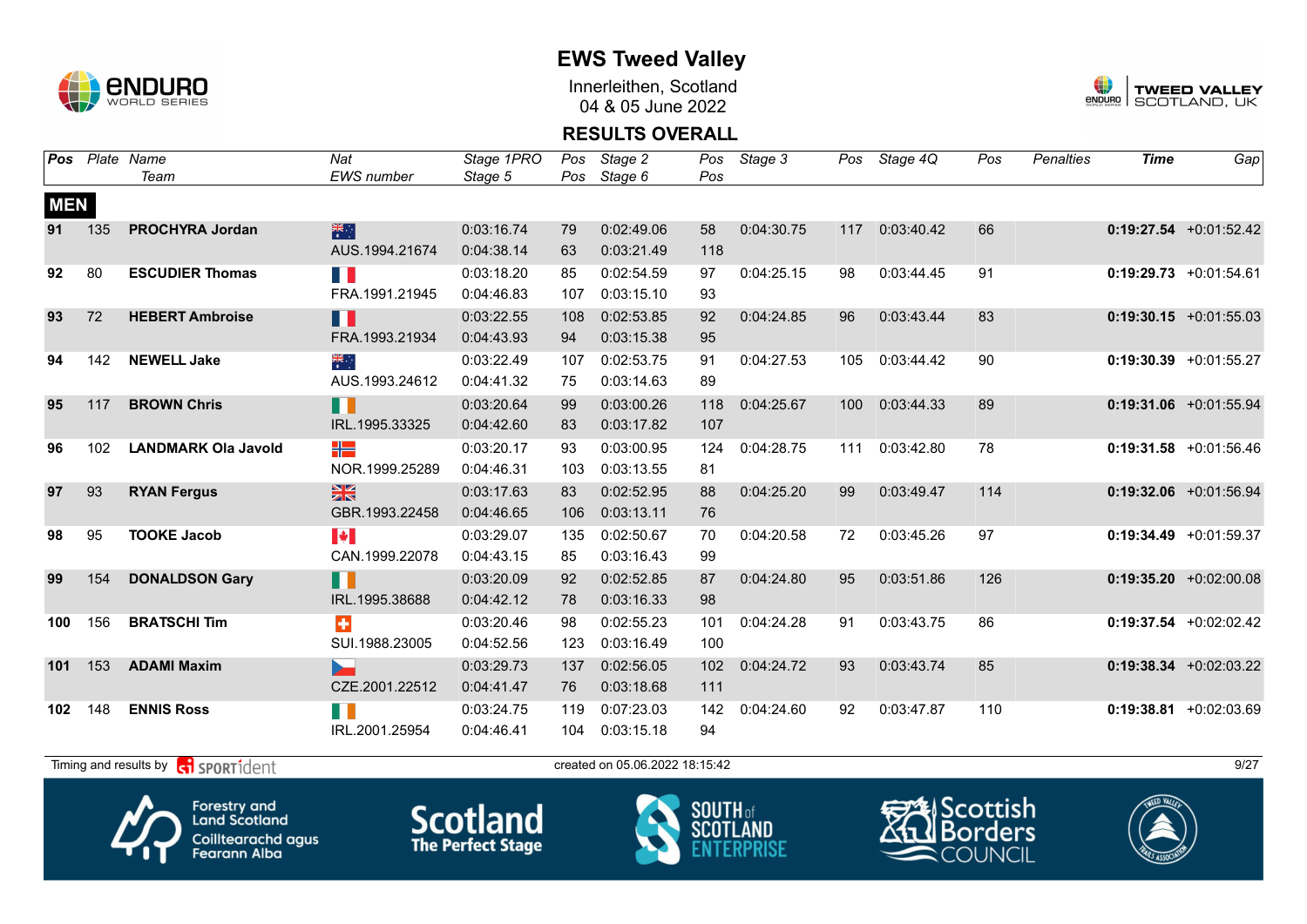

Innerleithen, Scotland 04 & 05 June 2022



#### **RESULTS OVERALL**

|     |      |                                                                                                                                                                                                                                                                                                                                                                                      |            |     | Stage 2    |     | Stage 3    |     | Stage 4Q   | Pos | <b>Penalties</b> | <b>Time</b> | Gap                       |
|-----|------|--------------------------------------------------------------------------------------------------------------------------------------------------------------------------------------------------------------------------------------------------------------------------------------------------------------------------------------------------------------------------------------|------------|-----|------------|-----|------------|-----|------------|-----|------------------|-------------|---------------------------|
|     | Team | <b>EWS</b> number                                                                                                                                                                                                                                                                                                                                                                    | Stage 5    | Pos | Stage 6    | Pos |            |     |            |     |                  |             |                           |
|     |      |                                                                                                                                                                                                                                                                                                                                                                                      |            |     |            |     |            |     |            |     |                  |             |                           |
| 151 |      | Ш                                                                                                                                                                                                                                                                                                                                                                                    | 0:03:22.85 | 111 | 0:02:51.05 | 74  | 0:04:31.00 | 119 | 0:03:49.98 | 115 |                  |             | $0:19:42.17 + 0:02:07.05$ |
|     |      | FRA.1999.37231                                                                                                                                                                                                                                                                                                                                                                       | 0:04:43.60 | 88  | 0:03:14.74 | 91  |            |     |            |     |                  |             |                           |
| 83  |      | E.                                                                                                                                                                                                                                                                                                                                                                                   | 0:03:24.62 | 118 | 0:02:50.66 | 69  | 0:04:25.05 | 97  | 0:03:44.67 | 94  |                  |             | $0:19:44.08$ +0:02:08.96  |
|     |      | ITA.1997.21868                                                                                                                                                                                                                                                                                                                                                                       | 0:04:47.67 | 110 | 0:03:22.07 | 121 |            |     |            |     |                  |             |                           |
| 159 |      | 米                                                                                                                                                                                                                                                                                                                                                                                    | 0:03:23.33 | 112 | 0:02:52.66 | 86  | 0:04:28.30 | 108 | 0:03:44.94 | 96  |                  |             | $0:19:44.33 + 0:02:09.21$ |
|     |      | AUS.1995.23609                                                                                                                                                                                                                                                                                                                                                                       | 0:04:43.90 | 93  | 0:03:23.86 | 128 |            |     |            |     |                  |             |                           |
| 163 |      | XK                                                                                                                                                                                                                                                                                                                                                                                   | 0:03:13.93 | 63  | 0:02:49.99 | 66  | 0:04:24.78 | 94  | 0:03:47.20 | 108 |                  |             | $0:19:45.93 + 0:02:10.81$ |
|     |      | GBR.1999.38588                                                                                                                                                                                                                                                                                                                                                                       | 0:04:57.10 | 132 | 0:03:22.92 | 124 |            |     |            |     |                  |             |                           |
| 121 |      | П                                                                                                                                                                                                                                                                                                                                                                                    | 0:03:22.18 | 106 | 0:02:54.97 | 99  | 0:04:40.50 | 139 | 0:03:47.70 | 109 |                  |             | $0:19:47.06$ +0:02:11.94  |
|     |      | IRL.1988.22250                                                                                                                                                                                                                                                                                                                                                                       | 0:04:42.15 | 79  | 0:03:14.53 | 87  |            |     |            |     |                  |             |                           |
| 115 |      | n n                                                                                                                                                                                                                                                                                                                                                                                  | 0:03:27.01 | 127 | 0:02:56.78 | 106 | 0:04:28.13 | 107 | 0:03:51.79 | 124 |                  |             | $0:19:49.60 + 0:02:14.48$ |
|     |      | ITA.1992.22852                                                                                                                                                                                                                                                                                                                                                                       | 0:04:44.89 | 98  | 0:03:17.78 | 106 |            |     |            |     |                  |             |                           |
| 132 |      | 米心                                                                                                                                                                                                                                                                                                                                                                                   | 0:03:27.07 | 128 | 0:02:52.22 | 81  | 0:04:30.22 | 115 | 0:03:46.42 | 101 |                  |             | $0:19:50.43 + 0:02:15.31$ |
|     |      | NZL.2000.23138                                                                                                                                                                                                                                                                                                                                                                       | 0:04:47.93 | 111 | 0:03:18.79 | 113 |            |     |            |     |                  |             |                           |
| 168 |      | n K                                                                                                                                                                                                                                                                                                                                                                                  | 0:03:21.91 | 105 | 0:02:54.22 | 94  | 0:04:31.45 | 120 | 0:03:51.70 | 123 |                  |             | $0:19:53.58$ +0:02:18.46  |
|     |      | FRA.2001.35441                                                                                                                                                                                                                                                                                                                                                                       | 0:04:51.82 | 119 | 0:03:16.70 | 101 |            |     |            |     |                  |             |                           |
| 263 |      | <u>est</u>                                                                                                                                                                                                                                                                                                                                                                           | 0:03:24.13 | 116 | 0:03:03.57 | 128 | 0:04:33.32 | 126 | 0:03:49.99 | 116 |                  |             | $0:19:54.42 +0:02:19.30$  |
|     |      | USA.1985.23371                                                                                                                                                                                                                                                                                                                                                                       | 0:04:48.25 | 113 | 0:03:18.73 | 112 |            |     |            |     |                  |             |                           |
| 107 |      | ≥k                                                                                                                                                                                                                                                                                                                                                                                   | 0:03:24.17 | 117 | 0:03:00.42 | 121 | 0:04:30.17 | 114 | 0:03:48.67 | 111 |                  |             | $0:19:58.00 + 0:02:22.88$ |
|     |      | GBR.1996.33292                                                                                                                                                                                                                                                                                                                                                                       | 0:04:55.25 | 127 | 0:03:19.74 | 117 |            |     |            |     |                  |             |                           |
| 103 |      | <b>State</b>                                                                                                                                                                                                                                                                                                                                                                         | 0:03:27.48 | 129 | 0:03:00.92 | 123 | 0:04:30.93 | 118 | 0:03:46.90 | 107 |                  |             | $0:19:58.80 + 0:02:23.68$ |
|     |      | GER.1991.23043                                                                                                                                                                                                                                                                                                                                                                       | 0:04:50.98 | 117 | 0:03:22.51 | 122 |            |     |            |     |                  |             |                           |
| 98  |      | <u>range a</u><br><b>BEE</b>                                                                                                                                                                                                                                                                                                                                                         | 0:03:28.40 | 130 | 0:02:54.40 | 95  | 0:04:36.62 | 133 | 0:03:46.77 | 106 |                  |             | $0:20:00.42$ +0:02:25.30  |
|     |      | SWE.1990.32435                                                                                                                                                                                                                                                                                                                                                                       | 0:04:50.97 | 116 | 0:03:17.66 | 105 |            |     |            |     |                  |             |                           |
|     |      | <b>LAMBERT Louis</b><br><b>Hotlines Nukeproof Racing</b><br><b>RONZON Erwin</b><br><b>RYAN Cameron</b><br><b>RANGER Lewis</b><br><b>WOLFE Daniel</b><br>Polygon Factory Racing<br><b>LUPATO Denny</b><br><b>BERRY Matthew</b><br><b>FABRE Enzo</b><br><b>ROSSI Saben</b><br><b>COULTHARD Aidan</b><br><b>DERKUM Christian</b><br>RAAW // Levelnine Gravity<br><b>SWANBECK Daniel</b> |            |     |            |     |            |     |            |     |                  |             |                           |



Forestry and<br>Land Scotland Coilltearachd agus<br>Fearann Alba







Timing and results by  $\overline{c_1}$  SPORT1 $\overline{d}$  entropy created on 05.06.2022 18:15:42 10/27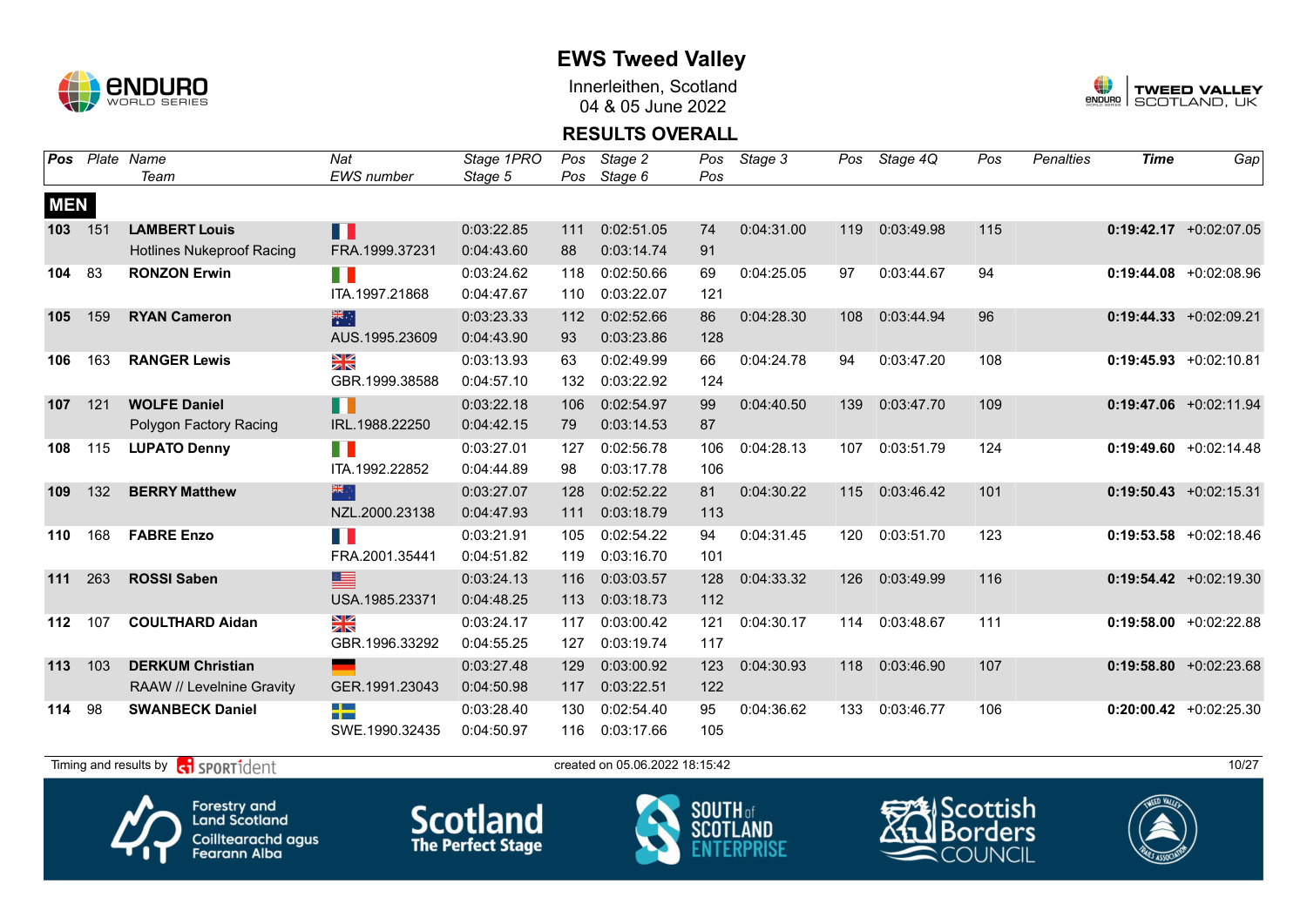

Innerleithen, Scotland 04 & 05 June 2022



#### **RESULTS OVERALL**

| Pos        |     | Plate Name                                 | Nat               | Stage 1PRO | Pos | Stage 2                        |     | Pos Stage 3 |     | Pos Stage 4Q | Pos | Penalties | <b>Time</b> | Gap                       |
|------------|-----|--------------------------------------------|-------------------|------------|-----|--------------------------------|-----|-------------|-----|--------------|-----|-----------|-------------|---------------------------|
|            |     | Team                                       | <b>EWS</b> number | Stage 5    | Pos | Stage 6                        | Pos |             |     |              |     |           |             |                           |
| <b>MEN</b> |     |                                            |                   |            |     |                                |     |             |     |              |     |           |             |                           |
| 115 111    |     | <b>SCHWENK Robert</b>                      |                   | 0:03:25.72 | 124 | 0:03:00.06                     | 117 | 0:04:35.87  | 132 | 0:03:50.95   | 120 |           |             | $0:20:00.86$ +0:02:25.74  |
|            |     |                                            | GER.1994.23041    | 0:04:49.22 | 114 | 0:03:19.10                     | 115 |             |     |              |     |           |             |                           |
| 116        | 169 | <b>GULLAND Morgan</b>                      | $\frac{N}{N}$     | 0:03:23.90 | 115 | 0:02:58.88                     | 113 | 0:04:33.47  | 128 | 0:03:50.86   | 119 |           |             | $0:20:01.47$ +0:02:26.35  |
|            |     |                                            | GBR.1995.37228    | 0:04:45.89 | 102 | 0:03:27.35                     | 136 |             |     |              |     |           |             |                           |
| 117        | 158 | <b>MAGGS David</b>                         | 米啊                | 0:03:28.76 | 132 | 0:03:01.29                     | 125 | 0:04:29.92  | 113 | 0:03:48.97   | 112 |           |             | $0:20:03.19$ +0:02:28.07  |
|            |     |                                            | AUS.1996.23408    | 0:04:51.13 | 118 | 0:03:24.41                     | 129 |             |     |              |     |           |             |                           |
| 118        | 122 | <b>LOEFFLER Christian</b>                  |                   | 0:03:26.88 | 126 | 0:02:57.13                     | 109 | 0:04:33.20  | 125 | 0:03:52.54   | 128 |           |             | $0:20:03.23$ +0:02:28.11  |
|            |     |                                            | GER.1993.23169    | 0:04:51.96 | 122 | 0:03:18.65                     | 110 |             |     |              |     |           |             |                           |
| 119        | 144 | <b>JACKSON Ben</b>                         | $\frac{N}{N}$     | 0:03:17.96 | 84  | 0:02:54.48                     | 96  | 0:04:22.76  | 84  | 0:03:53.28   | 130 |           |             | $0:20:03.38$ +0:02:28.26  |
|            |     |                                            | GBR.2001.28609    | 0:05:04.60 | 140 | 0:03:24.78                     | 131 |             |     |              |     |           |             |                           |
| 120        | 110 | <b>MOYNIHAN Liam</b>                       | $\frac{N}{N}$     | 0:03:25.45 | 123 | 0:02:57.53                     | 110 | 0:04:31.81  | 122 | 0:03:50.67   | 118 |           |             | $0:20:03.45$ +0:02:28.33  |
|            |     |                                            | GBR.1991.21835    | 0:04:51.87 | 120 | 0:03:23.65                     | 127 |             |     |              |     |           |             |                           |
| 121        | 82  | <b>ARNAUD Quentin</b>                      | Ш                 | 0:03:24.82 | 121 | 0:02:59.48                     | 114 | 0:04:35.77  | 131 | 0:03:51.07   | 121 |           |             | $0:20:04.93 + 0:02:29.81$ |
|            |     |                                            | FRA.1994.22628    | 0:04:55.65 | 128 | 0:03:17.62                     | 104 |             |     |              |     |           |             |                           |
| 122        | 119 | <b>SHIRLEY James</b>                       | XK                | 0:03:23.67 | 113 | 0:02:56.45                     | 104 | 0:04:32.25  | 123 | 0:03:51.07   | 121 |           |             | $0:20:05.08$ +0:02:29.96  |
|            |     |                                            | GBR.1989.22351    | 0:05:00.72 | 138 | 0:03:17.37                     | 103 |             |     |              |     |           |             |                           |
| 123        | 133 | <b>KAHN David</b>                          | ▆                 | 0:03:25.40 | 122 | 0:03:05.31                     | 130 | 0:04:31.48  | 121 | 0:03:50.05   | 117 |           |             | $0:20:05.68$ +0:02:30.56  |
|            |     |                                            | USA.2000.23224    | 0:04:52.80 | 124 | 0:03:25.95                     | 134 |             |     |              |     |           |             |                           |
| 124        | 173 | <b>BROWNLIE Sam</b>                        | ्हें              | 0:03:33.49 | 142 | 0:02:56.45                     | 104 | 0:04:28.55  | 110 | 0:03:53.88   | 132 |           |             | $0:20:06.21 + 0:02:31.09$ |
|            |     |                                            | AUS.1992.25324    | 0:04:51.91 | 121 | 0:03:18.38                     | 109 |             |     |              |     |           |             |                           |
| 125        | 100 | <b>MIHALKOVITS Peter</b>                   |                   | 0:03:31.53 | 139 | 0:02:58.25                     | 112 | 0:04:32.66  | 124 | 0:03:49.03   | 113 |           |             | $0:20:08.71$ +0:02:33.59  |
|            |     |                                            | AUT.1993.23608    | 0:04:53.94 | 125 | 0:03:21.55                     | 119 |             |     |              |     |           |             |                           |
| 126        | 134 | <b>WALCH Lucas</b>                         | ∴ <mark>≫</mark>  | 0:03:29.00 | 133 | 0:02:58.15                     | 111 | 0:04:49.30  | 145 | 0:03:45.77   | 99  |           |             | $0:20:10.35$ +0:02:35.23  |
|            |     |                                            | NZL.1996.23524    | 0:04:47.15 | 109 | 0:03:19.13                     | 116 |             |     |              |     |           |             |                           |
|            |     | Timing and results by <b>CO</b> SPORT1dent |                   |            |     | created on 05.06.2022 18:15:42 |     |             |     |              |     |           |             | 11/27                     |



Forestry and<br>Land Scotland Coilltearachd agus<br>Fearann Alba

**Scotland** 



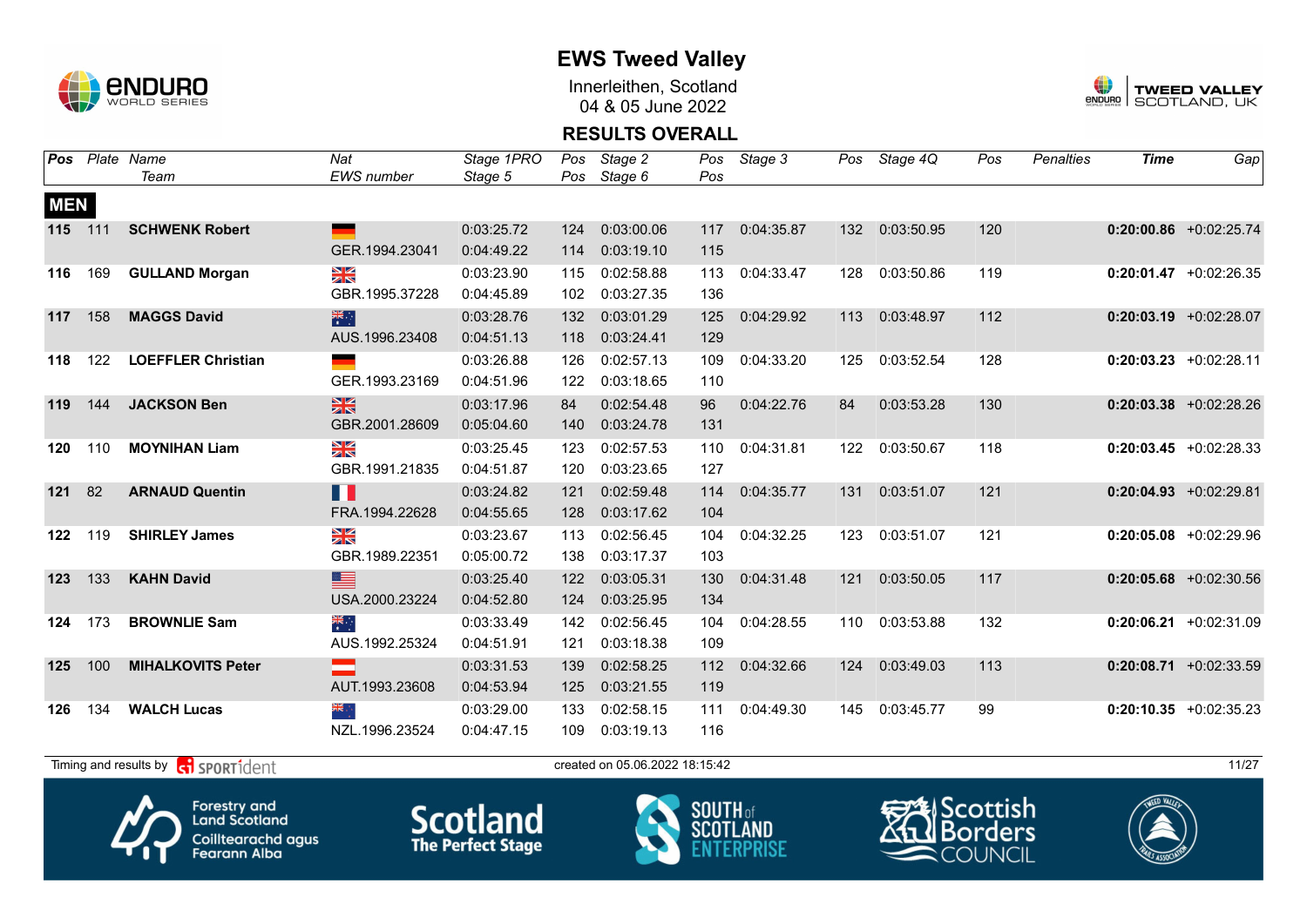

Innerleithen, Scotland 04 & 05 June 2022



#### **RESULTS OVERALL**

| Pos        |     | Plate Name<br>Team                                     | Nat<br><b>EWS</b> number      | Stage 1PRO<br>Stage 5    | Pos<br>Pos | Stage 2<br>Stage 6             | Pos<br>Pos | Stage 3    | Pos | Stage 4Q      | Pos | <b>Penalties</b> | <b>Time</b> | Gap                       |
|------------|-----|--------------------------------------------------------|-------------------------------|--------------------------|------------|--------------------------------|------------|------------|-----|---------------|-----|------------------|-------------|---------------------------|
| <b>MEN</b> |     |                                                        |                               |                          |            |                                |            |            |     |               |     |                  |             |                           |
| 127        | 109 | <b>OPPLIGER Timothee</b>                               | B<br>SUI.1992.21701           | 0:03:44.08<br>0:04:45.00 | 151<br>99  | 0:02:56.25<br>0:03:23.23       | 103<br>125 | 0:04:25.80 | 101 | 0:03:53.22    | 129 |                  |             | $0:20:11.33 + 0:02:36.21$ |
| 128        | 128 | <b>BAILLIF Florent</b>                                 | ÷<br>SUI.1998.32580           | 0:03:28.50<br>0:04:55.15 | 131<br>126 | 0:02:56.80<br>0:03:22.90       | 107<br>123 | 0:04:33.37 | 127 | 0:03:52.15    | 127 |                  |             | $0:20:12.07$ +0:02:36.95  |
| 129        | 114 | <b>DEMUYLDER Jonas</b>                                 | Ш<br>BEL.1997.25196           | 0:03:23.82<br>0:04:56.72 | 114<br>131 | 0:03:03.67<br>0:03:25.56       | 129<br>133 | 0:04:34.18 | 129 | 0:04:01.23    | 138 |                  |             | $0:20:21.51$ +0:02:46.39  |
| 130        | 157 | <b>OLSEN Eric</b>                                      | USA.1999.25103                | 0:03:29.37<br>0:04:55.65 | 136<br>128 | 0:03:03.42<br>0:03:24.61       | 127<br>130 | 0:04:38.78 | 138 | 0:03:53.75    | 131 |                  |             | $0:20:22.16$ +0:02:47.04  |
| 131        | 116 | <b>VOTH Laurin</b><br>Propain Factory Enduro           | GER.2000.25451                | 0:03:30.32<br>0:04:55.90 | 138<br>130 | 0:02:57.05<br>0:03:23.37       | 108<br>126 | 0:04:37.97 | 134 | 0:03:55.60    | 133 |                  |             | $0:20:23.16$ +0:02:48.04  |
| 132        | 126 | <b>BARICH Leopold</b><br><b>RDN Racing</b>             | GER.1998.22342                | 0:03:26.55<br>0:05:02.25 | 125<br>139 | 0:03:00.30<br>0:03:21.57       | 119<br>120 | 0:04:34.48 | 130 | 0:04:02.05    | 141 |                  |             | $0:20:26.90 + 0:02:51.78$ |
| 133        | 175 | <b>JONSSON Sharjah</b>                                 | $\geqslant$<br>RSA.1999.22749 | 0:03:33.66<br>0:05:05.87 | 143<br>142 | 0:02:59.87<br>0:03:29.80       | 115<br>139 | 0:04:41.62 | 142 | 0:03:56.48    | 134 |                  |             | $0:20:47.43$ +0:03:12.31  |
| 134        | 104 | <b>DIEU Antonio</b>                                    | n K<br>FRA.1989.26701         | 0:03:35.09<br>0:04:57.70 | 147<br>134 | 0:03:07.10<br>0:03:29.75       | 133<br>138 | 0:04:44.64 | 144 | 0:04:01.68    | 140 |                  |             | $0:20:48.86$ +0:03:13.74  |
| 135        | 152 | <b>SACCON Matteo</b><br><b>Abetone FullOut Gravity</b> | H L<br>ITA.2000.21866         | 0:03:32.99<br>0:05:05.72 | 140<br>141 | 0:02:59.95<br>0:03:24.82       | 116<br>132 | 0:04:42.88 | 143 | 0:04:03.44    | 143 |                  |             | $0:20:49.85 + 0:03:14.73$ |
| 136        | 165 | <b>VAN ROY Nicolas</b>                                 | П<br>BEL.1994.35747           | 0:03:33.92<br>0:05:00.65 | 144<br>137 | 0:03:05.47<br>0:03:38.11       | 131<br>142 | 0:04:38.35 | 136 | 0:03:59.35    | 136 |                  |             | $0:20:50.38$ +0:03:15.26  |
| 137        | 91  | <b>LUPATO Alex</b>                                     | H<br>ITA.1989.22851           | 0:03:38.39<br>0:04:58.94 | 150<br>135 | 0:03:01.73<br>0:03:31.16       | 126<br>141 | 0:04:40.83 | 140 | 0:04:01.62    | 139 |                  |             | $0:20:50.94$ +0:03:15.82  |
| 138        | 174 | <b>WOLOSZYN Aidan</b>                                  | <u> a s</u><br>USA.2001.33100 | 0:03:35.52<br>0:04:57.50 | 148<br>133 | 0:03:11.67<br>0:03:30.03       | 137<br>140 | 0:04:51.78 | 147 | 0:04:02.55    | 142 |                  |             | $0:20:57.38$ +0:03:22.26  |
|            |     | Timing and results by <b>R</b> SPORT1dent              |                               |                          |            | created on 05.06.2022 18:15:42 |            |            |     |               |     |                  |             | 12/27                     |
|            |     |                                                        |                               |                          |            |                                |            |            |     | $\sim$ $\sim$ |     |                  |             |                           |







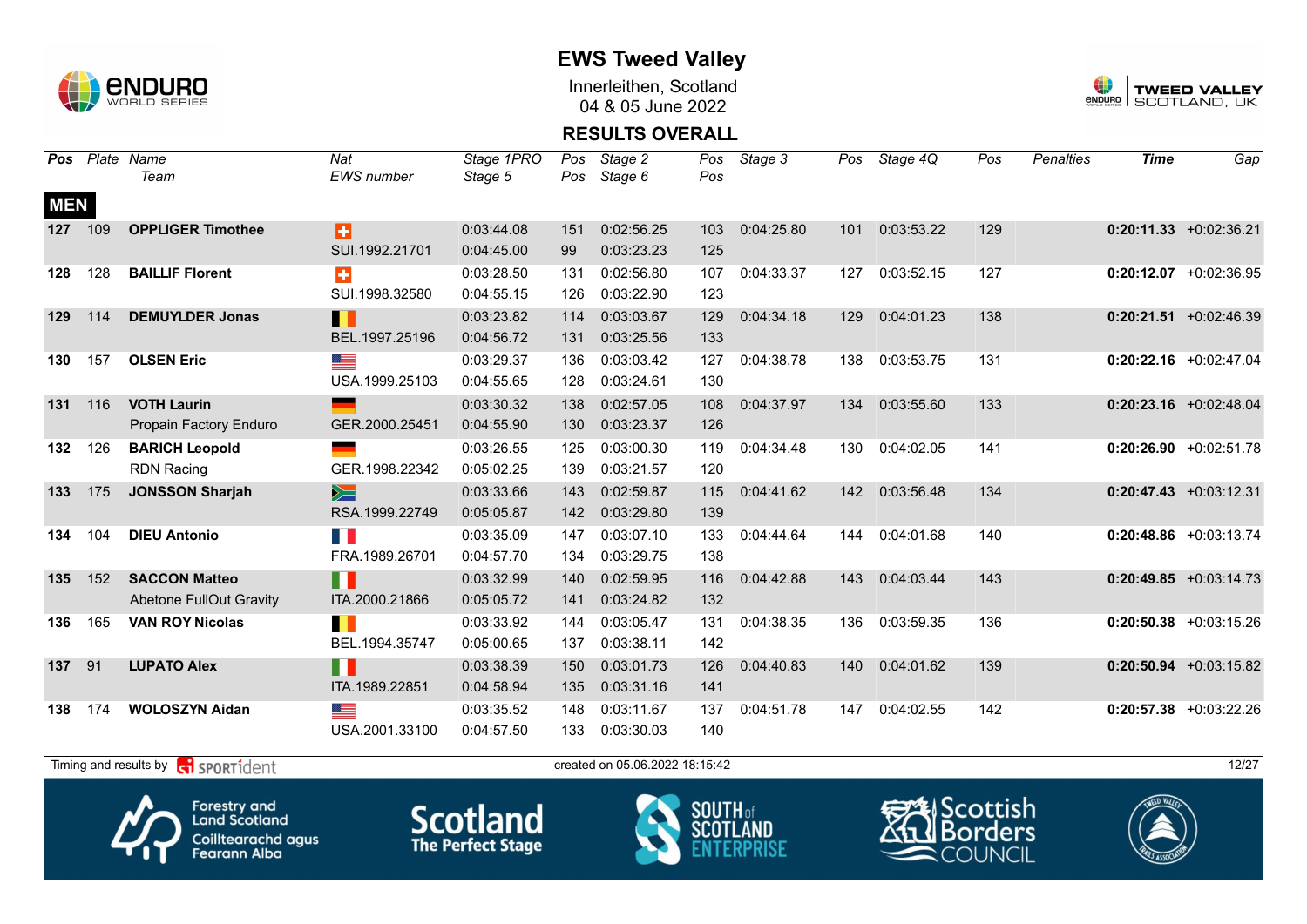

Innerleithen, Scotland 04 & 05 June 2022



#### **RESULTS OVERALL**

| Pos              | Plate | Name<br>Team                            | Nat<br>EWS number    | Stage 1PRO<br>Stage 5 | Pos<br>Pos     | Stage 2<br>Stage 6 | Pos<br>Pos     | Stage 3    | Pos | Stage 4Q   | Pos | <b>Penalties</b> | <b>Time</b> | Gap                       |
|------------------|-------|-----------------------------------------|----------------------|-----------------------|----------------|--------------------|----------------|------------|-----|------------|-----|------------------|-------------|---------------------------|
|                  |       |                                         |                      |                       |                |                    |                |            |     |            |     |                  |             |                           |
| <b>MEN</b>       |       |                                         |                      |                       |                |                    |                |            |     |            |     |                  |             |                           |
| 139              | 49    | <b>GRANT Kelan</b>                      | N N                  | 0:03:03.82            | $\overline{7}$ | 0:02:42.15         | 11             | 0:05:00.50 | 148 | 0:04:54.33 | 145 |                  |             | $0:21:13.38 + 0:03:38.26$ |
|                  |       | <b>Nukeproof SRAM Factory</b><br>Racing | IRL.1993.21773       | 0:05:12.21            | 144            | 0:03:02.52         | $\overline{7}$ |            |     |            |     |                  |             |                           |
| 140              | 167   | <b>CASAL VALLS Guillem</b>              | <b>B</b>             | 0:03:33.37            | 141            | 0:03:00.48         | 122            | 0:04:41.55 | 141 | 0:04:23.98 | 144 |                  |             | $0:21:24.44 + 0:03:49.32$ |
|                  |       |                                         | AND.1995.22127       | 0:05:18.33            | 145            | 0:03:27.21         | 135            |            |     |            |     |                  |             |                           |
| 141              | 162   | <b>IRWIN Ben</b>                        | $\frac{N}{N}$        | 0:03:34.02            | 145            | 0:03:09.98         | 135            | 0:05:04.52 | 149 | 0:04:00.13 | 137 |                  |             | $0:21:28.38$ +0:03:53.26  |
|                  |       |                                         | GBR.1994.37610       | 0:05:11.60            | 143            | 0:03:38.11         | 142            |            |     |            |     |                  |             |                           |
| 142              | 166   | <b>GONDOUIN Antoine</b>                 | E.                   | 0:03:34.36            | 146            | 0:03:06.30         | 132            | 0:04:38.71 | 137 | 0:03:58.45 | 135 | 0:01:00.00       |             | $0:21:40.86$ +0:04:05.74  |
|                  |       |                                         | FRA.1997.27800       | 0:05:00.11            | 136            | 0:03:29.23         | 137            |            |     |            |     |                  |             |                           |
| 143              | 79    | <b>IENZER Emeric</b>                    | H                    | 0:03:20.45            | 97             | 0:02:51.83         | 79             | 0:04:26.55 | 102 | 0:03:44.47 | 92  |                  |             | $0:22:12.59$ +0:04:37.47  |
|                  |       | <b>Scott SR Suntour Enduro</b><br>Team  | FRA.1999.31862       | 0:04:47.95            | 112            | 0:05:53.17         | 144            |            |     |            |     |                  |             |                           |
| 144              | 71    | <b>MYSIK Milan</b>                      |                      | 0:17:59.38            | 152            | 0:02:51.51         | 77             | 0:04:23.79 | 88  | 0:03:42.45 | 75  | 0:03:00.00       |             | $0:36:51.46 + 0:19:16.34$ |
|                  |       |                                         | CZE.1993.22051       | 0:04:39.87            | 67             | 0:03:05.97         | 36             |            |     |            |     |                  |             |                           |
| <b>DNF</b>       | 89    | <b>SEDLAK Max</b>                       | ▆                    | 0:03:21.12            | 101            | 0:02:48.59         | 51             | 0:04:19.13 | 65  | 0:03:35.70 | 47  |                  |             |                           |
|                  |       |                                         | USA.2000.22259       | 0:04:36.40            | 55             |                    |                |            |     |            |     |                  |             |                           |
| DNF <sub>8</sub> |       | <b>DAILLY Adrien</b>                    | T.                   | 0:03:06.92            | 19             | 0:03:21.00         | 139            | 0:04:04.19 | 5   |            |     |                  |             |                           |
|                  |       | Lapierre Zipp Collective                | FRA.1996.21677       |                       |                |                    |                |            |     |            |     |                  |             |                           |
| <b>DNF</b> 81    |       | <b>FRESQUET Axel</b>                    | H.                   | 0:03:18.53            | 87             | 0:02:47.46         | 42             | 0:04:20.81 | 75  |            |     |                  |             |                           |
|                  |       | <b>Tribe Pyrenees Gravity</b>           | FRA.1998.23081       |                       |                |                    |                |            |     |            |     |                  |             |                           |
| <b>DNF</b>       | 136   | <b>NICHOLSON Titus</b>                  | ▀                    | 0:03:29.02            | 134            | 0:03:00.33         | 120            | 0:04:38.22 | 135 |            |     |                  |             |                           |
|                  |       |                                         | USA.2000.35168       |                       |                |                    |                |            |     |            |     |                  |             |                           |
| <b>DNF</b>       | 140   | <b>WALSH Sam</b>                        | 米村<br>AUS.2000.24527 | 0:03:24.75            | 119            | 0:03:07.40         | 134            | 0:04:49.95 | 146 |            |     |                  |             |                           |

Timing and results by  $\overline{c_1}$  SPORT1 $\overline{1}$  dentity the created on 05.06.2022 18:15:42









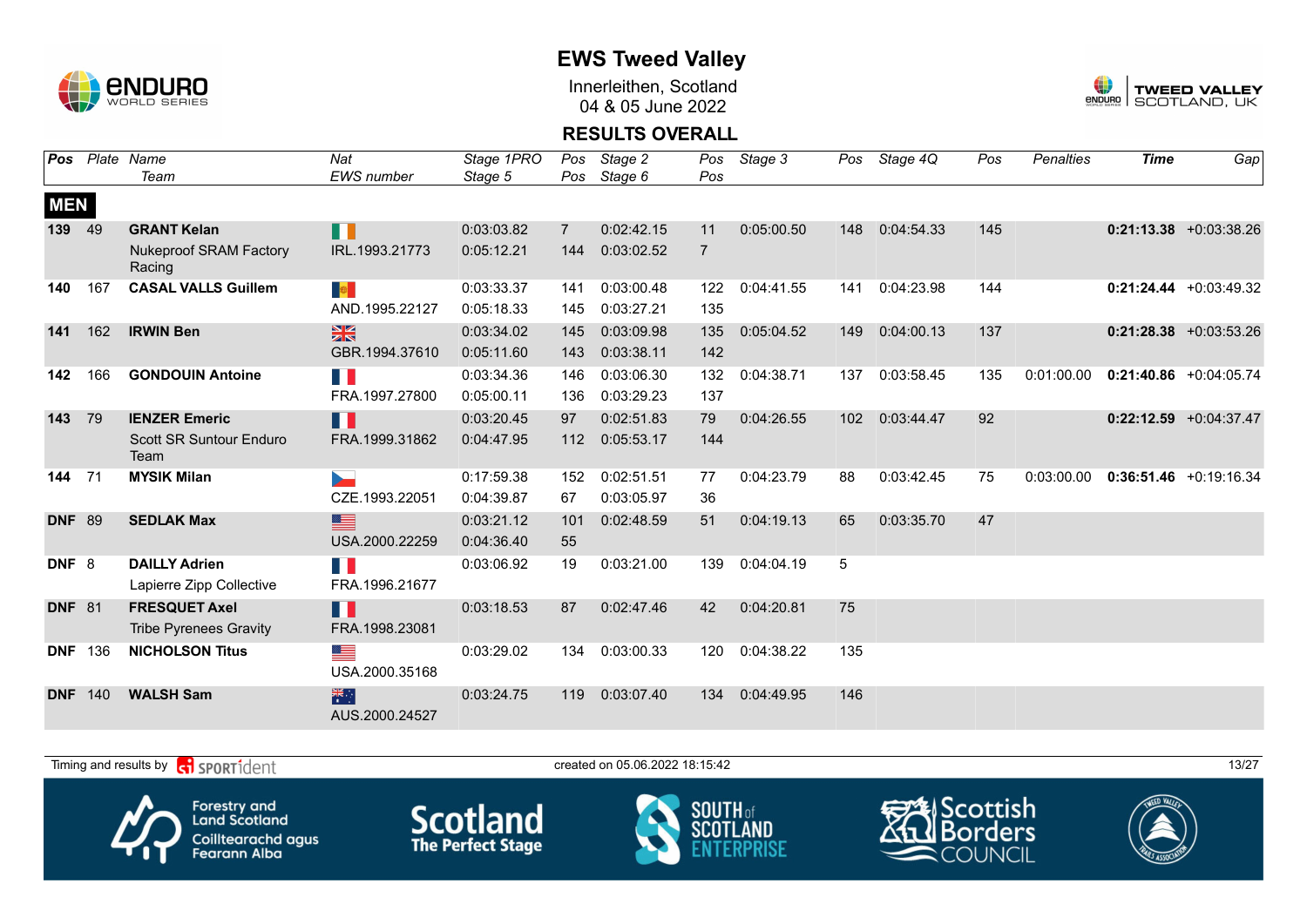

Innerleithen, Scotland 04 & 05 June 2022



### **RESULTS OVERALL**

|                |     | Pos Plate Name<br>Team                                                                   | Nat<br><b>EWS</b> number        | Stage 1PRO<br>Stage 5                       | Pos<br>Pos              | Stage 2<br>Stage 6             | Pos                              | Pos Stage 3     |                | Pos Stage 4Q | Pos                              | <b>Penalties</b> | <b>Time</b>              | $\overline{Gap}$ |
|----------------|-----|------------------------------------------------------------------------------------------|---------------------------------|---------------------------------------------|-------------------------|--------------------------------|----------------------------------|-----------------|----------------|--------------|----------------------------------|------------------|--------------------------|------------------|
| <b>MEN</b>     |     |                                                                                          |                                 |                                             |                         |                                |                                  |                 |                |              |                                  |                  |                          |                  |
| <b>DNF 69</b>  |     | <b>MACARTHUR Glenn</b>                                                                   | n a<br>FRA.2000.22879           | 0:03:17.34                                  | 81                      | 0:02:47.23                     | 41                               |                 |                |              |                                  |                  |                          |                  |
| <b>DNF</b> 12  |     | <b>WOOLLEY Kasper</b><br>Yeti / Fox Factory Team                                         | H<br>CAN.1999.21348             | 0:03:02.18                                  | $6\phantom{.}$          |                                |                                  |                 |                |              |                                  |                  |                          |                  |
| <b>DNF 92</b>  |     | <b>JANSER Robin</b><br>Swiss Enduro Team by Giant                                        | $\div$<br>SUI.2000.25837        | 0:03:21.86                                  | 104                     |                                |                                  |                 |                |              |                                  |                  |                          |                  |
| <b>DSQ</b> 172 |     | <b>BARTON Oliver</b>                                                                     | $\frac{N}{N}$<br>GBR.1990.33513 | 0:03:59.22<br>0:05:40.63                    |                         | 0:03:37.40<br>0:03:56.90       |                                  | 0:05:16.13      |                | 0:04:44.11   |                                  |                  |                          |                  |
| <b>DSQ</b> 150 |     | <b>LAMBERT Pierre</b><br><b>Hotlines Nukeproof Racing</b>                                | n p<br>FRA.1999.36939           | 0:03:16.40                                  |                         | 0:03:04.13                     |                                  |                 |                |              |                                  |                  |                          |                  |
| <b>DNS</b> 73  |     | <b>PFEIL Max</b>                                                                         | e.<br>GER.1998.27442            |                                             |                         |                                |                                  |                 |                |              |                                  |                  |                          |                  |
| <b>DNS</b> 25  |     | <b>CHARLES Clement</b><br>Rossignol Factory Team                                         | FI 6<br>FRA.1994.22206          |                                             |                         |                                |                                  |                 |                |              |                                  |                  |                          |                  |
| <b>DNS</b>     | 149 | <b>PERISSE Elouan</b><br><b>Hotlines Nukeproof Racing</b>                                | H<br>FRA.2001.34083             |                                             |                         |                                |                                  |                 |                |              |                                  |                  |                          |                  |
| <b>DNS</b>     | 160 | <b>HAMMAR Tim</b>                                                                        | $\frac{1}{2}$<br>SWE.1990.36752 |                                             |                         |                                |                                  |                 |                |              |                                  |                  |                          |                  |
|                |     | MEN   Master 35+                                                                         |                                 |                                             |                         |                                |                                  |                 |                |              |                                  |                  |                          |                  |
|                | 286 | <b>AUSTERMUHLE lan</b>                                                                   | $\frac{N}{N}$<br>GBR.1980.21590 | 0:03:19.47<br>0:04:44.15                    | $\perp$<br>$\mathbf{1}$ | 0:02:53.35<br>0:03:14.53       | $\overline{1}$<br>$\overline{1}$ | 0:04:28.54      | $\overline{2}$ | 0:03:46.43   | 2                                |                  | 0:22:26.47               |                  |
| $\mathbf{2}$   | 273 | <b>FORREST Gary</b>                                                                      | XK                              | 0:03:20.51                                  | $\overline{2}$          | 0:02:55.95                     | 2                                | 0:04:27.12      | $\mathbf{1}$   | 0:03:44.69   | $\overline{1}$                   |                  | $0:22:36.00 +0:00:09.53$ |                  |
|                |     |                                                                                          | GBR.1986.52315                  | 0:04:51.61                                  | $\sqrt{3}$              | 0:03:16.12                     | $\overline{2}$                   |                 |                |              |                                  |                  |                          |                  |
|                |     | Timing and results by <b>contract</b> sport ident                                        |                                 |                                             |                         | created on 05.06.2022 18:15:42 |                                  |                 |                |              |                                  |                  |                          | 14/27            |
|                |     | <b>Forestry and</b><br><b>Land Scotland</b><br>Coilltearachd agus<br><b>Fearann Alba</b> |                                 | <b>Scotland</b><br><b>The Perfect Stage</b> |                         |                                | <b>SOUTH</b> of                  | <b>SCOTLAND</b> |                | 类Scottish    | <b>Borders</b><br><b>COUNCIL</b> |                  |                          |                  |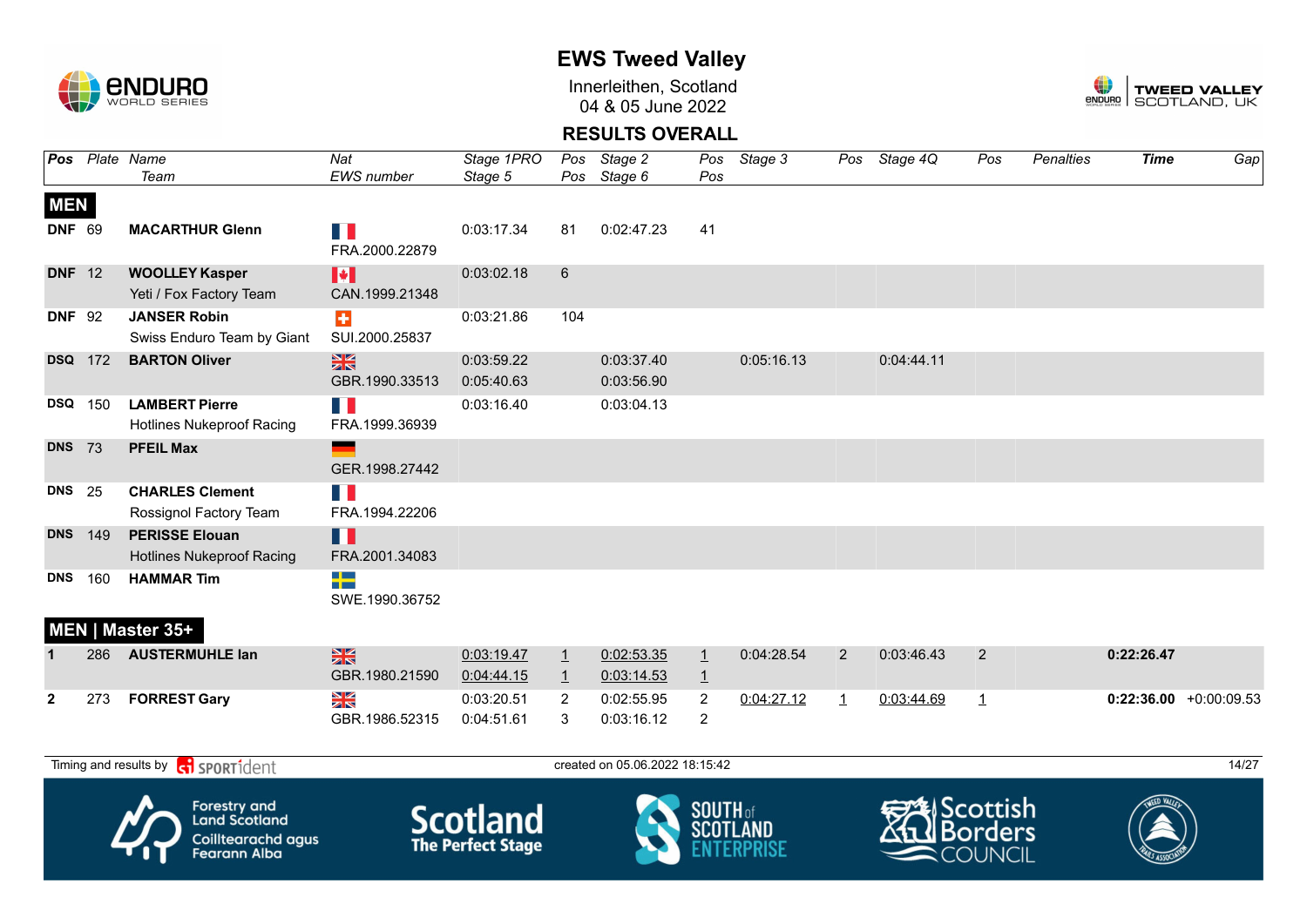

Innerleithen, Scotland 04 & 05 June 2022



### **RESULTS OVERALL**

| Pos            |     | Plate Name                   | Nat               | Stage 1PRO | Pos             | Stage 2    | Pos            | Stage 3    | Pos            | Stage 4Q   | Pos            | <b>Penalties</b> | <b>Time</b> | Gap                       |
|----------------|-----|------------------------------|-------------------|------------|-----------------|------------|----------------|------------|----------------|------------|----------------|------------------|-------------|---------------------------|
|                |     | Team                         | <b>EWS</b> number | Stage 5    | Pos             | Stage 6    | Pos            |            |                |            |                |                  |             |                           |
|                |     | MEN   Master 35+             |                   |            |                 |            |                |            |                |            |                |                  |             |                           |
| 3              | 285 | <b>ROBINSON Sean</b>         | 噐                 | 0:03:23.76 | $5\overline{)}$ | 0:02:58.13 | 5              | 0:04:32.15 | $\overline{4}$ | 0:03:47.85 | 3              |                  |             | $0:22:44.10 + 0:00:17.63$ |
|                |     |                              | GBR.1983.22012    | 0:04:44.73 | $\overline{2}$  | 0:03:17.48 | 4              |            |                |            |                |                  |             |                           |
| 4              | 292 | <b>AMOUR Karim</b>           | FI I              | 0:03:27.81 | 8               | 0:02:56.75 | 4              | 0:04:28.75 | 3              | 0:03:49.77 | 5              |                  |             | $0:22:53.51$ +0:00:27.04  |
|                |     | <b>BH Enduro Racing Team</b> | FRA.1975.21696    | 0:04:53.31 | 6               | 0:03:17.12 | 3              |            |                |            |                |                  |             |                           |
| $5\phantom{1}$ | 288 | <b>WEIDEMANN Mads</b>        | 82                | 0:03:20.87 | 3               | 0:02:58.98 | $\overline{7}$ | 0:04:35.93 | 8              | 0:03:53.77 | 8              |                  |             | $0:23:04.66$ +0:00:38.19  |
|                |     |                              | DEN.1982.33629    | 0:04:55.00 | $\overline{7}$  | 0:03:20.11 | $\overline{7}$ |            |                |            |                |                  |             |                           |
| 6              | 290 | <b>BROOKES Martyn</b>        | N<br>ZK           | 0:03:24.39 | 6               | 0:02:58.64 | 6              | 0:04:35.50 | $\overline{7}$ | 0:03:55.30 | 9              |                  |             | $0:23:06.27$ +0:00:39.80  |
|                |     |                              | GBR.1987.23008    | 0:04:52.46 | 5               | 0:03:19.98 | 6              |            |                |            |                |                  |             |                           |
|                | 270 | <b>HUGHES James</b>          | 黑                 | 0:03:21.93 | $\overline{4}$  | 0:02:56.52 | 3              | 0:04:44.50 | 13             | 0:03:50.67 | 6              |                  |             | $0:23:09.26$ +0:00:42.79  |
|                |     |                              | GBR.1979.25577    | 0:04:56.54 | 9               | 0:03:19.10 | 5              |            |                |            |                |                  |             |                           |
| 8              | 266 | <b>LAUDER Bradley</b>        | ▓                 | 0:03:32.24 | 11              | 0:02:59.32 | 8              | 0:04:34.88 | 6              | 0:03:53.39 | $\overline{7}$ |                  |             | $0:23:27.13$ +0:01:00.66  |
|                |     |                              | NZL.1985.27531    | 0:04:57.04 | 10              | 0:03:30.26 | 10             |            |                |            |                |                  |             |                           |
| 9              | 284 | <b>WRIGHT Mat</b>            | $\frac{N}{N}$     | 0:03:27.93 | 9               | 0:03:04.57 | 11             | 0:04:43.60 | 10             | 0:04:02.22 | 14             |                  |             | $0:23:39.74$ +0:01:13.27  |
|                |     |                              | GBR.1980.35435    | 0:04:55.74 | 8               | 0:03:25.68 | 8              |            |                |            |                |                  |             |                           |
| 10             | 287 | <b>FARRER Dan</b>            | XK                | 0:03:24.51 | $\overline{7}$  | 0:03:04.18 | 10             | 0:04:33.64 | 5              | 0:03:49.13 | $\overline{4}$ |                  |             | $0:23:45.59$ +0:01:19.12  |
|                |     |                              | GBR.1982.25481    | 0:04:52.43 | 4               | 0:04:01.70 | 33             |            |                |            |                |                  |             |                           |
| 11             | 274 | <b>JOHNSEN Espen</b>         | ÷۳                | 0:03:30.86 | 10              | 0:03:04.00 | 9              | 0:04:44.34 | 12             | 0:03:58.33 | 11             |                  |             | $0:23:50.11$ +0:01:23.64  |
|                |     |                              | NOR.1980.22840    | 0:05:03.40 | 11              | 0:03:29.18 | 9              |            |                |            |                |                  |             |                           |
| 12             | 264 | <b>LOCHHEAD Andrew</b>       | ≫≪                | 0:03:42.53 | 18              | 0:03:05.76 | 12             | 0:04:42.17 | 9              | 0:03:55.40 | 10             |                  |             | $0:24:04.89$ +0:01:38.42  |
|                |     |                              | GBR.1984.25456    | 0:05:07.42 | 13              | 0:03:31.61 | 12             |            |                |            |                |                  |             |                           |
| 13             | 282 | <b>LITTLE Liam</b>           | $\frac{N}{N}$     | 0:03:40.00 | 14              | 0:03:08.68 | 13             | 0:04:43.73 | 11             | 0:03:58.97 | 12             |                  |             | $0:24:09.23$ +0:01:42.76  |
|                |     |                              | GBR.1985.21621    | 0:05:05.55 | 12              | 0:03:32.30 | 13             |            |                |            |                |                  |             |                           |
| 14             | 265 | <b>STEWART Neil</b>          | XK                | 0:03:41.42 | 15              | 0:03:15.12 | 20             | 0:04:46.55 | 14             | 0:04:01.32 | 13             |                  |             | $0:24:30.10 + 0:02:03.63$ |
|                |     |                              | GBR.1984.36919    | 0:05:11.12 | 16              | 0:03:34.57 | 15             |            |                |            |                |                  |             |                           |











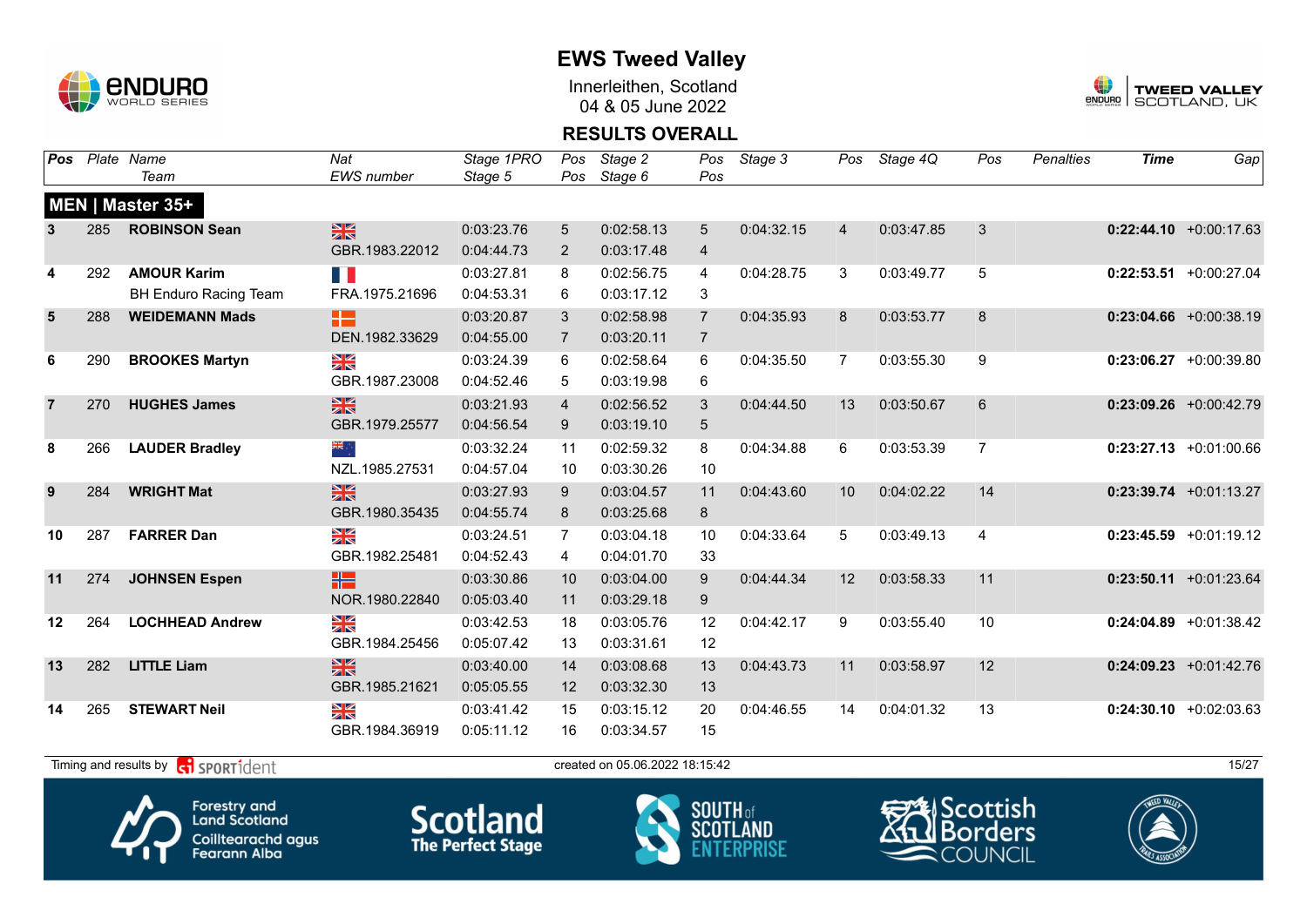

Innerleithen, Scotland 04 & 05 June 2022



#### **RESULTS OVERALL**

| Pos | Plate | Name                             | Nat               | Stage 1PRO | Pos | Stage 2    | Pos | Stage 3    | Pos | Stage 4Q   | Pos | <b>Penalties</b> | <b>Time</b> | Gap                       |
|-----|-------|----------------------------------|-------------------|------------|-----|------------|-----|------------|-----|------------|-----|------------------|-------------|---------------------------|
|     |       | Team                             | <b>EWS</b> number | Stage 5    | Pos | Stage 6    | Pos |            |     |            |     |                  |             |                           |
|     |       | MEN   Master 35+                 |                   |            |     |            |     |            |     |            |     |                  |             |                           |
| 15  | 300   | <b>CARREZ Cedric</b>             | Ш                 | 0:03:39.33 | 13  | 0:03:12.35 | 16  | 0:04:53.20 | 18  | 0:04:05.17 | 16  |                  |             | $0:24:30.12$ +0:02:03.65  |
|     |       | Lapierre Zipp Collective         | FRA.1978.23588    | 0:05:09.75 | 14  | 0:03:30.32 | 11  |            |     |            |     |                  |             |                           |
| 16  | 289   | <b>SCOTT Darren</b>              | ≥k                | 0:03:35.85 | 12  | 0:03:32.80 | 33  | 0:04:49.97 | 15  | 0:04:06.95 | 17  |                  |             | $0:24:50.23$ +0:02:23.76  |
|     |       |                                  | GBR.1971.22334    | 0:05:10.25 | 15  | 0:03:34.41 | 14  |            |     |            |     |                  |             |                           |
| 17  | 283   | <b>O BRIEN Glyn</b>              | H                 | 0:03:41.50 | 16  | 0:03:09.50 | 14  | 0:04:54.97 | 20  | 0:04:09.03 | 21  |                  |             | $0:24:50.29$ +0:02:23.82  |
|     |       |                                  | IRL.1977.22983    | 0:05:18.73 | 21  | 0:03:36.56 | 17  |            |     |            |     |                  |             |                           |
| 18  | 272   | <b>MORO Thomas</b>               | N<br>X            | 0:03:42.51 | 17  | 0:03:10.87 | 15  | 0:04:50.35 | 16  | 0:04:08.20 | 19  |                  |             | $0:24:56.72$ +0:02:30.25  |
|     |       |                                  | GBR.1985.37891    | 0:05:20.37 | 24  | 0:03:44.42 | 25  |            |     |            |     |                  |             |                           |
| 19  | 278   | <b>BERNARD Guillaume</b>         | H                 | 0:03:45.68 | 20  | 0:03:12.80 | 17  | 0:04:57.80 | 23  | 0:04:09.48 | 22  |                  |             | $0:24:57.13$ +0:02:30.66  |
|     |       |                                  | FRA.1983.22861    | 0:05:14.51 | 18  | 0:03:36.86 | 18  |            |     |            |     |                  |             |                           |
| 20  | 281   | <b>CIZINSKY Milan</b>            | ►                 | 0:03:43.45 | 19  | 0:03:14.66 | 19  | 0:04:53.84 | 19  | 0:04:12.37 | 25  |                  |             | $0:24:57.19$ +0:02:30.72  |
|     |       |                                  | CZE.1974.22018    | 0:05:17.94 | 20  | 0:03:34.93 | 16  |            |     |            |     |                  |             |                           |
| 21  | 279   | <b>CALVEZ Mathieu</b>            | n T               | 0:03:54.63 | 25  | 0:03:13.35 | 18  | 0:05:02.02 | 24  | 0:04:11.68 | 24  |                  |             | $0:25:17.04$ +0:02:50.57  |
|     |       | <b>Hotlines Nukeproof Racing</b> | FRA.1986.22152    | 0:05:13.52 | 17  | 0:03:41.84 | 22  |            |     |            |     |                  |             |                           |
| 22  | 268   | <b>LAWWILL Joe</b>               | <u>est</u>        | 0:03:47.93 | 22  | 0:03:17.18 | 22  | 0:05:03.00 | 25  | 0:04:13.02 | 27  |                  |             | $0:25:21.04$ +0:02:54.57  |
|     |       |                                  | USA.1970.24749    | 0:05:19.45 | 22  | 0:03:40.46 | 20  |            |     |            |     |                  |             |                           |
| 23  | 269   | <b>JONES Sion</b>                | $\frac{N}{N}$     | 0:04:07.44 | 32  | 0:03:17.17 | 21  | 0:04:51.26 | 17  | 0:04:07.90 | 18  |                  |             | $0:25:21.92$ +0:02:55.45  |
|     |       |                                  | GBR.1976.23430    | 0:05:17.39 | 19  | 0:03:40.76 | 21  |            |     |            |     |                  |             |                           |
| 24  | 271   | <b>MCNEIL John</b>               | ≫≼                | 0:03:50.86 | 23  | 0:03:21.40 | 26  | 0:04:55.28 | 21  | 0:04:05.00 | 15  |                  |             | $0:25:23.23 + 0:02:56.76$ |
|     |       |                                  | GBR.1969.21394    | 0:05:21.60 | 26  | 0:03:49.09 | 27  |            |     |            |     |                  |             |                           |
| 25  | 280   | <b>WARD Joe</b>                  | H                 | 0:03:47.54 | 21  | 0:03:18.24 | 23  | 0:05:06.07 | 28  | 0:04:12.64 | 26  |                  |             | $0:25:32.87$ +0:03:06.40  |
|     |       |                                  | IRL.1971.22541    | 0:05:28.55 | 30  | 0:03:39.83 | 19  |            |     |            |     |                  |             |                           |

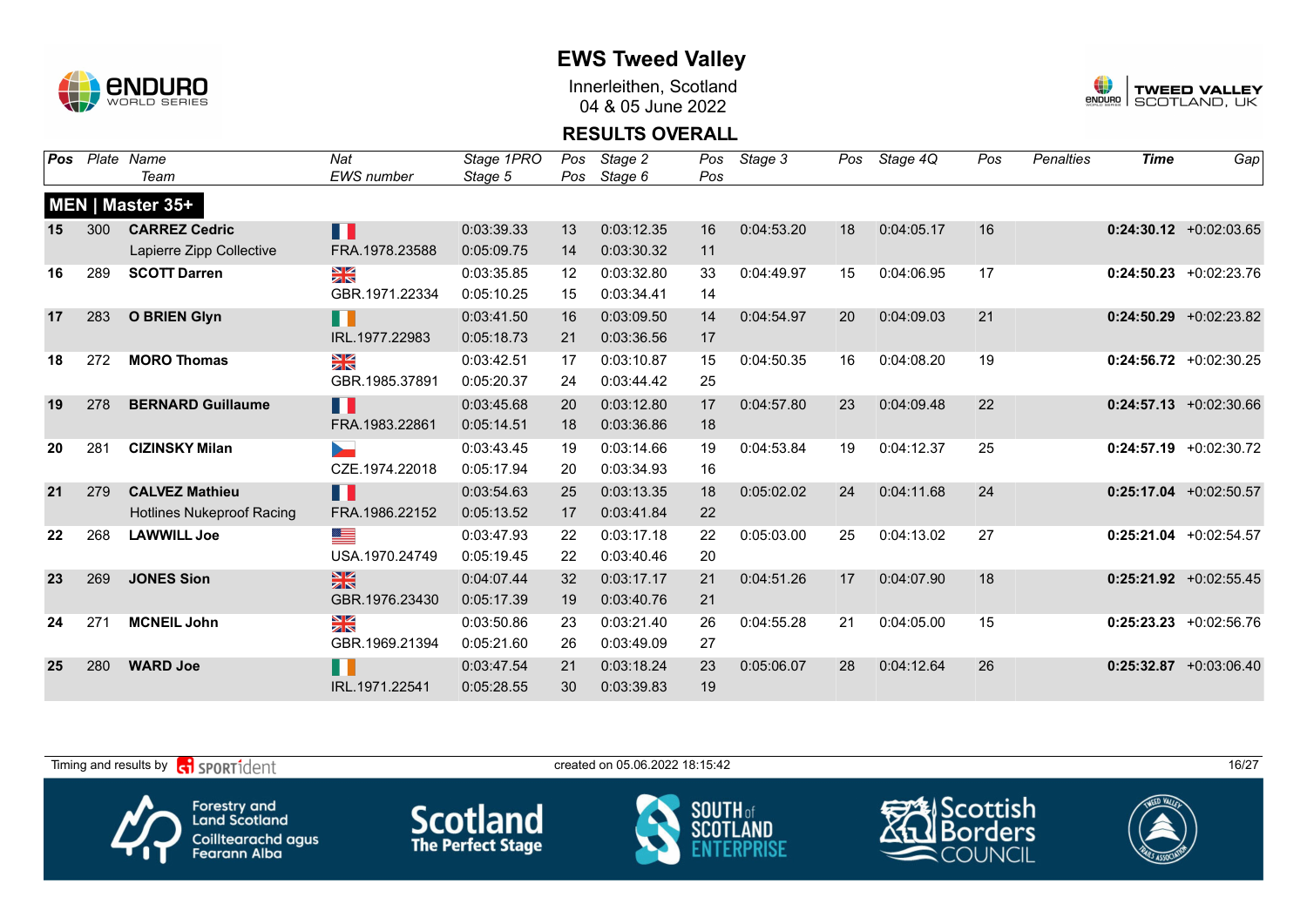

Innerleithen, Scotland 04 & 05 June 2022



#### **RESULTS OVERALL**

| Pos             |     | Plate Name                        | Nat                | Stage 1PRO | Pos | Stage 2    | Pos | Stage 3    |    | Pos Stage 4Q | Pos | Penalties | <b>Time</b> | Gap                       |
|-----------------|-----|-----------------------------------|--------------------|------------|-----|------------|-----|------------|----|--------------|-----|-----------|-------------|---------------------------|
|                 |     | Team                              | EWS number         | Stage 5    | Pos | Stage 6    | Pos |            |    |              |     |           |             |                           |
|                 |     | MEN   Master 35+                  |                    |            |     |            |     |            |    |              |     |           |             |                           |
| 26              | 259 | <b>BERG FRIDTJOFSSON</b><br>Helgi | ╉═                 | 0:03:57.45 | 29  | 0:03:20.57 | 24  | 0:05:05.47 | 27 | 0:04:11.15   | 23  |           |             | $0:25:41.02$ +0:03:14.55  |
|                 |     |                                   | ISL.1979.26131     | 0:05:19.80 | 23  | 0:03:46.58 | 26  |            |    |              |     |           |             |                           |
| 27              | 260 | <b>EICHINGER Christoph</b>        |                    | 0:03:56.70 | 27  | 0:03:24.80 | 28  | 0:05:04.04 | 26 | 0:04:14.82   | 29  |           |             | $0:25:47.59$ +0:03:21.12  |
|                 |     |                                   | GER.1980.39926     | 0:05:23.00 | 27  | 0:03:44.23 | 24  |            |    |              |     |           |             |                           |
| 28              | 267 | <b>BLACKMORE Chris</b>            | ≥k                 | 0:03:54.57 | 24  | 0:03:20.94 | 25  | 0:05:12.34 | 31 | 0:04:13.32   | 28  |           |             | $0:25:53.33 + 0:03:26.86$ |
|                 |     |                                   | GBR.1975.35374     | 0:05:20.63 | 25  | 0:03:51.53 | 30  |            |    |              |     |           |             |                           |
| 29              | 276 | <b>KARB Ingo</b>                  |                    | 0:03:55.14 | 26  | 0:03:22.19 | 27  | 0:04:57.29 | 22 | 0:04:08.99   | 20  |           |             | $0:25:53.61$ +0:03:27.14  |
|                 |     |                                   | GER.1973.27505     | 0:05:46.23 | 33  | 0:03:43.77 | 23  |            |    |              |     |           |             |                           |
| 30              | 262 | <b>NABLO Brooks</b>               | <u>est</u>         | 0:03:56.87 | 28  | 0:03:25.43 | 30  | 0:05:13.62 | 32 | 0:04:19.98   | 31  |           |             | $0:26:11.11 + 0:03:44.64$ |
|                 |     |                                   | USA.1983.40195     | 0:05:25.88 | 29  | 0:03:49.33 | 28  |            |    |              |     |           |             |                           |
| 31              | 261 | <b>ALCISTO Patrick</b>            | ▀                  | 0:04:03.10 | 30  | 0:03:25.36 | 29  | 0:05:11.35 | 30 | 0:04:16.98   | 30  |           |             | $0:26:12.04$ +0:03:45.57  |
|                 |     |                                   | USA.1981.38277     | 0:05:24.21 | 28  | 0:03:51.04 | 29  |            |    |              |     |           |             |                           |
| $32\phantom{a}$ | 275 | <b>PAJMA Martin</b>               | <b>Designation</b> | 0:04:04.64 | 31  | 0:03:25.80 | 31  | 0:05:10.41 | 29 | 0:04:22.02   | 32  |           |             | $0:26:34.69$ +0:04:08.22  |
|                 |     |                                   | CZE.1977.22282     | 0:05:38.85 | 31  | 0:03:52.97 | 31  |            |    |              |     |           |             |                           |
| 33              | 258 | <b>GRUBER Markus</b>              |                    | 0:04:14.45 | 33  | 0:03:28.08 | 32  | 0:05:15.81 | 33 | 0:04:26.33   | 33  |           |             | $0:27:09.85$ +0:04:43.38  |
|                 |     |                                   | AUT.1984.22503     | 0:05:39.60 | 32  | 0:04:05.58 | 35  |            |    |              |     |           |             |                           |
| 34              | 277 | <b>DAUMAS Eric</b>                | E.                 | 0:04:23.43 | 35  | 0:03:37.23 | 34  | 0:05:31.58 | 35 | 0:04:29.37   | 34  |           |             | $0:27:55.15$ +0:05:28.68  |
|                 |     |                                   | FRA.1968.22075     | 0:05:50.67 | 35  | 0:04:02.87 | 34  |            |    |              |     |           |             |                           |
| 35              | 256 | <b>HUGHES David</b>               | N N                | 0:04:23.59 | 36  | 0:03:39.82 | 35  | 0:05:30.32 | 34 | 0:04:43.90   | 35  |           |             | $0:28:08.54$ +0:05:42.07  |
|                 |     |                                   | IRL.1971.21814     | 0:05:49.30 | 34  | 0:04:01.61 | 32  |            |    |              |     |           |             |                           |
| 36              | 257 | <b>CALAM Jeff</b>                 | ≥k                 | 0:04:22.32 | 34  | 0:03:47.81 | 36  | 0:05:52.90 | 36 | 0:04:44.15   | 36  |           |             | $0:28:54.71$ +0:06:28.24  |
|                 |     |                                   | GBR.1978.22741     | 0:05:53.05 | 36  | 0:04:14.48 | 36  |            |    |              |     |           |             |                           |

Timing and results by  $\overline{c_1}$  SPORT1 $\overline{1}$  dent to the created on 05.06.2022 18:15:42 17/27 Scottish Forestry and<br>Land Scotland **Scotland SOUTH** of orders **SCOT** Coilltearachd agus<br>Fearann Alba COUNCIL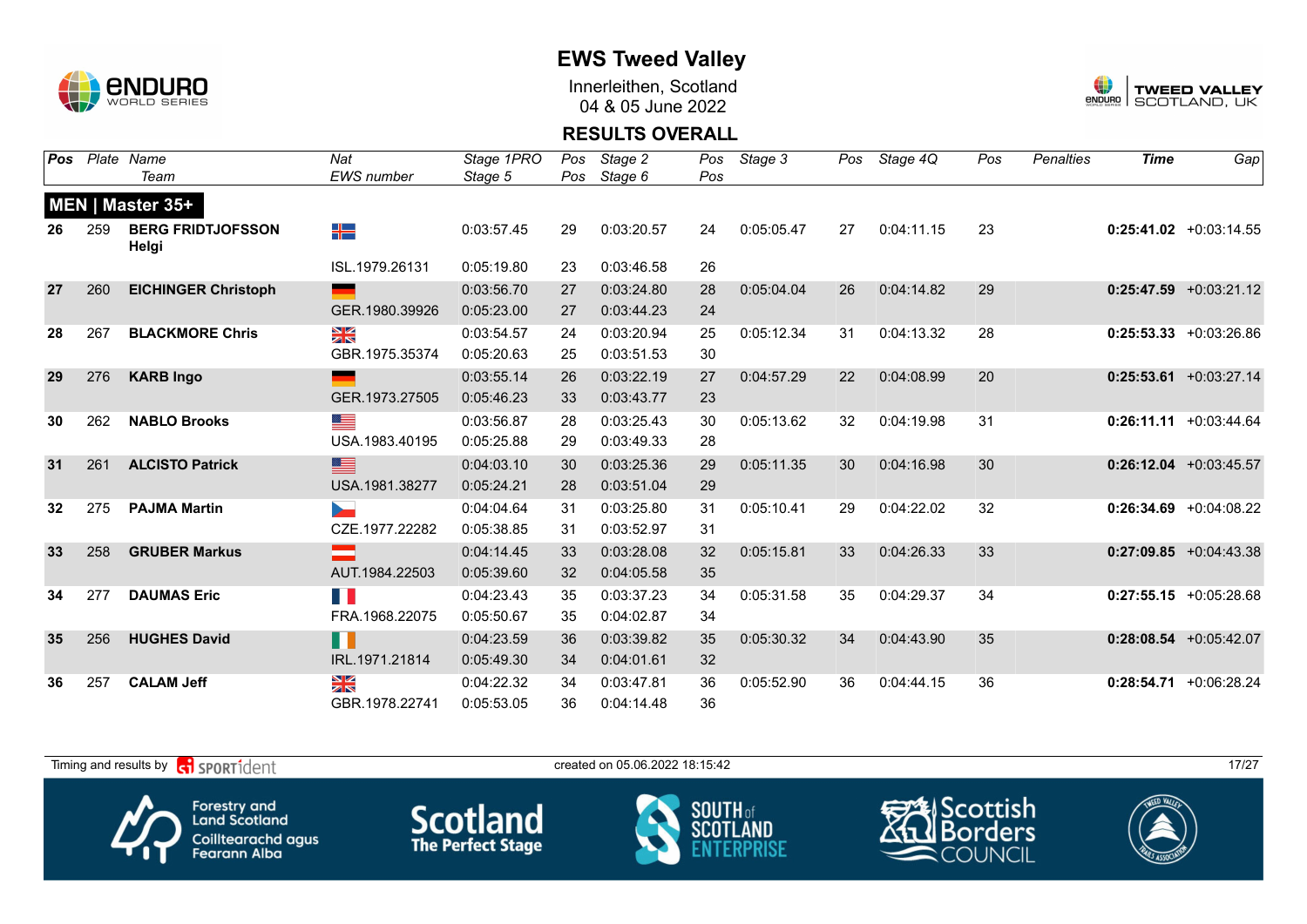

Innerleithen, Scotland 04 & 05 June 2022



#### **RESULTS OVERALL**

| Pos            |     | Plate Name                                                   | Nat                             | Stage 1PRO | Pos            | Stage 2                        | Pos            | Stage 3    | Pos            | Stage 4Q   | Pos            | <b>Penalties</b> | <b>Time</b> | Gap                       |
|----------------|-----|--------------------------------------------------------------|---------------------------------|------------|----------------|--------------------------------|----------------|------------|----------------|------------|----------------|------------------|-------------|---------------------------|
|                |     | Team                                                         | <b>EWS</b> number               | Stage 5    | Pos            | Stage 6                        | Pos            |            |                |            |                |                  |             |                           |
|                |     | MEN   Under 21                                               |                                 |            |                |                                |                |            |                |            |                |                  |             |                           |
|                | 255 | <b>MEIER-SMITH Luke</b>                                      | 米                               | 0:03:01.89 | $\overline{1}$ | 0:02:38.25                     | $\overline{1}$ | 0:04:01.60 | $\mathbf{1}$   | 0:03:25.35 | $\overline{1}$ |                  | 0:20:29.74  |                           |
|                |     | Propain Factory Enduro                                       | AUS.2002.25147                  | 0:04:21.17 | $\overline{1}$ | 0:03:01.48                     | $\overline{1}$ |            |                |            |                |                  |             |                           |
| $\mathbf{2}$   | 242 | <b>SHERLOCK Seth</b>                                         | <b>A</b>                        | 0:03:10.90 | 5              | 0:02:41.33                     | $\overline{c}$ | 0:04:06.85 | $\overline{2}$ | 0:03:27.00 | $\overline{2}$ |                  |             | $0:21:00.32$ +0:00:30.58  |
|                |     |                                                              | CAN.2002.40432                  | 0:04:27.55 | $\overline{2}$ | 0:03:06.69                     | 5              |            |                |            |                |                  |             |                           |
| $\mathbf{3}$   | 226 | <b>GILCHRIST Ryan</b>                                        | 米村                              | 0:03:08.81 | $\overline{4}$ | 0:02:42.10                     | 3              | 0:04:14.07 | 6              | 0:03:31.51 | $\overline{4}$ |                  |             | $0:21:20.72$ +0:00:50.98  |
|                |     |                                                              | AUS.2002.36859                  | 0:04:32.14 | 3              | 0:03:12.09                     | 9              |            |                |            |                |                  |             |                           |
| 4              | 241 | <b>BRODIE William</b>                                        | XK<br>X                         | 0:03:08.52 | 3              | 0:02:44.57                     | 4              | 0:04:11.80 | 4              | 0:03:33.78 | 5              |                  |             | $0:21:26.61 + 0:00:56.87$ |
|                |     |                                                              | GBR.2004.37689                  | 0:04:43.97 | 17             | 0:03:03.97                     | 2              |            |                |            |                |                  |             |                           |
| 5              | 246 | <b>RANDELL Jayden</b>                                        | $\frac{N}{N}$                   | 0:03:12.40 | $\overline{7}$ | 0:02:48.23                     | 11             | 0:04:13.13 | 5              | 0:03:36.82 | 6              |                  |             | $0:21:40.28$ +0:01:10.54  |
|                |     |                                                              | GBR.2003.27895                  | 0:04:37.00 | 8              | 0:03:12.70                     | 11             |            |                |            |                |                  |             |                           |
| 6              | 252 | <b>PIERCY Jack</b>                                           | $\frac{\mathbf{N}}{\mathbf{N}}$ | 0:03:15.15 | 10             | 0:02:46.22                     | 7              | 0:04:16.99 | 8              | 0:03:44.33 | 19             |                  |             | $0:21:42.35 +0:01:12.61$  |
|                |     | <b>Commencal Les Orres Team</b>                              | GBR.2004.36927                  | 0:04:33.87 | 4              | 0:03:05.79                     | 3              |            |                |            |                |                  |             |                           |
| $\overline{7}$ | 238 | <b>SCHEELE William</b>                                       | H .                             | 0:03:10.97 | 6              | 0:02:48.99                     | 13             | 0:04:19.72 | 11             | 0:03:42.24 | 17             |                  |             | $0:21:50.91 + 0:01:21.17$ |
|                |     |                                                              | NOR.2003.33415                  | 0:04:36.50 | $\overline{7}$ | 0:03:12.49                     | 10             |            |                |            |                |                  |             |                           |
| 8              | 250 | <b>HANCOCK Emmett</b>                                        | <b>A</b>                        | 0:03:15.03 | 9              | 0:02:47.65                     | 8              | 0:04:15.80 | $\overline{7}$ | 0:03:39.60 | 10             |                  |             | $0:21:52.59$ +0:01:22.85  |
|                |     |                                                              | CAN.2002.37051                  | 0:04:41.46 | 10             | 0:03:13.05                     | 12             |            |                |            |                |                  |             |                           |
| 9              | 216 | <b>JOHNSTON Guy</b>                                          | 米                               | 0:03:16.94 | 13             | 0:02:48.90                     | 12             | 0:04:22.13 | 17             | 0:03:39.95 | 11             |                  |             | $0:21:55.96$ +0:01:26.22  |
|                |     |                                                              | NZL.2003.50550                  | 0:04:36.45 | 6              | 0:03:11.59                     | 8              |            |                |            |                |                  |             |                           |
| 10             | 225 | <b>CREWTHER Matt</b>                                         | $\frac{N}{N}$                   | 0:03:17.49 | 16             | 0:02:47.84                     | 9              | 0:04:17.74 | 9              | 0:03:42.50 | 18             |                  |             | $0:22:01.99$ +0:01:32.25  |
|                |     |                                                              | GBR.2002.31956                  | 0:04:34.92 | 5              | 0:03:21.50                     | 29             |            |                |            |                |                  |             |                           |
| 11             | 219 | <b>FAIRBROTHER Matthew</b>                                   | 米                               | 0:03:17.08 | 14             | 0:02:49.30                     | 15             | 0:04:19.92 | 12             | 0:03:38.05 | $\overline{7}$ |                  |             | $0:22:05.13 + 0:01:35.39$ |
|                |     |                                                              | NZL.2004.35439                  | 0:04:43.85 | 16             | 0:03:16.93                     | 21             |            |                |            |                |                  |             |                           |
| 12             | 233 | <b>PEREZ Enzo</b>                                            | H                               | 0:03:17.94 | 17             | 0:02:48.10                     | 10             | 0:04:24.07 | 22             | 0:03:44.77 | 21             |                  |             | $0:22:08.98$ +0:01:39.24  |
|                |     | <b>Tribe Pyrenees Gravity</b>                                | FRA.2004.38362                  | 0:04:44.27 | 19             | 0:03:09.83                     | 6              |            |                |            |                |                  |             |                           |
|                |     |                                                              |                                 |            |                |                                |                |            |                |            |                |                  |             | 18/27                     |
|                |     | Timing and results by $\left  \mathbf{c} \right $ sportident |                                 |            |                | created on 05.06.2022 18:15:42 |                |            |                |            |                |                  |             |                           |

Forestry and<br>Land Scotland Coilltearachd agus<br>Fearann Alba **Scotland** 



Scottish **Borders COUNCIL** 

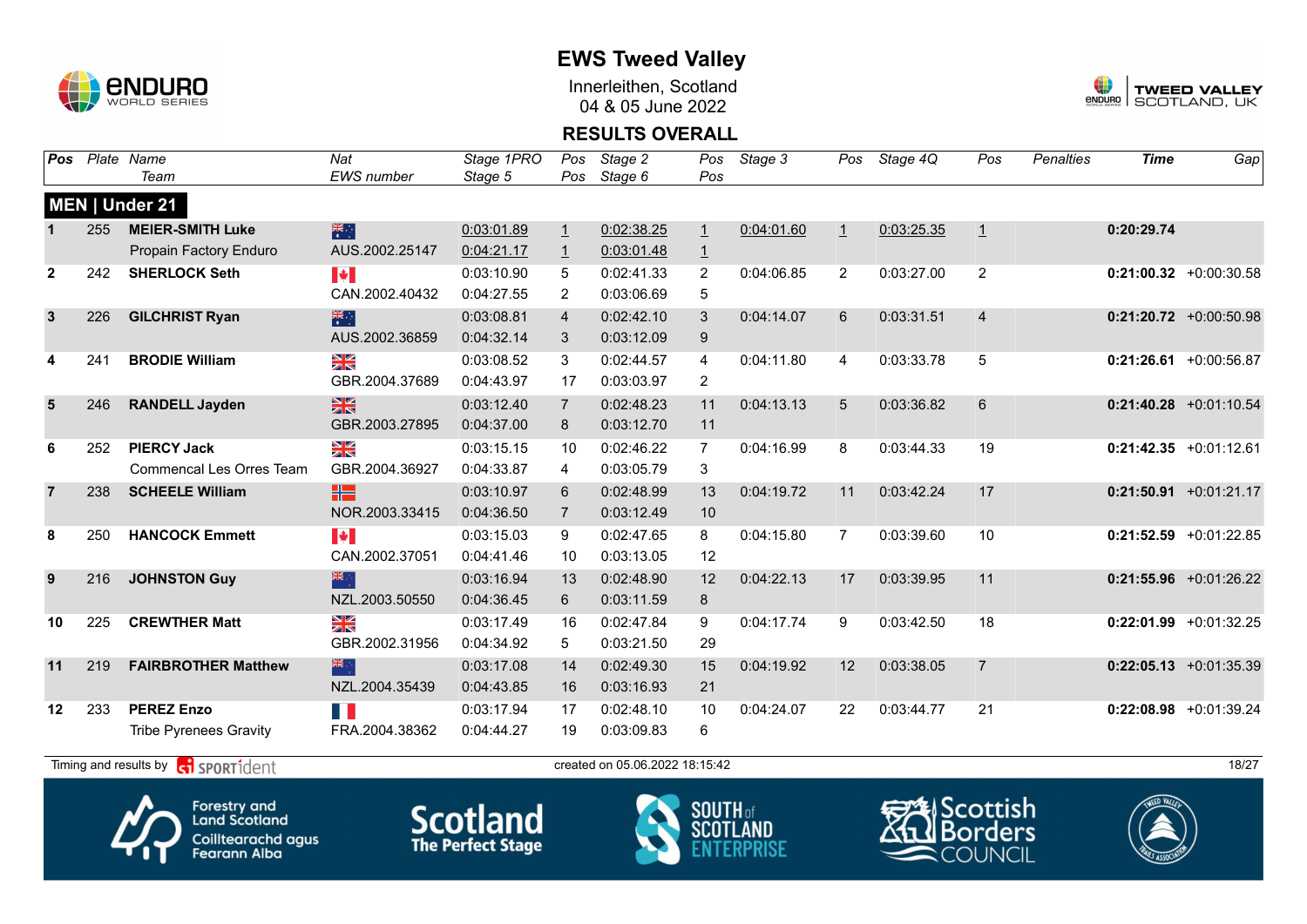

Innerleithen, Scotland 04 & 05 June 2022



#### **RESULTS OVERALL**

| Pos |     | Plate Name                       | Nat                   | Stage 1PRO | Pos | Stage 2    | Pos            | Stage 3    | Pos | Stage 4Q   | Pos | <b>Penalties</b> | <b>Time</b> | Gap                      |
|-----|-----|----------------------------------|-----------------------|------------|-----|------------|----------------|------------|-----|------------|-----|------------------|-------------|--------------------------|
|     |     | Team                             | <b>EWS</b> number     | Stage 5    | Pos | Stage 6    | Pos            |            |     |            |     |                  |             |                          |
|     |     | MEN   Under 21                   |                       |            |     |            |                |            |     |            |     |                  |             |                          |
| 13  | 220 | <b>BROWN Lewis</b>               | $\frac{N}{N}$         | 0:03:12.49 | 8   | 0:02:50.10 | 18             | 0:04:33.46 | 35  | 0:03:41.53 | 16  |                  |             | $0:22:11.24$ +0:01:41.50 |
|     |     |                                  | GBR.2002.37821        | 0:04:43.19 | 13  | 0:03:10.47 | $\overline{7}$ |            |     |            |     |                  |             |                          |
| 14  | 248 | <b>HELLY Johnathan</b>           | $\blacktriangleright$ | 0:03:30.40 | 35  | 0:02:45.25 | 5              | 0:04:19.05 | 10  | 0:03:38.32 | 8   |                  |             | $0:22:12.23 +0:01:42.49$ |
|     |     |                                  | CAN.2003.27147        | 0:04:44.18 | 18  | 0:03:15.03 | 16             |            |     |            |     |                  |             |                          |
| 15  | 251 | <b>BERTINI Lisandru</b>          | Ш                     | 0:03:20.30 | 20  | 0:02:46.09 | 6              | 0:04:20.75 | 13  | 0:03:40.48 | 12  |                  |             | $0:22:14.17$ +0:01:44.43 |
|     |     | Lapierre Zipp Collective         | FRA.2004.36198        | 0:04:49.60 | 28  | 0:03:16.95 | 22             |            |     |            |     |                  |             |                          |
| 16  | 215 | <b>WAYMAN Alex</b>               | ▓                     | 0:03:23.38 | 23  | 0:02:50.00 | 17             | 0:04:21.40 | 15  | 0:03:39.44 | 9   |                  |             | $0:22:16.17$ +0:01:46.43 |
|     |     |                                  | NZL.2004.35117        | 0:04:43.83 | 15  | 0:03:18.12 | 24             |            |     |            |     |                  |             |                          |
| 17  | 227 | <b>ESCHLER Lasse</b>             |                       | 0:03:25.21 | 26  | 0:02:55.60 | 29             | 0:04:21.16 | 14  | 0:03:41.48 | 15  |                  |             | $0:22:18.94 +0:01:49.20$ |
|     |     |                                  | GER.2005.37539        | 0:04:42.43 | 12  | 0:03:13.06 | 13             |            |     |            |     |                  |             |                          |
| 18  | 222 | <b>WHITE Ronan</b>               | $\frac{N}{N}$         | 0:03:17.44 | 15  | 0:02:55.32 | 26             | 0:04:22.38 | 18  | 0:03:45.35 | 23  |                  |             | $0:22:21.87$ +0:01:52.13 |
|     |     |                                  | GBR.2002.36972        | 0:04:44.90 | 22  | 0:03:16.48 | 19             |            |     |            |     |                  |             |                          |
| 19  | 234 | <b>LESQUIR Tom</b>               | Ш                     | 0:03:16.00 | 11  | 0:02:56.63 | 33             | 0:04:23.27 | 20  | 0:03:50.83 | 33  |                  |             | $0:22:27.57$ +0:01:57.83 |
|     |     | <b>Hotlines Nukeproof Racing</b> | FRA.2003.36215        | 0:04:46.93 | 25  | 0:03:13.91 | 14             |            |     |            |     |                  |             |                          |
| 20  | 232 | <b>KAUX Marin</b>                | FI I                  | 0:03:19.68 | 18  | 0:02:48.99 | 13             | 0:04:26.19 | 24  | 0:03:49.19 | 30  |                  |             | $0:22:27.92$ +0:01:58.18 |
|     |     | <b>Tribe Pyrenees Gravity</b>    | FRA.2002.30383        | 0:04:49.16 | 27  | 0:03:14.71 | 15             |            |     |            |     |                  |             |                          |
| 21  | 236 | <b>FOURCADE Luca</b>             | H.                    | 0:03:23.75 | 24  | 0:02:51.62 | 19             | 0:04:32.83 | 33  | 0:03:46.43 | 24  |                  |             | $0:22:35.30$ +0:02:05.56 |
|     |     | <b>Tribe Pyrenees Gravity</b>    | FRA.2003.35944        | 0:04:44.65 | 20  | 0:03:16.02 | 17             |            |     |            |     |                  |             |                          |
| 22  | 237 | <b>COPE Daniel</b>               | $\frac{N}{N}$         | 0:03:37.91 | 42  | 0:02:49.97 | 16             | 0:04:26.38 | 25  | 0:03:41.37 | 14  |                  |             | $0:22:37.29$ +0:02:07.55 |
|     |     |                                  | GBR.2003.36534        | 0:04:43.75 | 14  | 0:03:17.91 | 23             |            |     |            |     |                  |             |                          |
| 23  | 235 | <b>HEINE Geraud</b>              | H                     | 0:03:20.33 | 21  | 0:02:54.07 | 23             | 0:04:27.47 | 26  | 0:03:47.25 | 27  |                  |             | $0:22:37.47$ +0:02:07.73 |
|     |     |                                  | BEL.2004.25833        | 0:04:41.78 | 11  | 0:03:26.57 | 36             |            |     |            |     |                  |             |                          |
| 24  | 249 | <b>VERNHET Axel</b>              | T N                   | 0:03:19.70 | 19  | 0:02:55.64 | 30             | 0:04:31.76 | 32  | 0:03:46.68 | 25  |                  |             | $0:22:40.98$ +0:02:11.24 |
|     |     |                                  | FRA.2002.34183        | 0:04:47.67 | 26  | 0:03:19.53 | 25             |            |     |            |     |                  |             |                          |
|     |     |                                  |                       |            |     |            |                |            |     |            |     |                  |             |                          |



Forestry and<br>Land Scotland Coilltearachd agus<br>Fearann Alba







Timing and results by  $\overline{c_1}$  SPORT1 $\overline{d}$  enter the created on 05.06.2022 18:15:42 19/27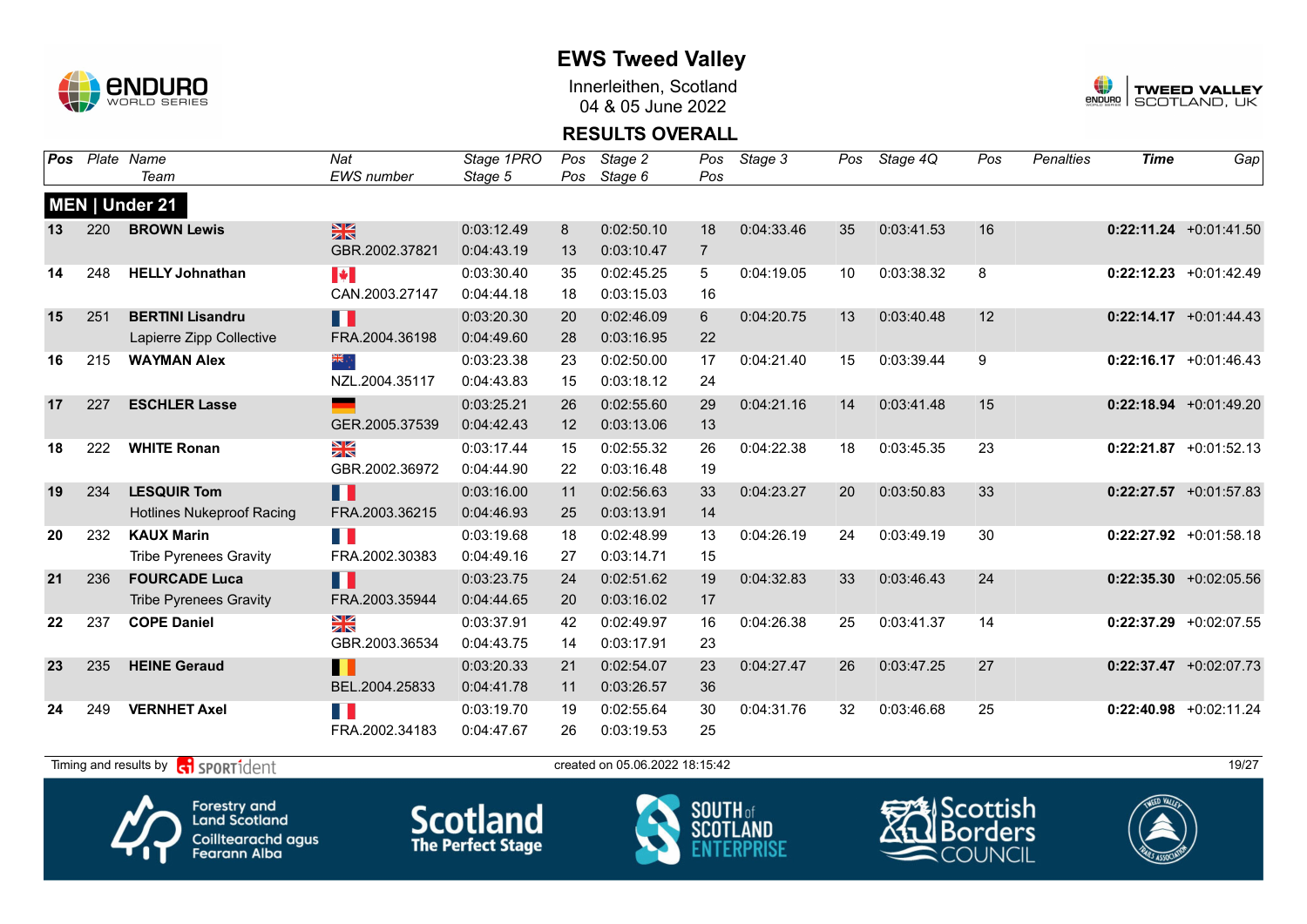

Innerleithen, Scotland 04 & 05 June 2022



#### **RESULTS OVERALL**

|    |     | Pos Plate Name                                                                                                                                             | Nat                       | Stage 1PRO | Pos | Stage 2                        | Pos | Stage 3    | Pos | Stage 4Q   | Pos | <b>Penalties</b> | <b>Time</b> | Gap                       |
|----|-----|------------------------------------------------------------------------------------------------------------------------------------------------------------|---------------------------|------------|-----|--------------------------------|-----|------------|-----|------------|-----|------------------|-------------|---------------------------|
|    |     | Team                                                                                                                                                       | <b>EWS</b> number         | Stage 5    | Pos | Stage 6                        | Pos |            |     |            |     |                  |             |                           |
|    |     | MEN   Under 21                                                                                                                                             |                           |            |     |                                |     |            |     |            |     |                  |             |                           |
| 25 | 221 | <b>CLEMENT Liam</b>                                                                                                                                        | $\frac{N}{N}$             | 0:03:27.99 | 28  | 0:02:53.47                     | 21  | 0:04:21.93 | 16  | 0:03:48.18 | 29  |                  |             | $0:22:44.74$ +0:02:15.00  |
|    |     |                                                                                                                                                            | GBR.2004.37661            | 0:04:53.40 | 32  | 0:03:19.77                     | 27  |            |     |            |     |                  |             |                           |
| 26 | 214 | <b>BARTLETT Jamie</b>                                                                                                                                      | ÷, ak                     | 0:03:37.84 | 41  | 0:02:53.05                     | 20  | 0:04:24.10 | 23  | 0:03:44.63 | 20  |                  |             | $0:22:47.30$ +0:02:17.56  |
|    |     |                                                                                                                                                            | NZL.2002.29529            | 0:04:51.33 | 30  | 0:03:16.35                     | 18  |            |     |            |     |                  |             |                           |
| 27 | 243 | <b>REIS Nuno</b>                                                                                                                                           | $\langle \bullet \rangle$ | 0:03:21.36 | 22  | 0:02:53.50                     | 22  | 0:04:22.50 | 19  | 0:03:41.07 | 13  |                  |             | $0:22:52.11$ +0:02:22.37  |
|    |     |                                                                                                                                                            | POR.2003.36760            | 0:04:44.67 | 21  | 0:03:49.01                     | 44  |            |     |            |     |                  |             |                           |
| 28 | 217 | <b>HUTMAN Omer</b>                                                                                                                                         | $\frac{1}{\sqrt{2}}$      | 0:03:24.04 | 25  | 0:02:54.65                     | 25  | 0:04:31.33 | 31  | 0:03:47.57 | 28  |                  |             | $0:22:53.97$ +0:02:24.23  |
|    |     |                                                                                                                                                            | ISR.2004.40015            | 0:04:46.40 | 24  | 0:03:29.98                     | 39  |            |     |            |     |                  |             |                           |
| 29 | 223 | <b>HARROP Zack</b>                                                                                                                                         | 黑                         | 0:03:16.02 | 12  | 0:03:20.14                     | 44  | 0:04:23.48 | 21  | 0:03:44.80 | 22  |                  |             | $0:22:57.68$ +0:02:27.94  |
|    |     |                                                                                                                                                            | GBR.2003.30354            | 0:04:50.82 | 29  | 0:03:22.42                     | 31  |            |     |            |     |                  |             |                           |
| 30 | 230 | <b>GOWEIL Jonas</b>                                                                                                                                        |                           | 0:03:28.69 | 31  | 0:02:54.62                     | 24  | 0:04:31.13 | 30  | 0:03:52.55 | 35  |                  |             | $0:23:04.10 + 0:02:34.36$ |
|    |     | <b>Cube Action Team</b>                                                                                                                                    | AUT.2002.36734            | 0:04:57.52 | 34  | 0:03:19.59                     | 26  |            |     |            |     |                  |             |                           |
| 31 | 312 | <b>ROUKENS Alexis</b>                                                                                                                                      | Ш                         | 0:03:33.25 | 38  | 0:02:57.54                     | 34  | 0:04:32.90 | 34  | 0:03:47.07 | 26  |                  |             | $0:23:05.73$ +0:02:35.99  |
|    |     |                                                                                                                                                            | BEL.2002.36129            | 0:04:54.15 | 33  | 0:03:20.82                     | 28  |            |     |            |     |                  |             |                           |
| 32 | 231 | <b>FUCHS Peter</b>                                                                                                                                         |                           | 0:03:27.41 | 27  | 0:02:56.03                     | 32  | 0:04:28.33 | 28  | 0:03:51.25 | 34  |                  |             | $0:23:10.71$ +0:02:40.97  |
|    |     |                                                                                                                                                            | GER.2002.33379            | 0:05:05.75 | 41  | 0:03:21.94                     | 30  |            |     |            |     |                  |             |                           |
| 33 | 210 | <b>JONSON Noa</b>                                                                                                                                          | <u>e a</u><br><b>BEE</b>  | 0:03:28.55 | 30  | 0:02:55.33                     | 27  | 0:04:45.66 | 43  | 0:03:53.28 | 36  |                  |             | $0:23:18.29$ +0:02:48.55  |
|    |     |                                                                                                                                                            | SWE.2003.37674            | 0:04:46.23 | 23  | 0:03:29.24                     | 38  |            |     |            |     |                  |             |                           |
| 34 | 224 | <b>WILSON Ben</b>                                                                                                                                          | H.                        | 0:03:29.47 | 32  | 0:03:01.70                     | 38  | 0:04:42.73 | 42  | 0:03:55.32 | 40  |                  |             | $0:23:23.88$ +0:02:54.14  |
|    |     |                                                                                                                                                            | IRL.2002.36239            | 0:04:52.06 | 31  | 0:03:22.60                     | 32  |            |     |            |     |                  |             |                           |
| 35 | 228 | <b>BUENGEN Lars Henrik</b>                                                                                                                                 | в                         | 0:03:28.28 | 29  | 0:03:02.55                     | 40  | 0:04:36.37 | 36  | 0:03:54.46 | 37  |                  |             | $0:23:29.85$ +0:03:00.11  |
|    |     | Swiss Enduro Team by Giant                                                                                                                                 | SUI.2005.27225            | 0:05:03.14 | 38  | 0:03:25.05                     | 35  |            |     |            |     |                  |             |                           |
| 36 | 213 | <b>WICKLUND Jackson</b>                                                                                                                                    | <u>est</u>                | 0:03:29.56 | 33  | 0:03:00.38                     | 37  | 0:04:40.68 | 40  | 0:03:50.65 | 32  |                  |             | $0:23:29.99$ +0:03:00.25  |
|    |     |                                                                                                                                                            | USA.2005.39414            | 0:05:03.87 | 39  | 0:03:24.85                     | 34  |            |     |            |     |                  |             |                           |
|    |     | Timing and results by $\left  \begin{array}{c} \bullet \\ \bullet \end{array} \right $ SPORT1 $\left  \begin{array}{c} \circ \\ \circ \end{array} \right $ |                           |            |     | created on 05.06.2022 18:15:42 |     |            |     |            |     |                  |             | 20/27                     |









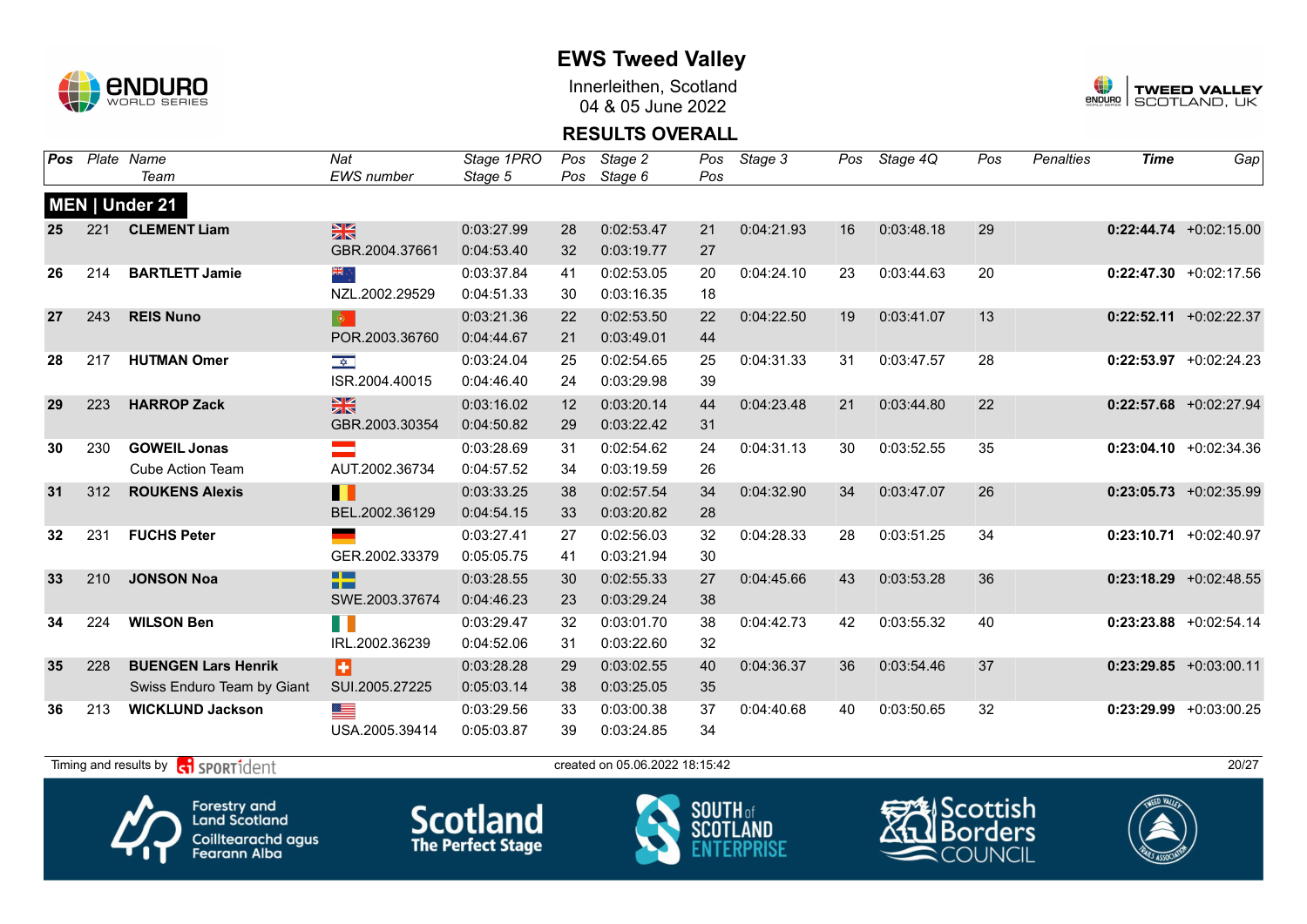

Innerleithen, Scotland 04 & 05 June 2022



### **RESULTS OVERALL**

| Pos        |              | Plate Name<br>Team                                                                       | Nat<br>EWS number               | Stage 1PRO<br>Stage 5                       | Pos<br>Pos     | Stage 2<br>Stage 6             | Pos<br>Pos      | Stage 3    | Pos | Stage 4Q   | Pos                                          | <b>Penalties</b> | <b>Time</b> | Gap                       |
|------------|--------------|------------------------------------------------------------------------------------------|---------------------------------|---------------------------------------------|----------------|--------------------------------|-----------------|------------|-----|------------|----------------------------------------------|------------------|-------------|---------------------------|
|            |              | MEN   Under 21                                                                           |                                 |                                             |                |                                |                 |            |     |            |                                              |                  |             |                           |
| 37         | 212          | <b>FORBES Lachie</b>                                                                     | 業                               | 0:03:30.44                                  | 36             | 0:03:07.61                     | 41              | 0:04:38.27 | 37  | 0:03:57.60 | 42                                           |                  |             | $0:23:36.80 + 0:03:07.06$ |
|            |              |                                                                                          | AUS.2003.36655                  | 0:04:59.97                                  | 37             | 0:03:22.91                     | 33              |            |     |            |                                              |                  |             |                           |
| 38         | 229          | <b>SCHLEICHER Valentin</b>                                                               |                                 | 0:03:32.38                                  | 37             | 0:03:00.30                     | 36              | 0:04:40.60 | 39  | 0:03:54.88 | 38                                           |                  |             | $0:23:39.44 +0:03:09.70$  |
|            |              | <b>RDN Racing</b>                                                                        | GER.2002.26946                  | 0:05:04.71                                  | 40             | 0:03:26.57                     | 36              |            |     |            |                                              |                  |             |                           |
| 39         | 253          | <b>RYYNANEN Tarmo</b>                                                                    | ╄                               | 0:04:04.65                                  | 44             | 0:02:55.35                     | 28              | 0:04:27.70 | 27  | 0:04:25.95 | 44                                           |                  |             | $0:23:49.35$ +0:03:19.61  |
|            |              |                                                                                          | FIN.2002.31950                  | 0:04:38.85                                  | 9              | 0:03:16.85                     | 20              |            |     |            |                                              |                  |             |                           |
| 40         | 240          | <b>SNOW Jakob</b>                                                                        | ▀                               | 0:03:37.56                                  | 40             | 0:02:58.45                     | 35              | 0:04:30.18 | 29  | 0:03:49.75 | 31                                           |                  |             | $0:23:50.01$ +0:03:20.27  |
|            |              |                                                                                          | USA.2003.24674                  | 0:05:22.23                                  | 43             | 0:03:31.84                     | 40              |            |     |            |                                              |                  |             |                           |
| 41         | 208          | <b>JOHNSSON Olle</b>                                                                     | <b>TELESCOPE</b><br><b>Film</b> | 0:03:45.08                                  | 43             | 0:03:08.63                     | 43              | 0:04:40.55 | 38  | 0:03:55.29 | 39                                           |                  |             | $0:24:04.57$ +0:03:34.83  |
|            |              |                                                                                          | SWE.2004.39449                  | 0:04:58.01                                  | 35             | 0:03:37.01                     | 41              |            |     |            |                                              |                  |             |                           |
| 42         | 218          | <b>SHPANOF Elad</b>                                                                      | $\frac{1}{\sqrt{2}}$            | 0:03:30.00                                  | 34             | 0:03:08.58                     | 42              | 0:04:46.50 | 44  | 0:03:59.97 | 43                                           |                  |             | $0:24:05.84$ +0:03:36.10  |
|            |              |                                                                                          | ISR.2005.40398                  | 0:04:59.82                                  | 36             | 0:03:40.97                     | 42              |            |     |            |                                              |                  |             |                           |
| 43         | 209          | <b>GREEN Lachlan</b>                                                                     | 米                               | 0:03:33.78                                  | 39             | 0:03:02.43                     | 39              | 0:04:41.26 | 41  | 0:03:57.08 | 41                                           |                  |             | $0:24:11.07$ +0:03:41.33  |
|            |              |                                                                                          | AUS.2002.36954                  | 0:05:11.35                                  | 42             | 0:03:45.17                     | 43              |            |     |            |                                              |                  |             |                           |
| 44         | 244          | <b>MEIER SMITH Remy</b>                                                                  | ्हें                            | 0:03:08.34                                  | $\overline{2}$ | 0:02:55.93                     | 31              | 0:04:09.77 | 3   | 0:03:31.10 | 3                                            |                  |             | $0:25:49.12$ +0:05:19.38  |
|            |              | Propain Factory Enduro                                                                   | AUS.2004.40508                  | 0:08:58.10                                  | 44             | 0:03:05.88                     | $\overline{4}$  |            |     |            |                                              |                  |             |                           |
| <b>DNS</b> | 247          | <b>PLEINDOUX Simeon</b><br><b>Hotlines Nukeproof Racing</b>                              | Ш<br>FRA.2003.34644             |                                             |                |                                |                 |            |     |            |                                              |                  |             |                           |
| <b>DNS</b> | 254          | <b>ICARDO Alexis</b>                                                                     | n K                             |                                             |                |                                |                 |            |     |            |                                              |                  |             |                           |
|            |              | Canyon CLLTV Dainese                                                                     | FRA.2003.31902                  |                                             |                |                                |                 |            |     |            |                                              |                  |             |                           |
|            | <b>WOMEN</b> |                                                                                          |                                 |                                             |                |                                |                 |            |     |            |                                              |                  |             |                           |
|            | 8            | <b>CONOLLY Ella</b>                                                                      | $\frac{N}{2}$                   | 0:03:26.08                                  | $\overline{2}$ | 0:03:00.10                     | $\mathbf{1}$    | 0:04:35.78 | 2   | 0:03:53.35 | 2                                            |                  | 0:23:14.42  |                           |
|            |              | <b>Cannondale Enduro</b>                                                                 | GBR.1998.21859                  | 0:04:54.69                                  | $\overline{1}$ | 0:03:24.42                     | $\perp$         |            |     |            |                                              |                  |             |                           |
|            |              |                                                                                          |                                 |                                             |                |                                |                 |            |     |            |                                              |                  |             |                           |
|            |              | Timing and results by<br><b>R</b> sportident                                             |                                 |                                             |                | created on 05.06.2022 18:15:42 |                 |            |     |            |                                              |                  |             | 21/27                     |
|            |              | Forestry and<br><b>Land Scotland</b><br><b>Coilltearachd agus</b><br><b>Fearann Alba</b> |                                 | <b>Scotland</b><br><b>The Perfect Stage</b> |                |                                | <b>SOUTH</b> of |            |     |            | Scottish<br><b>Borders</b><br><b>COUNCIL</b> |                  |             |                           |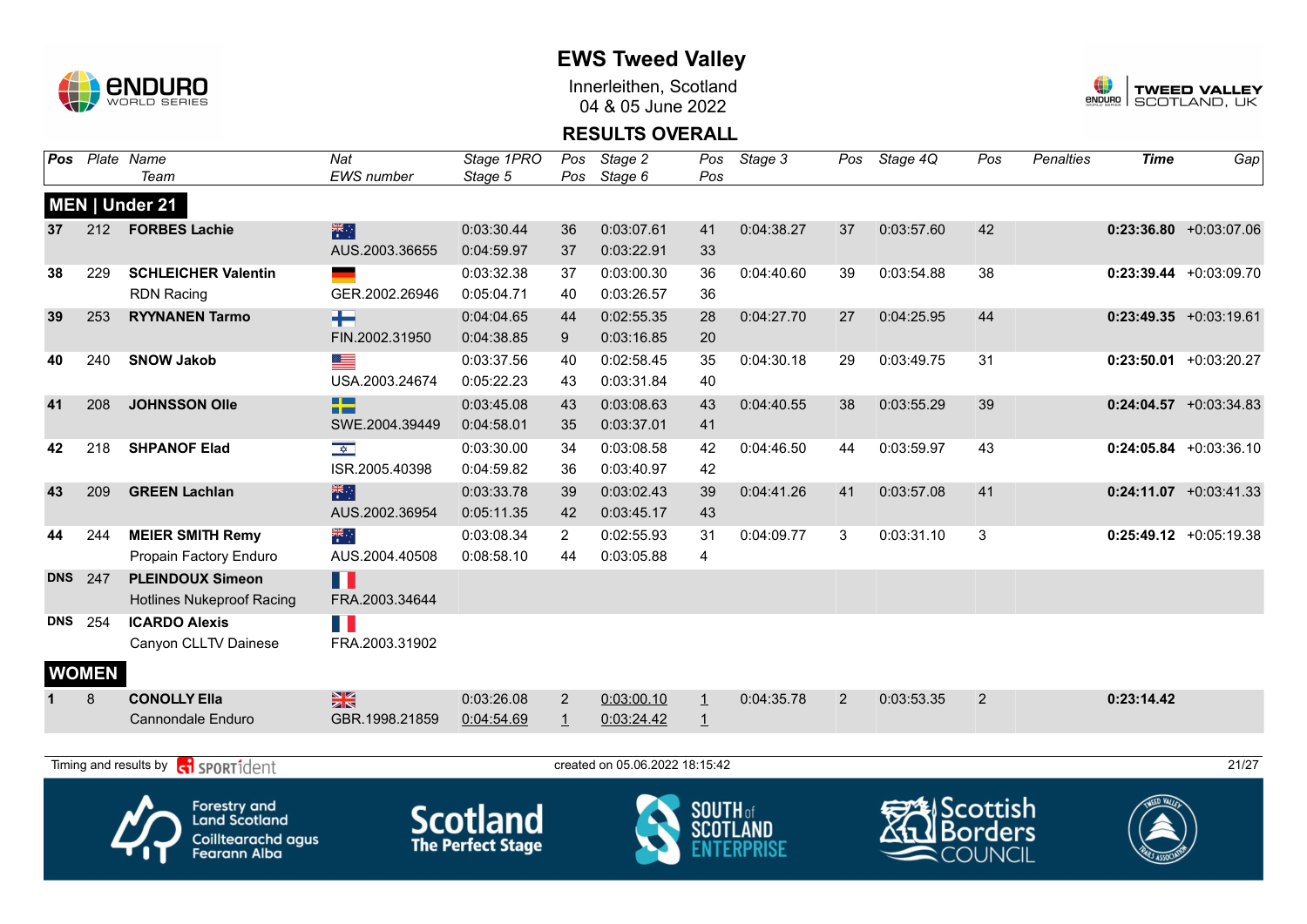

Innerleithen, Scotland 04 & 05 June 2022



### **RESULTS OVERALL**

| Pos                     |                | Plate Name                         | Nat                   | Stage 1PRO | Pos               | Stage 2    | Pos            | Stage 3    | Pos          | Stage 4Q   | Pos            | Penalties | <b>Time</b> | Gap                       |
|-------------------------|----------------|------------------------------------|-----------------------|------------|-------------------|------------|----------------|------------|--------------|------------|----------------|-----------|-------------|---------------------------|
|                         |                | Team                               | <b>EWS</b> number     | Stage 5    | Pos               | Stage 6    | Pos            |            |              |            |                |           |             |                           |
|                         | <b>WOMEN</b>   |                                    |                       |            |                   |            |                |            |              |            |                |           |             |                           |
|                         |                | <b>BARAONA Rebecca</b>             | ¥≼                    | 0:03:27.43 | 3                 | 0:03:01.62 | $\overline{2}$ | 0:04:32.74 | $\mathbf{1}$ | 0:03:53.14 | $\mathbf{1}$   |           |             | $0:23:22.11 + 0:00:07.69$ |
|                         |                | Yeti / Fox Factory Team            | GBR.1993.21715        | 0:04:59.61 | 3                 | 0:03:27.57 | 4              |            |              |            |                |           |             |                           |
| $\overline{\mathbf{3}}$ | 3              | <b>COURDURIER Isabeau</b>          | H                     | 0:03:25.41 | $\overline{1}$    | 0:03:06.28 | $\overline{7}$ | 0:04:36.62 | 3            | 0:03:53.72 | 3              |           |             | $0:23:28.85 + 0:00:14.43$ |
|                         |                | Lapierre Zipp Collective           | FRA.1994.21731        | 0:04:59.15 | $\overline{2}$    | 0:03:27.67 | 5              |            |              |            |                |           |             |                           |
| 4                       | $\overline{4}$ | <b>HARNDEN Harriet</b>             | $\frac{N}{N}$         | 0:03:31.63 | 4                 | 0:03:04.04 | 3              | 0:04:41.55 | 7            | 0:03:59.61 | 5              |           |             | $0:23:45.40 + 0:00:30.98$ |
|                         |                | <b>Trek Factory Racing</b>         | GBR.2001.22819        | 0:05:01.10 | 4                 | 0:03:27.47 | 3              |            |              |            |                |           |             |                           |
| 5                       | 34             | <b>LANTHIER NADEAU</b><br>Andreane | $\blacktriangleright$ | 0:03:32.36 | 6                 | 0:03:04.48 | $\overline{4}$ | 0:04:41.04 | 6            | 0:03:55.79 | $\overline{4}$ |           |             | $0:23:55.81 + 0:00:41.39$ |
|                         |                | Rocky Mountain Race Face           | CAN.1993.21609        | 0:05:10.65 | 10                | 0:03:31.49 | 8              |            |              |            |                |           |             |                           |
| 6                       | 6              | <b>CHARLES Estelle</b>             | H                     | 0:03:35.14 | 10                | 0:03:06.80 | 8              | 0:04:39.81 | 4            | 0:04:00.55 | 6              |           |             | $0:23:59.44 + 0:00:45.02$ |
|                         |                | <b>Specialized Racing</b>          | FRA.1997.22205        | 0:05:11.29 | 11                | 0:03:25.85 | $\overline{2}$ |            |              |            |                |           |             |                           |
| $\overline{7}$          | $\overline{2}$ | <b>CHARRE Morgane</b>              | П                     | 0:03:33.69 | $\overline{7}$    | 0:03:04.91 | 5              | 0:04:40.34 | 5            | 0:04:01.55 | 8              |           |             | $0:24:06.10 + 0:00:51.68$ |
|                         |                | <b>Pivot Factory Racing</b>        | FRA.1990.21958        | 0:05:05.30 | 5                 | 0:03:40.31 | 17             |            |              |            |                |           |             |                           |
| 8                       | 177            | <b>STONE Jessica</b>               | N<br>X                | 0:03:32.07 | 5                 | 0:03:07.35 | 9              | 0:04:41.88 | 8            | 0:04:04.25 | 11             |           |             | $0:24:08.33 + 0:00:53.91$ |
|                         |                |                                    | GBR.1990.32154        | 0:05:13.10 | 13                | 0:03:29.68 | 6              |            |              |            |                |           |             |                           |
| 9                       | 33             | <b>MORRISON Rae</b>                | 米                     | 0:03:36.57 | 12                | 0:03:07.83 | 10             | 0:04:47.12 | 11           | 0:04:01.87 | 9              |           |             | $0:24:15.51 + 0:01:01.09$ |
|                         |                | Liv Racing                         | NZL.1989.21630        | 0:05:09.30 | 8                 | 0:03:32.82 | 9              |            |              |            |                |           |             |                           |
| 10                      | 44             | <b>SCARSI Gloria</b>               | H                     | 0:03:35.12 | 9                 | 0:03:05.37 | 6              | 0:04:47.18 | 12           | 0:04:04.97 | 12             |           |             | $0:24:15.94 +0:01:01.52$  |
|                         |                | Canyon CLLTV Dainese               | ITA.2000.36425        | 0:05:12.25 | $12 \overline{ }$ | 0:03:31.05 | 7              |            |              |            |                |           |             |                           |
| 11                      | 183            | <b>HENDERSON Polly</b>             | $\frac{N}{N}$         | 0:03:37.81 | 13                | 0:03:11.15 | 14             | 0:04:42.48 | 9            | 0:04:05.73 | 13             |           |             | $0:24:17.49 +0:01:03.07$  |
|                         |                |                                    | GBR.2001.22368        | 0:05:07.39 | 6                 | 0:03:32.93 | 10             |            |              |            |                |           |             |                           |
| 12                      | 10             | <b>RICHTER Raphaela</b>            | ٠                     | 0:03:34.57 | 8                 | 0:03:09.03 | 11             | 0:04:51.03 | 16           | 0:04:03.44 | 10             |           |             | $0:24:20.82$ +0:01:06.40  |
|                         |                | Ibis Enduro Team                   | GER.1997.25746        | 0:05:09.42 | 9                 | 0:03:33.33 | 11             |            |              |            |                |           |             |                           |

Timing and results by  $\overline{c_1}$  SPORT1 $\overline{d}$  entropy created on 05.06.2022 18:15:42 Scottish Forestry and<br>Land Scotland **Scotland SOUTH** of orders **SCOT** Coilltearachd agus<br>Fearann Alba COUNCIL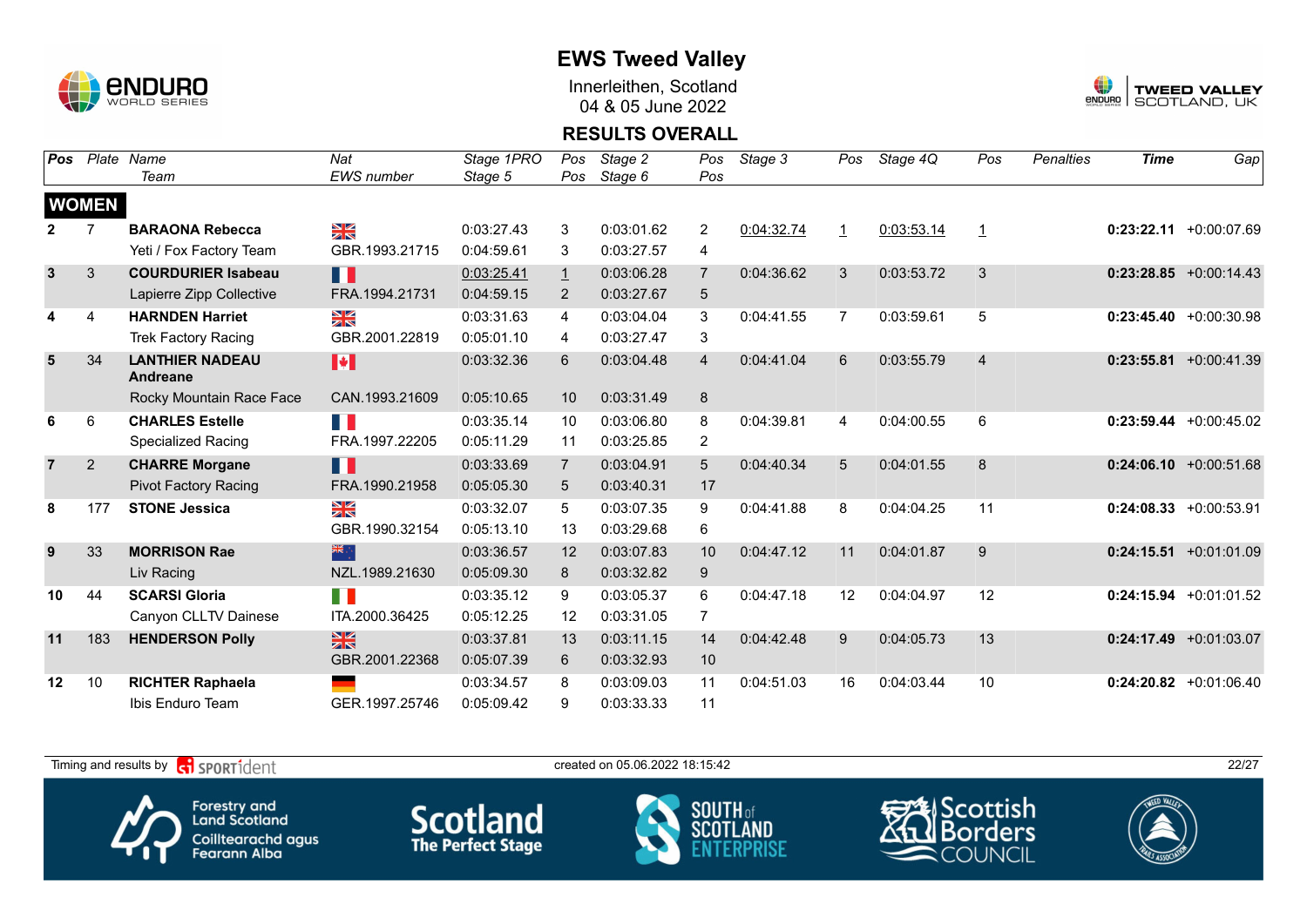

Innerleithen, Scotland 04 & 05 June 2022



### **RESULTS OVERALL**

| <b>Pos</b> | Plate        | Name                                    | Nat                     | Stage 1PRO | Pos            | Stage 2    | Pos | Stage 3    | Pos | Stage 4Q   | Pos | <b>Penalties</b> | <b>Time</b> | Gap                       |
|------------|--------------|-----------------------------------------|-------------------------|------------|----------------|------------|-----|------------|-----|------------|-----|------------------|-------------|---------------------------|
|            |              | Team                                    | <b>EWS</b> number       | Stage 5    | Pos            | Stage 6    | Pos |            |     |            |     |                  |             |                           |
|            | <b>WOMEN</b> |                                         |                         |            |                |            |     |            |     |            |     |                  |             |                           |
| 13         | 176          | <b>TAYLOR Chloe</b>                     | $\frac{N}{N}$           | 0:03:41.16 | 17             | 0:03:14.69 | 18  | 0:04:45.75 | 10  | 0:04:00.55 | 6   |                  |             | $0:24:26.04$ +0:01:11.62  |
|            |              |                                         | GBR.1998.23462          | 0:05:08.40 | $\overline{7}$ | 0:03:35.49 | 13  |            |     |            |     |                  |             |                           |
| 14         | 36           | <b>COOK Becky</b>                       | ≫<br>X                  | 0:03:40.41 | 15             | 0:03:09.15 | 12  | 0:04:49.47 | 14  | 0:04:06.05 | 14  |                  |             | $0:24:34.71 + 0:01:20.29$ |
|            |              |                                         | GBR.1986.21664          | 0:05:15.22 | 15             | 0:03:34.41 | 12  |            |     |            |     |                  |             |                           |
| 15         | $\mathbf{1}$ | <b>PUGIN Melanie</b>                    | П                       | 0:03:36.07 | 11             | 0:03:23.56 | 31  | 0:04:52.83 | 18  | 0:04:09.55 | 16  |                  |             | $0:24:56.08$ +0:01:41.66  |
|            |              | <b>BH Enduro Racing Team</b>            | FRA.1990.21693          | 0:05:17.05 | 16             | 0:03:37.02 | 15  |            |     |            |     |                  |             |                           |
| 16         | $\sqrt{5}$   | <b>KOREM Noga</b>                       | $\frac{1}{2}$           | 0:03:46.15 | 21             | 0:03:12.48 | 16  | 0:04:47.63 | 13  | 0:04:10.22 | 17  |                  |             | $0:25:00.26$ +0:01:45.84  |
|            |              | <b>GT Factory Racing</b>                | ISR.1991.21660          | 0:05:14.47 | 14             | 0:03:49.31 | 27  |            |     |            |     |                  |             |                           |
| 17         | 35           | <b>MILLER Miranda</b>                   | H                       | 0:03:45.03 | 19             | 0:03:09.80 | 13  | 0:04:59.33 | 21  | 0:04:09.43 | 15  |                  |             | $0:25:15.38$ +0:02:00.96  |
|            |              |                                         | CAN.1990.21687          | 0:05:28.66 | 25             | 0:03:43.13 | 21  |            |     |            |     |                  |             |                           |
| 18         | 41           | <b>BAUMANN Lisa</b>                     | $\ddot{}$               | 0:03:43.84 | 18             | 0:03:15.54 | 19  | 0:04:51.90 | 17  | 0:04:14.42 | 19  |                  |             | $0:25:19.46$ +0:02:05.04  |
|            |              | Commencal Les Orres Team                | SUI.2001.37332          | 0:05:31.58 | 27             | 0:03:42.18 | 19  |            |     |            |     |                  |             |                           |
| 19         | 43           | <b>FERGUSON Louise</b>                  | $\frac{N}{N}$           | 0:03:37.89 | 14             | 0:03:11.70 | 15  | 0:04:49.55 | 15  | 0:04:38.05 | 35  |                  |             | $0:25:20.03$ +0:02:05.61  |
|            |              | <b>Nukeproof SRAM Factory</b><br>Racing | GBR.1996.22180          | 0:05:26.94 | 23             | 0:03:35.90 | 14  |            |     |            |     |                  |             |                           |
| 20         | 9            | <b>WINTON Katy</b>                      | $\frac{\sum x}{\sum x}$ | 0:03:45.95 | 20             | 0:03:17.10 | 21  | 0:04:55.53 | 19  | 0:04:14.93 | 20  |                  |             | $0:25:20.49$ +0:02:06.07  |
|            |              | <b>GT Factory Racing</b>                | GBR.1993.21730          | 0:05:24.62 | 20             | 0:03:42.36 | 20  |            |     |            |     |                  |             |                           |
| 21         | 182          | <b>GILL Martha</b>                      | $\frac{N}{N}$           | 0:03:55.28 | 26             | 0:03:14.47 | 17  | 0:04:59.45 | 22  | 0:04:14.10 | 18  |                  |             | $0:25:24.62$ +0:02:10.20  |
|            |              |                                         | GBR.1997.22469          | 0:05:20.60 | 18             | 0:03:40.72 | 18  |            |     |            |     |                  |             |                           |
| 22         | 38           | <b>DUVERT Julie</b>                     | H.                      | 0:03:41.02 | 16             | 0:03:18.28 | 25  | 0:05:04.57 | 25  | 0:04:14.94 | 21  |                  |             | $0:25:25.77$ +0:02:11.35  |
|            |              | Theory Racing p/b ProBikeKit            | FRA.1996.21719          | 0:05:27.56 | 24             | 0:03:39.40 | 16  |            |     |            |     |                  |             |                           |
| 23         | 179          | <b>JOLIDON Sidonie</b>                  | Ŧ                       | 0:03:55.38 | 27             | 0:03:15.93 | 20  | 0:05:02.56 | 23  | 0:04:18.25 | 22  |                  |             | $0:25:36.62$ +0:02:22.20  |
|            |              |                                         | SUI.1987.31073          | 0:05:19.77 | 17             | 0:03:44.73 | 23  |            |     |            |     |                  |             |                           |

Timing and results by  $\overline{c_1}$  SPORT1 $\overline{1}$  dentity and the created on 05.06.2022 18:15:42 Scottish Forestry and<br>Land Scotland **Scotland SOUTH** of **SCOT** orders Coilltearachd agus<br>Fearann Alba COUNCIL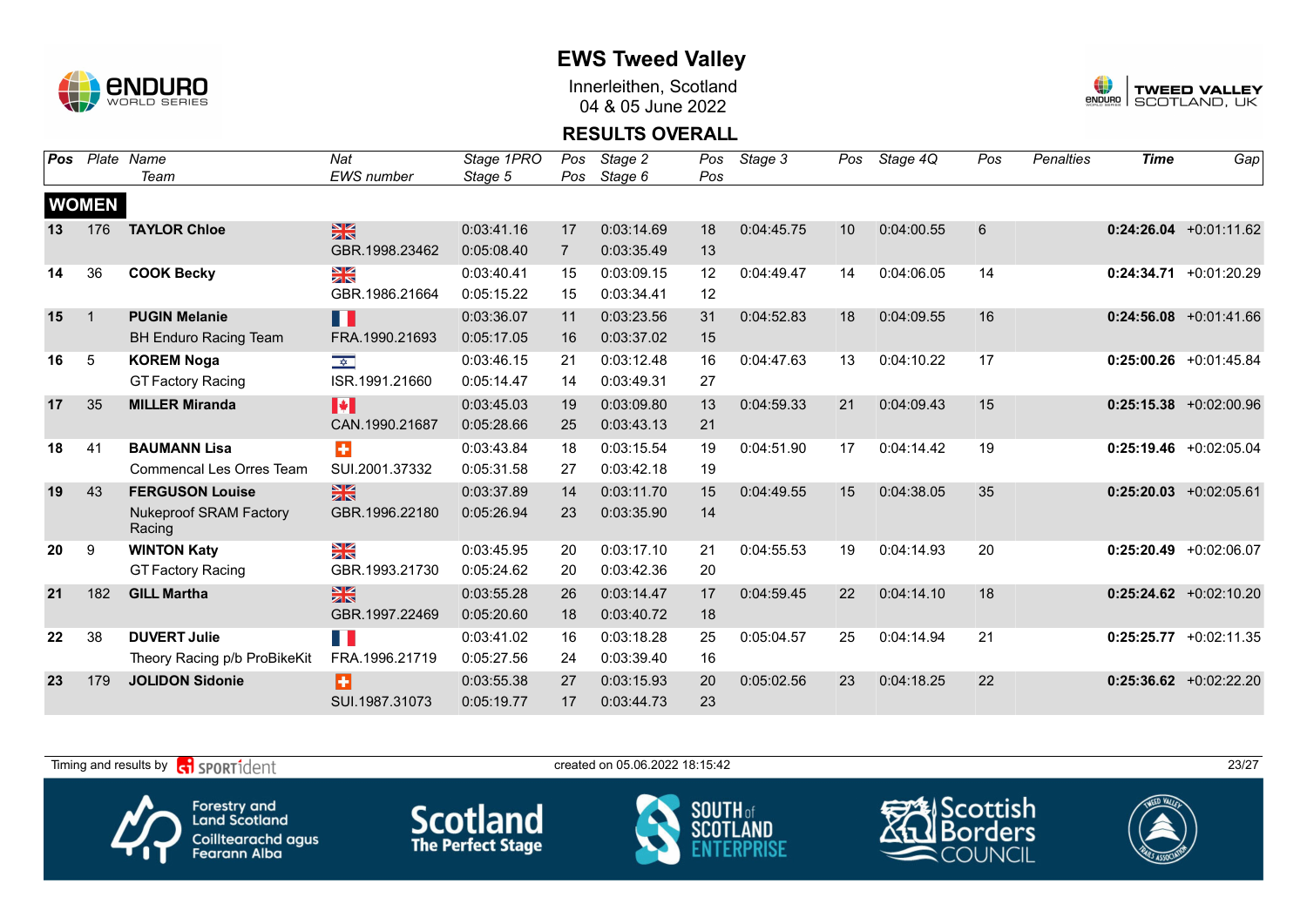

Innerleithen, Scotland 04 & 05 June 2022



#### **RESULTS OVERALL**

| <b>Pos</b> |              | Plate Name                                | Nat                   | Stage 1PRO | Pos | Stage 2                        | Pos | Stage 3    | Pos | Stage 4Q   | Pos | <b>Penalties</b> | <b>Time</b> | Gap                       |
|------------|--------------|-------------------------------------------|-----------------------|------------|-----|--------------------------------|-----|------------|-----|------------|-----|------------------|-------------|---------------------------|
|            |              | Team                                      | EWS number            | Stage 5    | Pos | Stage 6                        | Pos |            |     |            |     |                  |             |                           |
|            | <b>WOMEN</b> |                                           |                       |            |     |                                |     |            |     |            |     |                  |             |                           |
| 24         | 180          | <b>ELLECOSTA Nadine</b>                   | E.                    | 0:03:54.16 | 25  | 0:03:17.29                     | 22  | 0:04:58.18 | 20  | 0:04:21.39 | 23  |                  |             | $0:25:37.50 + 0:02:23.08$ |
|            |              | <b>Abetone FullOut Gravity</b>            | ITA.1999.25437        | 0:05:23.25 | 19  | 0:03:43.23                     | 22  |            |     |            |     |                  |             |                           |
| 25         | 37           | <b>JONNIER Morgane</b>                    | n                     | 0:03:53.41 | 24  | 0:03:17.78                     | 23  | 0:05:04.12 | 24  | 0:04:25.89 | 30  |                  |             | $0:26:02.94$ +0:02:48.52  |
|            |              | Rossignol Factory Team                    | FRA.1990.22559        | 0:05:34.58 | 30  | 0:03:47.16                     | 24  |            |     |            |     |                  |             |                           |
| 26         | 178          | <b>PAGEAU Rachel</b>                      | $\blacktriangleright$ | 0:03:59.62 | 30  | 0:03:19.55                     | 27  | 0:05:05.80 | 28  | 0:04:24.00 | 28  |                  |             | $0:26:06.11 + 0:02:51.69$ |
|            |              |                                           | CAN.1995.21742        | 0:05:26.12 | 22  | 0:03:51.02                     | 29  |            |     |            |     |                  |             |                           |
| 27         | 40           | <b>SCHICK Lucy</b>                        | H                     | 0:03:52.67 | 23  | 0:03:23.21                     | 30  | 0:05:13.40 | 33  | 0:04:22.57 | 25  |                  |             | $0:26:16.59$ +0:03:02.17  |
|            |              | Norco Factory Team                        | CAN.2000.23447        | 0:05:37.42 | 33  | 0:03:47.32                     | 25  |            |     |            |     |                  |             |                           |
| 28         | 186          | <b>REY Charlotte</b>                      |                       | 0:03:57.35 | 28  | 0:03:17.83                     | 24  | 0:05:13.38 | 32  | 0:04:27.60 | 31  |                  |             | $0:26:25.29 + 0:03:10.87$ |
|            |              | <b>Tribe Pyrenees Gravity</b>             | FRA.2000.31025        | 0:05:34.60 | 31  | 0:03:54.53                     | 31  |            |     |            |     |                  |             |                           |
| 29         | 181          | <b>BATTISTA Laura</b>                     | 米                     | 0:04:06.53 | 33  | 0:03:27.58                     | 33  | 0:05:10.03 | 29  | 0:04:22.88 | 26  |                  |             | $0:26:26.46$ +0:03:12.04  |
|            |              |                                           | AUS.1988.22132        | 0:05:25.95 | 21  | 0:03:53.49                     | 30  |            |     |            |     |                  |             |                           |
| 30         | 42           | <b>STEINTHALER Hanna</b>                  |                       | 0:04:01.11 | 31  | 0:03:21.22                     | 28  | 0:05:13.23 | 31  | 0:04:29.05 | 33  |                  |             | $0:26:38.33 + 0:03:23.91$ |
|            |              | <b>Cube Action Team</b>                   | AUT.1997.40424        | 0:05:35.98 | 32  | 0:03:57.74                     | 33  |            |     |            |     |                  |             |                           |
| 31         | 185          | <b>LONG Julia</b>                         | H                     | 0:04:08.66 | 34  | 0:03:26.04                     | 32  | 0:05:12.80 | 30  | 0:04:24.10 | 29  |                  |             | $0:26:38.99 + 0:03:24.57$ |
|            |              |                                           | CAN.1999.22029        | 0:05:31.44 | 26  | 0:03:55.95                     | 32  |            |     |            |     |                  |             |                           |
| 32         | 190          | <b>BRISBOURNE Corinna</b>                 | N<br>X                | 0:04:34.25 | 39  | 0:03:22.68                     | 29  | 0:05:05.79 | 27  | 0:04:23.48 | 27  |                  |             | $0:26:46.73$ +0:03:32.31  |
|            |              |                                           | GBR.1999.36853        | 0:05:32.06 | 28  | 0:03:48.47                     | 26  |            |     |            |     |                  |             |                           |
| 33         | 184          | <b>DILLON Sian</b>                        | $\frac{N}{N}$         | 0:03:50.28 | 22  | 0:03:19.33                     | 26  | 0:05:04.75 | 26  | 0:04:22.40 | 24  | 0:01:00.00       |             | $0:26:58.64$ +0:03:44.22  |
|            |              |                                           | GBR.1994.35457        | 0:05:32.13 | 29  | 0:03:49.75                     | 28  |            |     |            |     |                  |             |                           |
| 34         | 188          | <b>JOHNSEN Jonna</b>                      | 22                    | 0:04:04.50 | 32  | 0:03:35.30                     | 36  | 0:05:20.08 | 34  | 0:04:27.95 | 32  |                  |             | $0:27:12.01 + 0:03:57.59$ |
|            |              |                                           | DEN.1992.27207        | 0:05:45.20 | 35  | 0:03:58.98                     | 34  |            |     |            |     |                  |             |                           |
| 35         | 193          | <b>MCKIRDY Angeline</b>                   | M                     | 0:04:18.08 | 36  | 0:03:34.33                     | 35  | 0:05:20.99 | 35  | 0:04:29.30 | 34  |                  |             | $0:27:30.89$ +0:04:16.47  |
|            |              |                                           | CAN.1992.23461        | 0:05:42.41 | 34  | 0:04:05.78                     | 36  |            |     |            |     |                  |             |                           |
|            |              | Timing and results by <b>G</b> SPORT1dent |                       |            |     | created on 05.06.2022 18:15:42 |     |            |     |            |     |                  |             | 24/27                     |
|            |              |                                           |                       |            |     |                                |     |            |     |            |     |                  |             |                           |







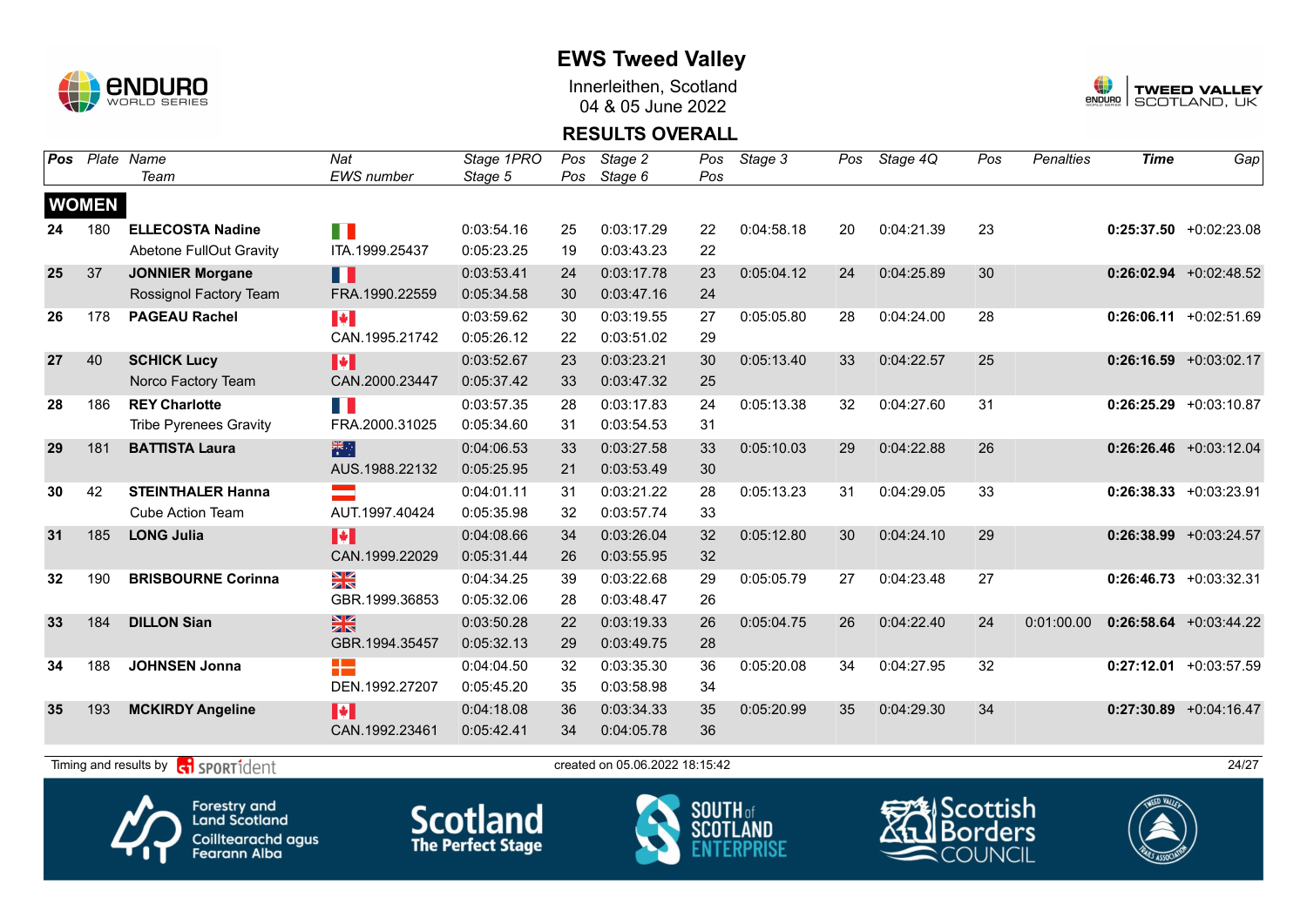

Innerleithen, Scotland 04 & 05 June 2022



### **RESULTS OVERALL**

| Pos          |              | Plate Name                     | Nat                       | Stage 1PRO | Pos            | Stage 2    | Pos            | Stage 3    | Pos            | Stage 4Q   | Pos            | <b>Penalties</b> | <b>Time</b> | Gap                       |
|--------------|--------------|--------------------------------|---------------------------|------------|----------------|------------|----------------|------------|----------------|------------|----------------|------------------|-------------|---------------------------|
|              |              | Team                           | <b>EWS</b> number         | Stage 5    | Pos            | Stage 6    | Pos            |            |                |            |                |                  |             |                           |
|              | <b>WOMEN</b> |                                |                           |            |                |            |                |            |                |            |                |                  |             |                           |
| 36           | 194          | <b>DU TOIT Frances</b>         | $\geqslant$               | 0:04:10.12 | 35             | 0:03:30.95 | 34             | 0:05:23.89 | 36             | 0:04:39.73 | 36             |                  |             | $0:27:37.10$ +0:04:22.68  |
|              |              |                                | RSA.1997.27399            | 0:05:51.04 | 36             | 0:04:01.37 | 35             |            |                |            |                |                  |             |                           |
| 37           | 192          | <b>MCKIVERIGAN Niamh</b>       | H                         | 0:04:33.17 | 38             | 0:03:53.77 | 38             | 0:05:46.03 | 38             | 0:04:57.85 | 37             |                  |             | $0:29:42.92 + 0:06:28.50$ |
|              |              |                                | IRL.2001.52798            | 0:06:15.11 | 37             | 0:04:16.99 | 37             |            |                |            |                |                  |             |                           |
| 38           | 191          | <b>GUNNER Rhiannon</b>         | $\frac{\Delta K}{\Delta}$ | 0:04:26.45 | 37             | 0:04:00.38 | 39             | 0:05:52.95 | 39             | 0:05:05.26 | 38             |                  |             | $0:30:05.56$ +0:06:51.14  |
|              |              |                                | GBR.2000.37015            | 0:06:22.03 | 38             | 0:04:18.49 | 38             |            |                |            |                |                  |             |                           |
| <b>DNF</b>   | 189          | <b>ASHWOOD Emily</b>           | 黑                         | 0:03:58.33 | 29             | 0:03:41.08 | 37             | 0:05:45.65 | 37             |            |                |                  |             |                           |
|              |              |                                | GBR.2000.38612            |            |                |            |                |            |                |            |                |                  |             |                           |
| <b>DNS</b>   | 187          | <b>LITTORIN SANDBU Anna</b>    | ╬                         |            |                |            |                |            |                |            |                |                  |             |                           |
|              |              |                                | NOR.2000.31919            |            |                |            |                |            |                |            |                |                  |             |                           |
| <b>DNS</b>   | 39           | <b>WIEDENROTH Sofia</b>        |                           |            |                |            |                |            |                |            |                |                  |             |                           |
|              |              | <b>Specialized Racing</b>      | GER.1995.24544            |            |                |            |                |            |                |            |                |                  |             |                           |
|              |              | <b>WOMEN   Master 35+</b>      |                           |            |                |            |                |            |                |            |                |                  |             |                           |
| 1            | 206          | <b>MOSELEY Tracy</b>           | $\frac{N}{N}$             | 0:03:49.60 | $\overline{1}$ | 0:03:14.30 | $\perp$        | 0:04:57.60 | $\perp$        | 0:04:11.30 | $\overline{1}$ |                  | 0:25:00.01  |                           |
|              |              |                                | GBR.1979.25886            | 0:05:13.73 | $\overline{1}$ | 0:03:33.48 | $\overline{1}$ |            |                |            |                |                  |             |                           |
| $\mathbf{2}$ | 207          | <b>PAULIN Louise Margareta</b> | -13                       | 0:04:00.46 | $\overline{2}$ | 0:03:26.41 | 2              | 0:05:17.07 | $\overline{2}$ | 0:04:26.06 | 2              |                  |             | $0:26:39.90 +0:01:39.89$  |
|              |              | Ibis Enduro Team               | SWE.1978.21619            | 0:05:38.90 | $\overline{2}$ | 0:03:51.00 | 2              |            |                |            |                |                  |             |                           |
| $\mathbf{3}$ | 205          | <b>THOMSEN Sandra Bohn</b>     | 12                        | 0:04:20.71 | 3              | 0:03:29.38 | 3              | 0:05:23.70 | 3              | 0:04:28.75 | 3              |                  |             | $0:28:10.30 + 0:03:10.29$ |
|              |              |                                | DEN.1983.33584            | 0:06:11.72 | 5              | 0:04:16.04 | 3              |            |                |            |                |                  |             |                           |
| 4            | 203          | <b>FILBY Maxine</b>            | XK<br>X                   | 0:04:32.99 | 5              | 0:03:56.37 | 5              | 0:05:47.60 | 5              | 0:04:46.17 | $\overline{4}$ |                  |             | $0:29:37.00 +0:04:36.99$  |
|              |              |                                | GBR.1980.36076            | 0:06:09.74 | 4              | 0:04:24.13 | 4              |            |                |            |                |                  |             |                           |
| 5            | 204          | <b>NEWMAN Roslynn</b>          | $\frac{N}{N}$             | 0:04:28.18 | $\overline{4}$ | 0:03:45.35 | $\overline{4}$ | 0:05:35.36 | 4              | 0:05:39.48 | $\overline{7}$ |                  |             | $0:29:47.91 + 0:04:47.90$ |
|              |              |                                | GBR.1978.22261            | 0:05:54.28 | 3              | 0:04:25.26 | 5              |            |                |            |                |                  |             |                           |

Timing and results by  $\overline{c_1}$  SPORT1 $\overline{d}$  entropy created on 05.06.2022 18:15:42 25/27









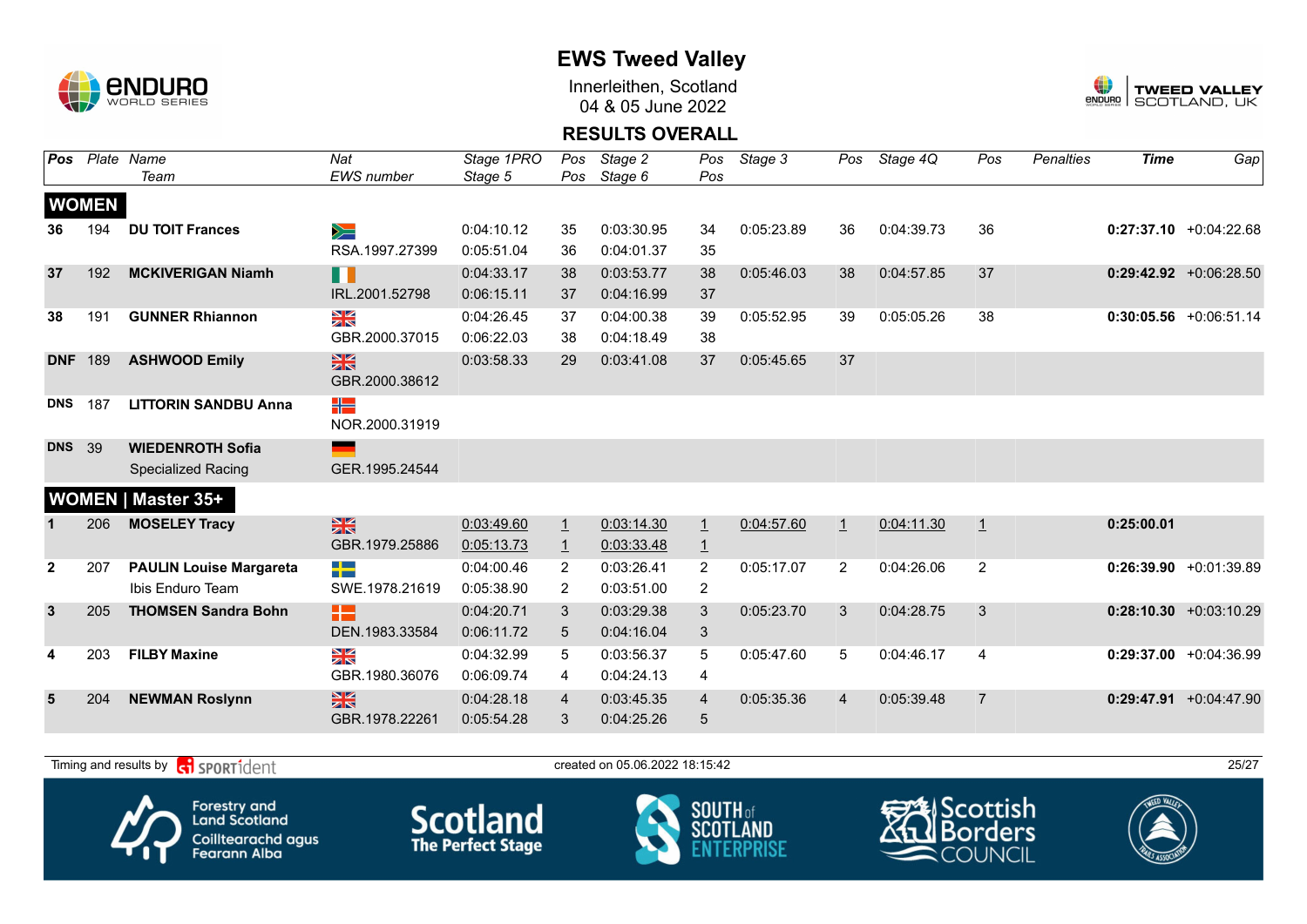

Innerleithen, Scotland 04 & 05 June 2022



### **RESULTS OVERALL**

| Pos          | Plate | Name<br>Team                                    | Nat<br>EWS number     | Stage 1PRO<br>Stage 5 | Pos<br>Pos     | Stage 2<br>Stage 6 | Pos<br>Pos     | Stage 3    | Pos            | Stage 4Q   | Pos            | <b>Penalties</b> | Time       | Gap                       |
|--------------|-------|-------------------------------------------------|-----------------------|-----------------------|----------------|--------------------|----------------|------------|----------------|------------|----------------|------------------|------------|---------------------------|
|              |       | <b>WOMEN   Master 35+</b>                       |                       |                       |                |                    |                |            |                |            |                |                  |            |                           |
|              | 201   | <b>HART Catherine</b>                           | ≥k                    | 0:04:44.67            | 6              | 0:04:04.75         | 6              | 0:06:07.05 | 6              | 0:05:14.15 | 5              |                  | 0:31:25.29 | +0:06:25.28               |
|              |       |                                                 | GBR.1976.27215        | 0:06:35.10            | 6              | 0:04:39.57         | 6              |            |                |            |                |                  |            |                           |
| 7            | 202   | <b>CONTENTOANGELL</b><br><b>Kristine</b>        | 토                     | 0:05:12.29            | $\overline{7}$ | 0:04:14.73         | $\overline{7}$ | 0:06:35.25 | 7              | 0:05:18.25 | 6              |                  |            | $0:33:35.89$ +0:08:35.88  |
|              |       |                                                 | USA.1979.33608        | 0:07:14.42            | $\overline{7}$ | 0:05:00.95         | $\overline{7}$ |            |                |            |                |                  |            |                           |
|              |       | <b>WOMEN   Under 21</b>                         |                       |                       |                |                    |                |            |                |            |                |                  |            |                           |
|              | 197   | <b>LAN Emmy</b>                                 | $\blacktriangleright$ | 0:03:49.47            | $\perp$        | 0:03:12.75         | $\overline{1}$ | 0:04:53.28 | $\mathbf{1}$   | 0:04:15.47 | $\mathbf{1}$   |                  | 0:25:09.09 |                           |
|              |       | Norco Factory Team                              | CAN.2004.33463        | 0:05:11.36            | $\overline{1}$ | 0:03:46.76         | $\overline{1}$ |            |                |            |                |                  |            |                           |
| $\mathbf{2}$ | 200   | <b>RIVA Sophie</b>                              | FI I                  | 0:03:49.60            | $\overline{2}$ | 0:03:19.62         | 2              | 0:05:04.51 | $\overline{2}$ | 0:04:20.56 | 2              |                  | 0:25:52.61 | +0:00:43.52               |
|              |       |                                                 | ITA.2003.33949        | 0:05:27.50            | 2              | 0:03:50.82         | 2              |            |                |            |                |                  |            |                           |
| 3            | 195   | <b>HENRY Justine</b>                            | H                     | 0:04:18.17            | 3              | 0:03:33.49         | 3              | 0:05:27.74 | 3              | 0:04:47.08 | 3              |                  |            | $0:28:26.35 + 0:03:17.26$ |
|              |       | <b>Tribe Pyrenees Gravity</b>                   | FRA.2003.32717        | 0:06:02.10            | $\overline{4}$ | 0:04:17.77         | 3              |            |                |            |                |                  |            |                           |
| 4            | 196   | <b>MULLIN Hannah</b>                            | M.                    | 0:04:19.99            | 4              | 0:03:45.50         | 4              | 0:05:32.51 | 4              | 0:04:50.02 | $\overline{4}$ |                  | 0:29:24.21 | $+0:04:15.12$             |
|              |       |                                                 | IRL.2005.37699        | 0:05:57.67            | 3              | 0:04:58.52         | 5              |            |                |            |                |                  |            |                           |
| 5            | 198   | <b>MCCULLY Bethany</b>                          | $\frac{N}{N}$         | 0:04:48.32            | $5^{\circ}$    | 0:03:48.00         | 5              | 0:05:55.34 | 5              | 0:05:37.53 | 5              |                  |            | $0:31:11.93 + 0:06:02.84$ |
|              |       |                                                 | GBR.2004.52541        | 0:06:26.93            | 5              | 0:04:35.81         | 4              |            |                |            |                |                  |            |                           |
| <b>DNS</b>   | 199   | <b>WEBER Helen</b><br>RAAW // Levelnine Gravity | GER.2002.36775        |                       |                |                    |                |            |                |            |                |                  |            |                           |